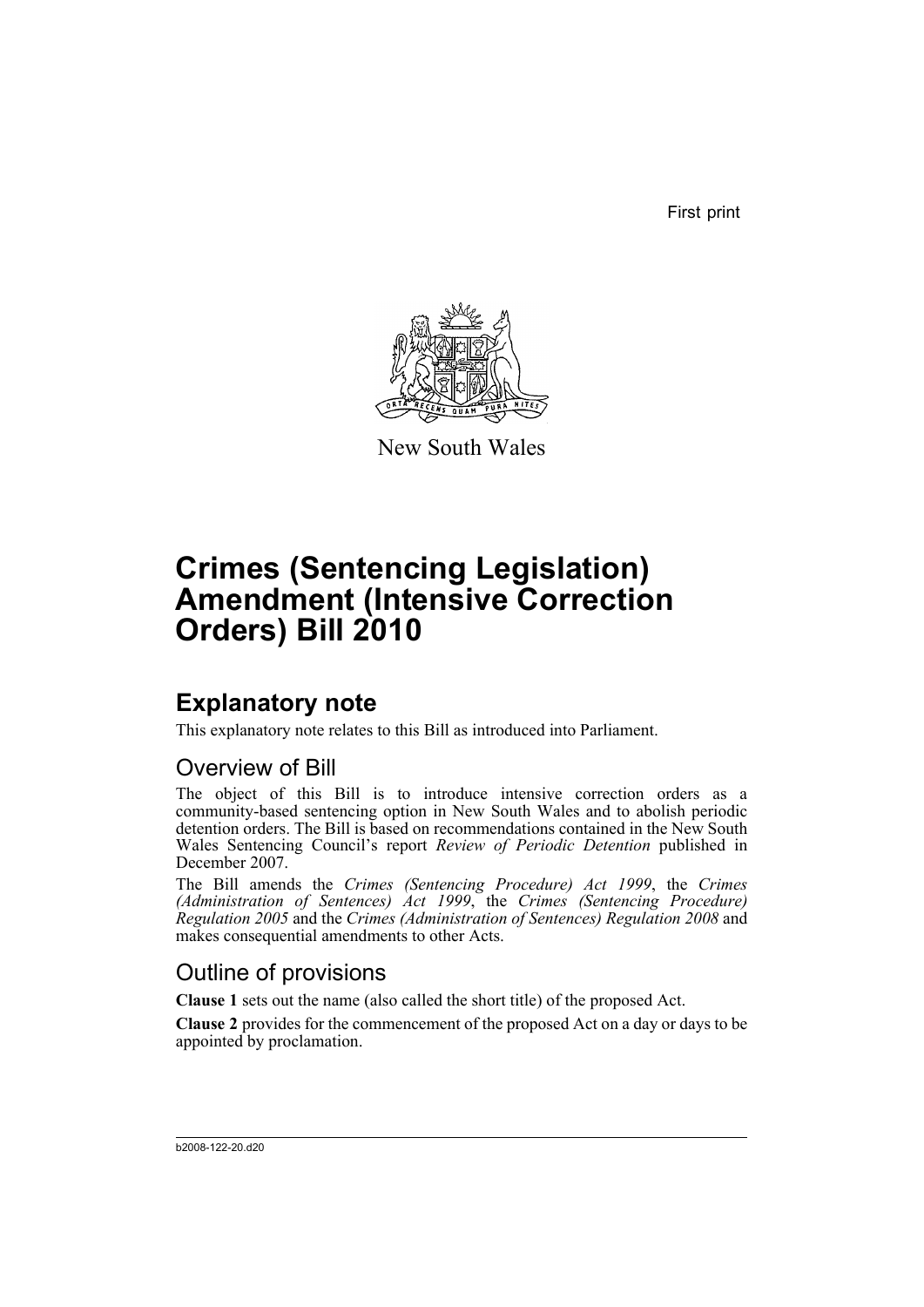Explanatory note

## **Schedule 1 Amendment of Crimes (Sentencing Procedure) Act 1999 No 92**

### **Sentencing procedures for intensive correction orders**

**Schedule 1 [16]** repeals Part 5 of the *Crimes (Sentencing Procedure) Act 1999* which sets out the sentencing procedures for periodic detention and inserts a new Part 5 that establishes procedures for intensive correction orders. **Schedule 1 [6]** abolishes the power of a court to make periodic detention orders and **Schedule 1 [8]** gives a court that has sentenced an offender to imprisonment for less than 2 years the power to make an intensive correction order. If the court makes such an order, the court is not to set a non-parole period for the sentence.

Under proposed Part 5, an intensive correction order can be made only if the court is satisfied that:

- (a) the offender is of or above the age of 18 years, and
- (b) the offender is a suitable person to serve the sentence by way of intensive correction in the community, and
- (c) it is appropriate in all the circumstances, and
- (d) the offender has signed an undertaking to comply with the offender's obligations under the intensive correction order.

Before imposing a sentence of imprisonment on an offender, the court may refer the offender to the Commissioner of Corrective Services (the *Commissioner*) for assessment as to the suitability of the offender for an intensive correction order. A court is not to make such a referral unless it is satisfied that no sentence other than imprisonment is appropriate and that the sentence is likely to be 2 years or less. When deciding whether or not to make an intensive correction order, the court must consider the assessment report of the offender and any evidence from the Commissioner that the court considers necessary. An order can be made only if the assessment report states that the offender is a suitable person to serve the sentence by way of an intensive correction order. If a court declines to make an order, despite an assessment report that states that the offender is suitable, the court must give reasons to the offender. Intensive correction orders will not be available for offenders sentenced to imprisonment for certain sexual offences. When making an intensive correction order, a court must specify a date no later than 21 days after the order was made on which the order will commence and must explain to the offender his or her obligations under the order and the consequences of non-compliance.

The Sentencing Council is to conduct a review of the new provisions relating to intensive correction orders in the *Crimes (Sentencing Procedure) Act 1999* and the *Crimes (Administration of Sentences) Act 1999* (and any related regulations made under those Acts) after 5 years and the review is to be tabled in Parliament.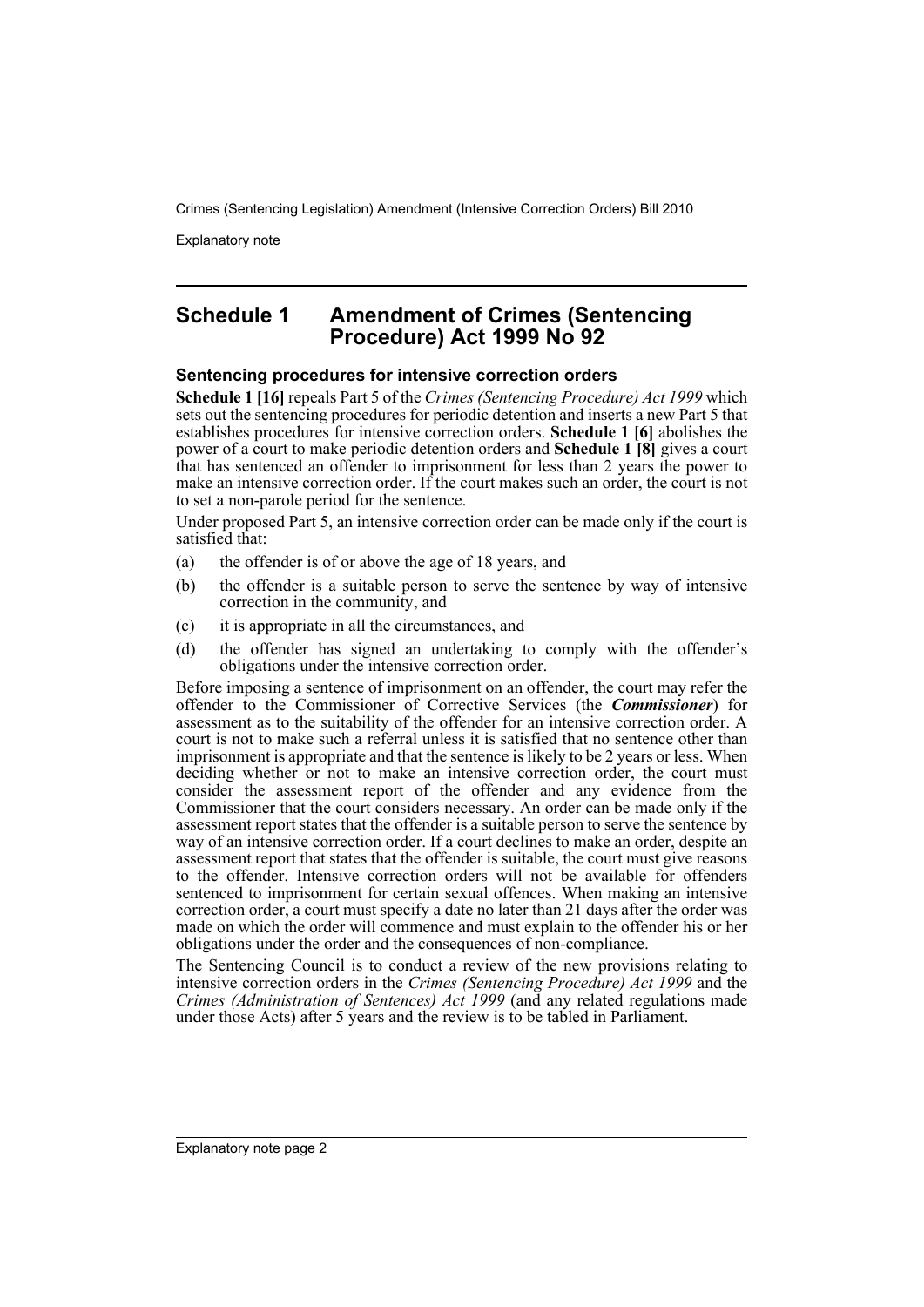Explanatory note

**Schedule 1 [17]** provides that an offender who has been referred for an assessment for an intensive correction order is not to be referred for assessment for home detention in relation to the same sentence of imprisonment unless the court has decided not to make an intensive correction order with respect to that sentence.

### **Consequential amendments and savings provisions**

**Schedule 1 [9]** provides that the Local Court cannot make an intensive correction order with respect to an offender who is not present at court. **Schedule 1 [5]** provides that Part 4 of the *Crimes (Sentencing Procedure) Act 1999* (Sentencing procedures for imprisonment) applies to intensive correction orders, as was the case for periodic detention orders. **Schedule 1 [14]** provides that the provision in Part 4 that requires a court that has sentenced an offender to imprisonment to issue a warrant for the committal of the offender to a correctional centre does not apply to an offender who is sentenced to an intensive correction order (in the same way as it did not apply to an offender sentenced to periodic detention). **Schedule 1 [15]** enables a court to revoke an intensive correction order if an offender fails to have his or her photograph and fingerprints taken after the offender has been sentenced by the court (as was the case for periodic detention orders).

**Schedule 1 [18]** gives power to a court that is revoking a good behaviour bond imposed as part of a suspended sentence to order that the offender serve the remainder of the sentence under an intensive correction order (rather than in periodic detention as is currently the case). **Schedule 1 [19]** makes a consequential amendment.

**Schedule 1 [4]** omits definitions related to periodic detention and **Schedule 1 [3]** inserts definitions related to intensive correction orders. **Schedule 1 [1] and [10]–[13]** remove redundant references to periodic detention. **Schedule 1 [7]** renumbers a section and **Schedule 1 [2]** corrects a corresponding cross-reference.

**Schedule 1 [20]** enables savings and transitional regulations to be made as a consequence of the enactment of the proposed Act.

**Schedule 1 [21]** inserts a savings provision which ensures existing periodic detention orders remain in force and continue to operate once the proposed Act has commenced.

### **Schedule 2 Amendment of Crimes (Administration of Sentences) Act 1999 No 93**

#### **Imprisonment by way of intensive correction in the community**

**Schedule 2 [9]** repeals Part 3 of the *Crimes (Administration of Sentences) Act 1999* (the *CAS Act*) which applied to those offenders who had been sentenced to imprisonment by way of periodic detention and included provisions relating to the general obligations of offenders, the administration of periodic detention orders and offences relating to periodic detention. Proposed Part 3 applies to those offenders who have been sentenced to imprisonment by way of intensive correction in the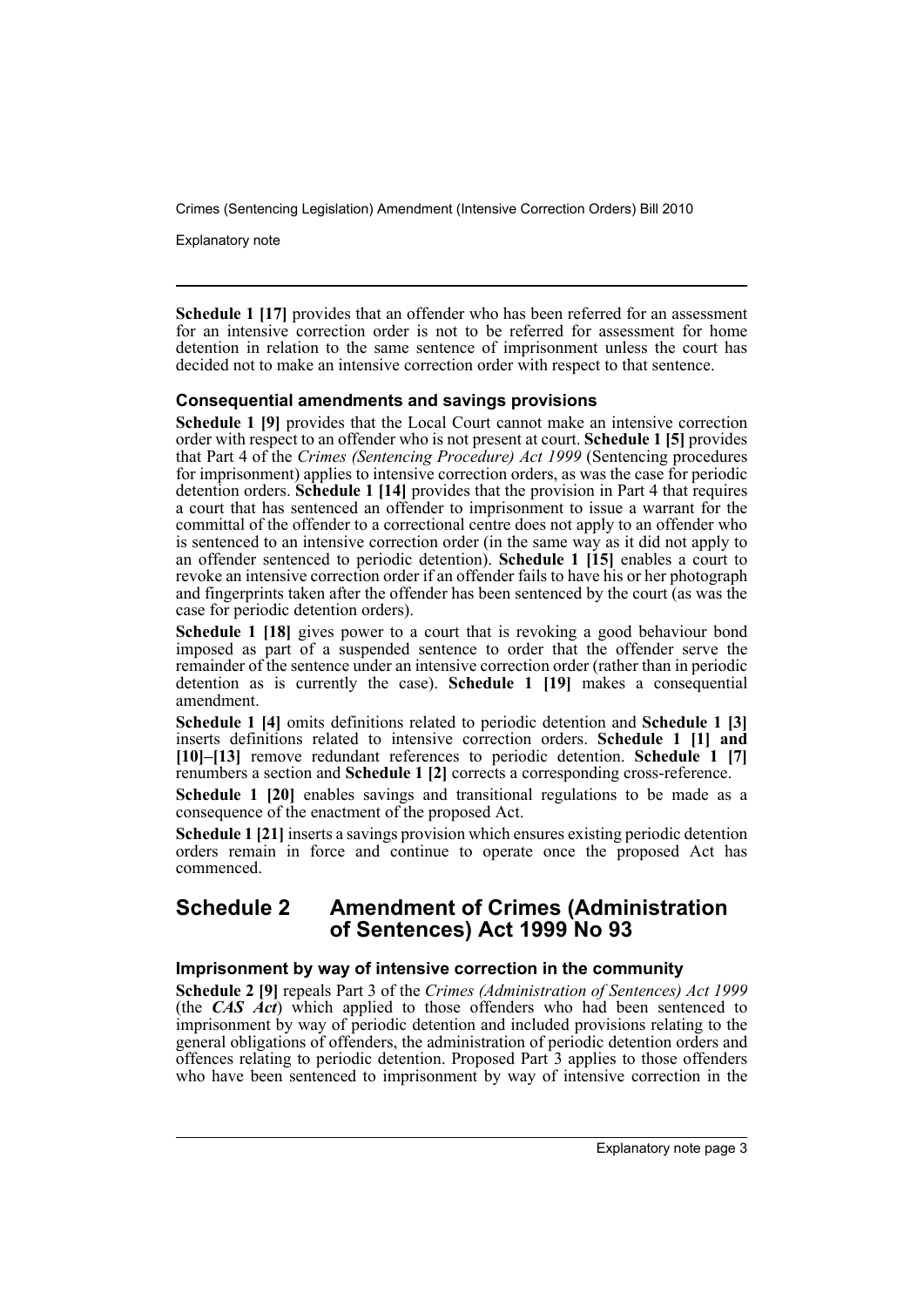Explanatory note

community. Proposed Division 1 of Part 3 sets out the conditions governing intensive correction orders, which include conditions prescribed by the regulations (see Schedule 4 [1]) and additional conditions imposed by the court. An offender who is subject to an intensive correction order must comply with all requirements under proposed Part 3 and the regulations and with any conditions imposed on the order.

#### **Permission for non-compliance with work or reporting requirements**

Proposed Division 2 of Part 3 provides that an offender who is subject to a requirement to work or to report may apply to the Commissioner for permission to not comply with that requirement, before the time the requirement is due to be complied with. The Commissioner may grant such a permission for health reasons, compassionate grounds or for any reason the Commissioner thinks fit. The Commissioner may order the offender to make up for any work, activity or program that the offender was given permission to avoid and may apply to the sentencing court to extend the period of the offender's intensive correction order for that purpose. The court may extend the offender's order for as long as the court considers necessary and appropriate (for a maximum period of 6 months).

If the Commissioner refuses to grant an offender permission to not comply with a work or reporting requirement, the offender may apply to the Intensive Correction Orders Management Committee (*ICO Management Committee*) for a review of the matter. The Commissioner is not bound by a recommendation of the ICO Management Committee and if the Commissioner does not grant permission to the offender after the review, the offender may apply to the Parole Authority, who may direct that the Commissioner grant permission.

#### **Breach of intensive correction orders**

Under proposed Division 3 of Part 3, if an offender breaches an intensive correction order, the Commissioner may impose a sanction (that is, a formal warning or a more stringent application of the conditions of the order) or take no action. The Commissioner may also decide to refer the breach to the Parole Authority because of the serious nature of the breach. The Parole Authority may impose a sanction (that is, a formal warning or a more stringent application of the conditions of the order) on an offender who has breached his or her order, may impose a period of up to 7 days of home detention or may revoke the order.

If the Commissioner believes that an offender has breached his or her order or that there is a serious and immediate risk that the offender will leave New South Wales, harm another person or commit an offence, the Commissioner may apply urgently to the Parole Authority for an interim suspension of an offender's intensive correction order. A judicial member of the Parole Authority may suspend the order (during which time the order has no effect) and may issue a warrant for the offender's arrest. An interim suspension order in respect of an offender who is in custody lasts for 28 days. If the offender is not in custody when the suspension order is made, the order ends 28 days after the offender is taken into custody.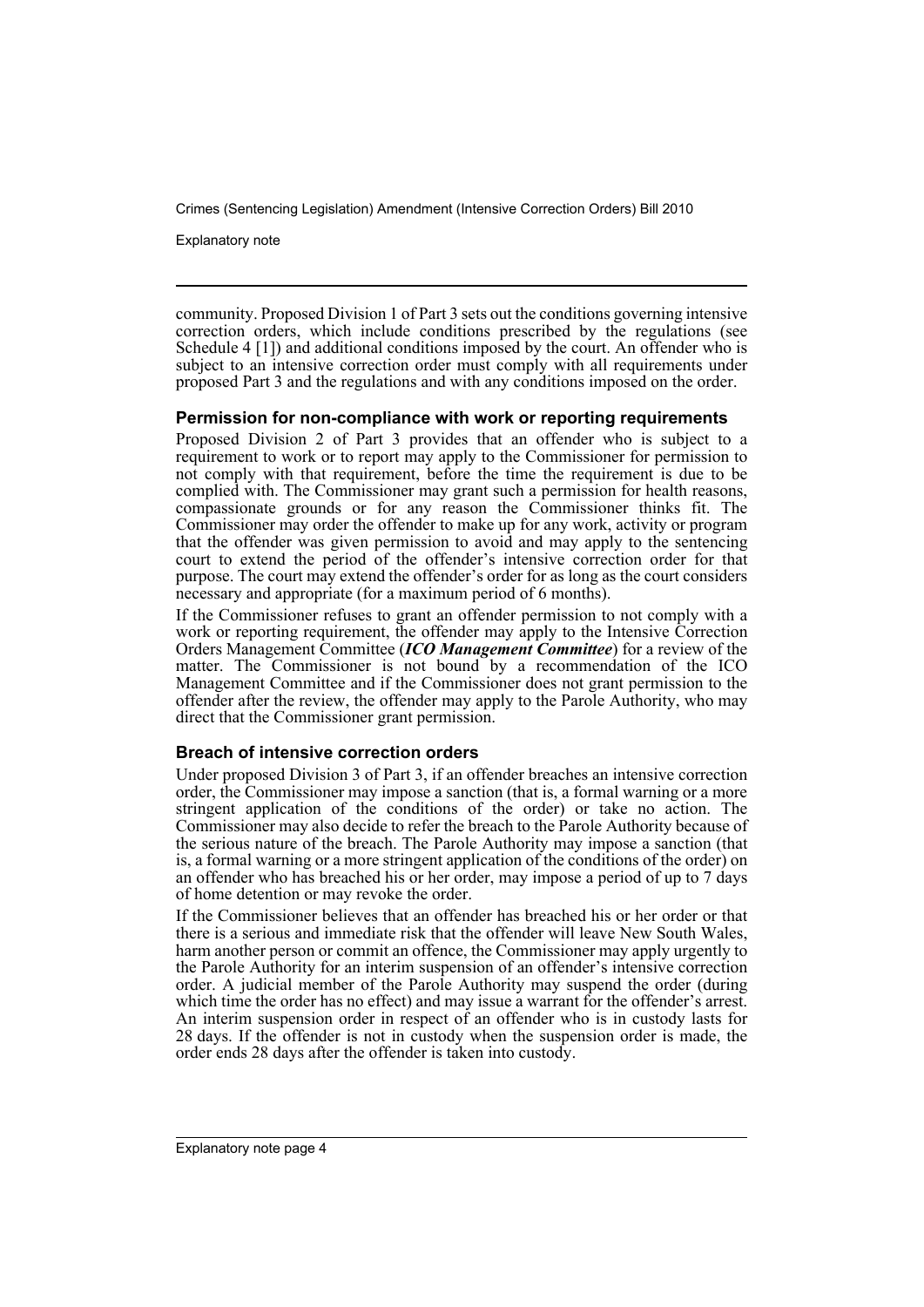Explanatory note

#### **Revocation and reinstatement of intensive correction orders by Parole Authority**

**Schedule 2 [13]** repeals provisions relating to revocation and reinstatement of periodic detention orders by the Parole Authority and provides instead for the functions of the Parole Authority in relation to intensive correction orders. Under proposed Division 1 of Part 7, the Parole Authority may conduct an inquiry if it has reason to suspect an offender has failed to comply with the offender's obligation under an intensive correction order. The Parole Authority may revoke an intensive correction order if it is satisfied that the offender has failed to comply with any obligations, is unable to comply as a result of a material change in the offender's circumstances, if the offender fails to appear before the Parole Authority when called on to do so or if the offender has applied for the order to be revoked. The Parole Authority may also revoke an intensive correction order on the recommendation of the Commissioner if health reasons or compassionate grounds justify its revocation. An offender who has had his or her intensive correction order revoked may apply to the Parole Authority to have the order reinstated once the offender has served 1 month of full-time imprisonment.

The Parole Authority may make an order directing that an offender who has had his or her intensive correction order revoked serve the remainder of the sentence by way of home detention instead of full-time imprisonment and may make an order releasing the offender from custody while an assessment for home detention is carried out and before deciding whether or not the offender is suitable for home detention. If the Parole Authority decides to make a home detention order, it may include in the order conditions that prohibit or restrict the offender from associating with a specified person or visiting a specified place.

**Schedule 2 [32]** provides that when the Parole Authority revokes an intensive correction order, it must also revoke any other intensive correction order to which the offender is subject (including any order that is yet to come into force).

**Schedule 2 [12], [14]–[31] and [33]–[39]** make amendments resulting from the abolition of periodic detention and the Parole Authority's new functions in relation to the administration of intensive correction orders, including in connection with post-revocation procedures, applications to the Supreme Court for review of Parole Authority decisions and miscellaneous matters.

### **ICO Management Committee**

Under proposed section 92 (as inserted by Schedule 2 [9]), the Commissioner is to establish a committee called the Intensive Correction Orders Management Committee, that will consist of not less than 5 members, being officers of Corrective Services NSW appointed by the Commissioner. The functions of the ICO Management Committee include providing advice and recommendations in connection with the case management of offenders and other functions as directed by the Commissioner or otherwise conferred on the ICO Management Committee under the CAS Act. **Schedule 2 [66]** sets out the ICO Management Committee's procedures.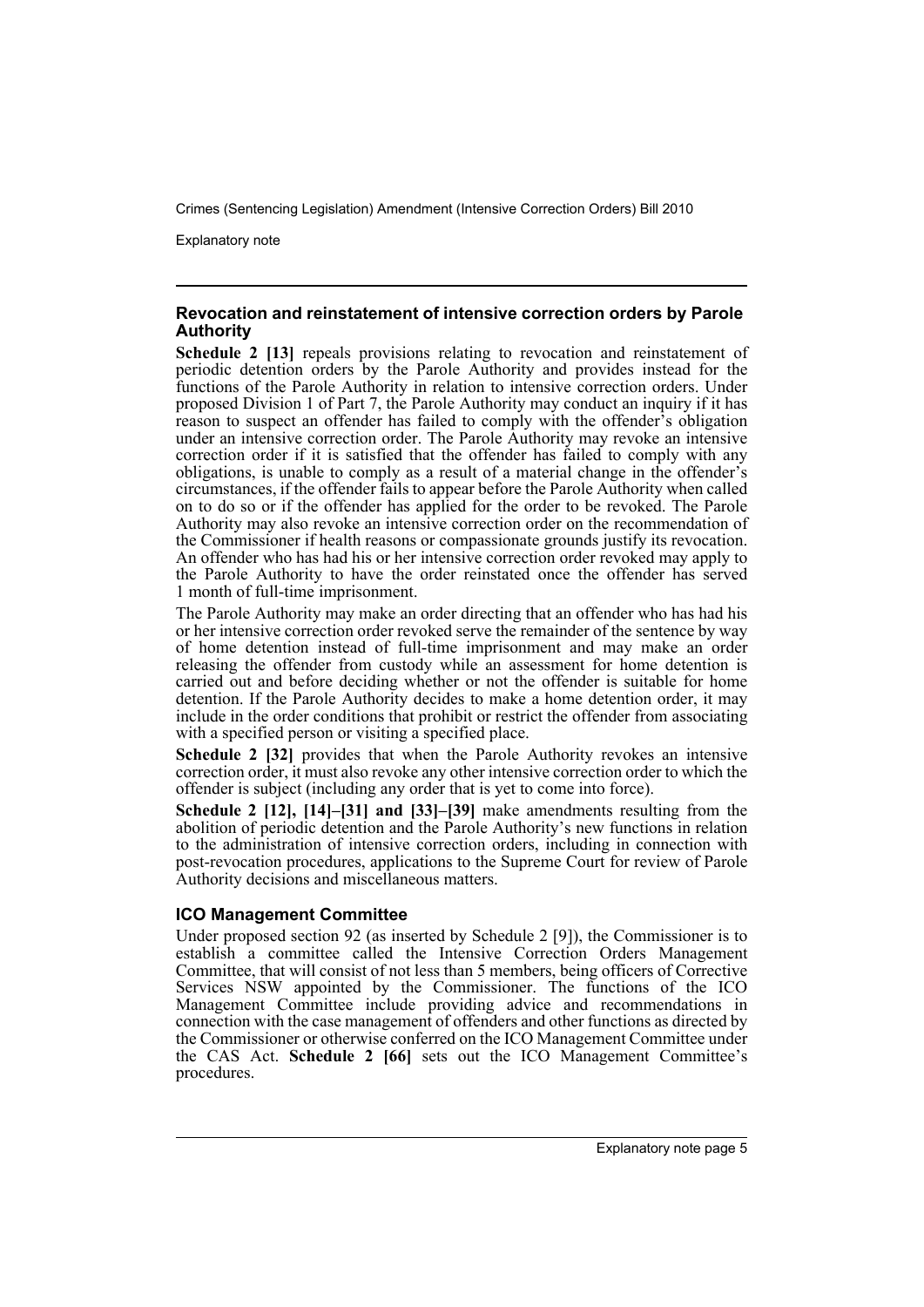Explanatory note

#### **Regulations**

Proposed section 93 (as inserted by Schedule 2 [9]) is a power to make regulations for or with respect to various matters, including:

- (a) the mandatory conditions to be imposed on an intensive correction order by a sentencing court and the additional conditions that may be imposed,
- (b) the manner in which an offender's failure to comply with an intensive correction order may be dealt with,
- (c) the management, administration and supervision of intensive correction orders,
- (d) drug and alcohol testing and medical examinations of offenders,
- (e) the day-to-day routine of offenders, including the performance of work or engagement in an activity or intervention,
- (f) the functions of officers of Corrective Services NSW in relation to offenders.

#### **Consequential amendments and savings provisions**

**Schedule 2 [56]** provides that a compliance and monitoring officer (who may be a correctional officer, a probation and parole officer or any member of staff of Corrective Services NSW) may exercise functions associated with the administration of an intensive correction order. **Schedule 2 [58]** provides that the provisions of Part 13 of the CAS Act that relate to the transport of offenders and custody of offenders while in transit apply to an offender who has been sentenced to an intensive correction order but who has not yet been served with notice of the order (as they did to a person who was sentenced to periodic detention). **Schedule 2 [8], [10], [59] and [61]–[63]** replace references to periodic detention orders with references to intensive correction orders in provisions relating to community service work, unlawful absences from custody, the service of notices under the Act and evidentiary certificates.

**Schedule 2 [40]–[55]** contain amendments resulting from the abolition of periodic detention centres. **Schedule 2 [1], [3], [4], [7], [11], [57], [60] and [65]** omit redundant references to periodic detention centres, periodic detention, periodic detention orders and periodic detainees. **Schedule 2 [2]** omits the definition of *detention period* which was used in relation to periodic detention and **Schedule 2 [6]** inserts definitions relevant to intensive correction orders. **Schedule 2 [5]** updates a cross-reference to the *Crimes (Sentencing Procedure) Act 1999*.

Schedule 2 [67] enables savings and transitional regulations to be made as a consequence of the enactment of the proposed Act.

**Schedule 2 [68]** inserts a savings provision that provides that a periodic detention order that is in force at the time the amendments commence will remain in force and continue to operate after the amendments commence in the same way as it did before the amendments.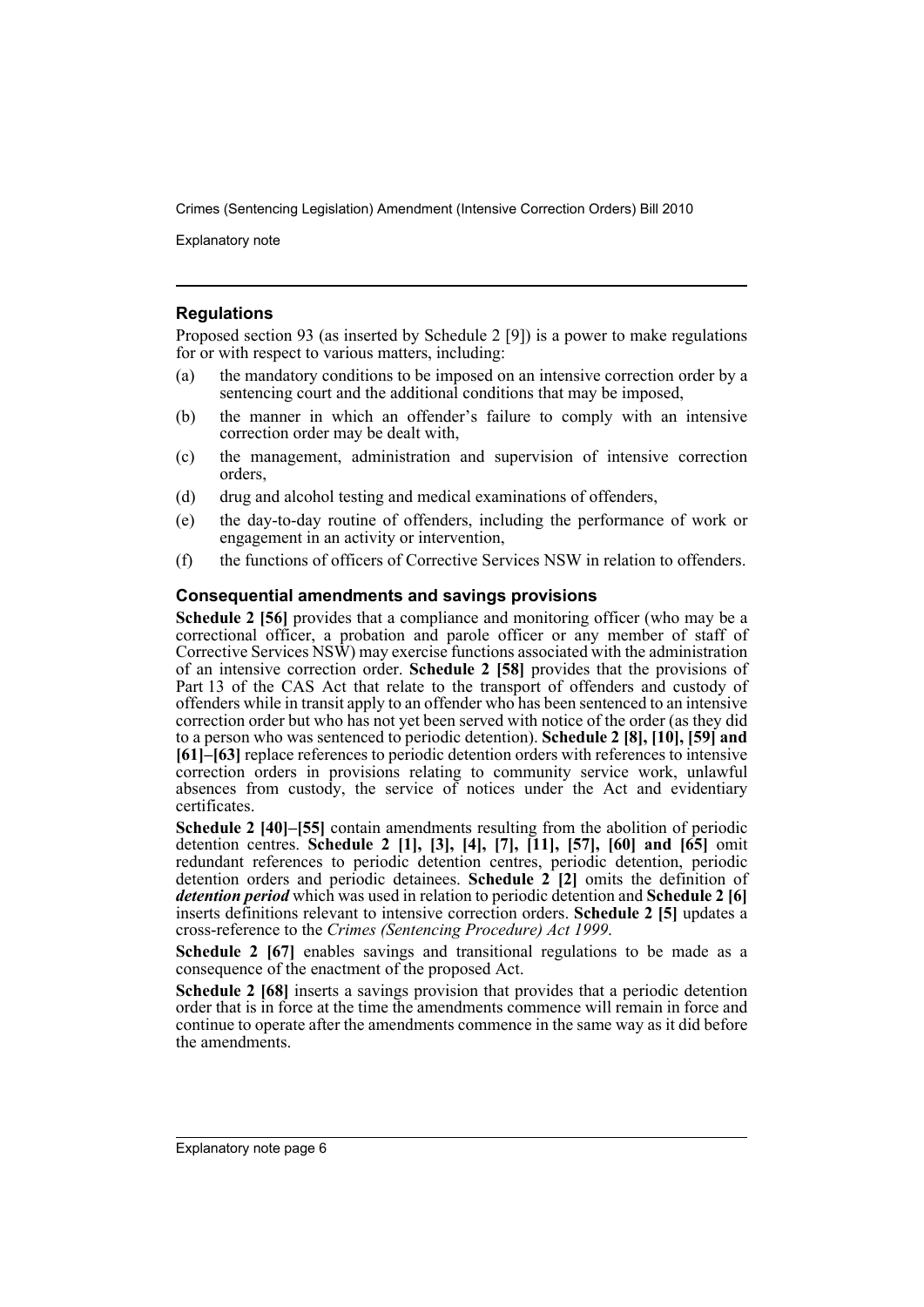Explanatory note

## **Schedule 3 Amendment of Crimes (Sentencing Procedure) Regulation 2005**

**Schedule 3** repeals Part 3 of the *Crimes (Sentencing Procedure) Regulation 2005* that related to sentencing procedures for periodic detention orders and inserts a new Part 3 that contains provisions relating to sentencing procedures for intensive correction orders. The new Part sets out the matters that must be addressed in an assessment report of an offender, including the likelihood that the offender will re-offend, risks to the community if the offender is in the community, proposed living arrangements for the offender, the offender's drug and alcohol issues, the offender's physical and mental health and the availability of resources to address the offender's offending behaviour. In addition, an officer preparing a report about an offender who is homeless is required to make all reasonable efforts to find suitable accommodation for the offender. If a child under 18 years would be living with the offender, the assessment report must address the effect on the child. The proposed Part also provides that intensive correction orders and offender undertakings must be in the approved form.

### **Schedule 4 Amendment of Crimes (Administration of Sentences) Regulation 2008**

**Schedule 4 [1]** omits Chapter 3 of the *Crimes (Administration of Sentences) Regulation 2008* which dealt with administration procedures, periodic detention centre and work site routines, leaves of absence and other matters in relation to periodic detention. Proposed new Chapter 3 provides for the administration of intensive correction orders, and sets out the mandatory conditions for intensive correction orders, including requirements that the offender do as follows:

- (a) be of good behaviour and not commit any offences,
- (b) reside at approved premises,
- (c) not leave the State or Australia without permission,
- (d) receive visits by a supervisor at the offender's home,
- (e) authorise his or her medical practitioner, therapist or counsellor to provide information about the offender to a supervisor,
- (f) not use prohibited drugs, obtain drugs unlawfully or abuse drugs lawfully obtained,
- (g) submit to breath testing, urinalysis or other alcohol and drug testing,
- (h) not possess or have in his or her control any firearm or other offensive weapon,
- (i) submit to surveillance or monitoring (including electronic surveillance or monitoring) and not tamper with, damage or disable surveillance or monitoring equipment,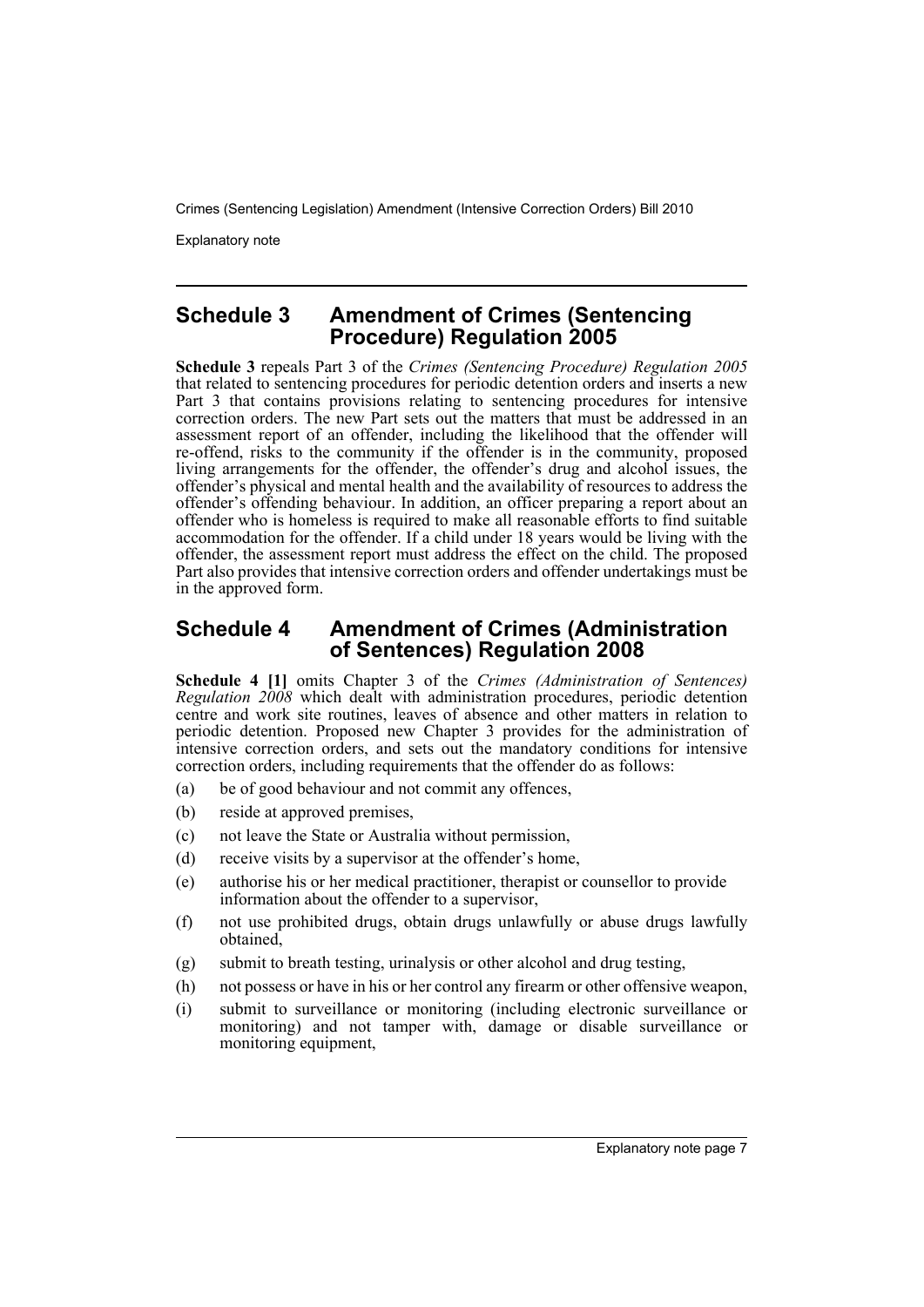Explanatory note

(j) undertake at least 32 hours of community service work each month,

(k) engage in activities to address his or her offending behaviour.

**Schedule 4 [2]–[7] and [10]** omit redundant references to periodic detention centres and periodic detention orders in provisions relating to parole. **Schedule 4 [9], [11], [12] and [14]** replace references to periodic detention orders and periodic detainees with references to intensive correction orders and intensive correction offenders in provisions relating to parole. **Schedule 4 [13]** omits a Schedule that contains offences against periodic detention discipline. **Schedule 4 [15]–[19]** are consequential amendments to terms used in the Dictionary to the Regulation. **Schedule 4 [8]** updates a cross-reference.

# **Schedule 5 Amendment of other Acts**

### **Amendment of Fines Act 1996 No 99**

**Schedule 5.10** amends the *Fines Act 1996* to repeal provisions that allow a fine defaulter who is committed to a correctional centre after having failed to comply with a community service order to serve a period of imprisonment by way of periodic detention. **Schedule 5.10 [3]** instead provides that such a person will be able to apply to the Commissioner for an order that he or she may serve the period of imprisonment under an intensive correction order. The eligibility criteria and requirements for service and notice of the orders are similar to the provisions that applied for periodic detention.

**Schedule 5.10 [1], [2] and [4]–[8]** are consequential amendments that remove provisions relating to imprisonment by way of periodic detention.

**Schedule 5.10 [9]** enables savings and transitional regulations to be made as a consequence of the enactment of the proposed Act.

**Schedule 5.10 [10]** contains a savings provision which provides that existing provisions in the *Fines Act 1996* relating to periodic detention will continue to operate in respect of existing periodic detention orders and any pending applications by a fine defaulter to serve the period of imprisonment by way of periodic detention are to be dealt with under the existing provisions, as if the proposed Act had not been enacted.

#### **Amendment of other Acts**

**Schedule 5.1–5.9, 5.11 and 5.12** amend various other Acts as a consequence of the abolition of periodic detention as a sentencing option and the introduction of intensive correction orders.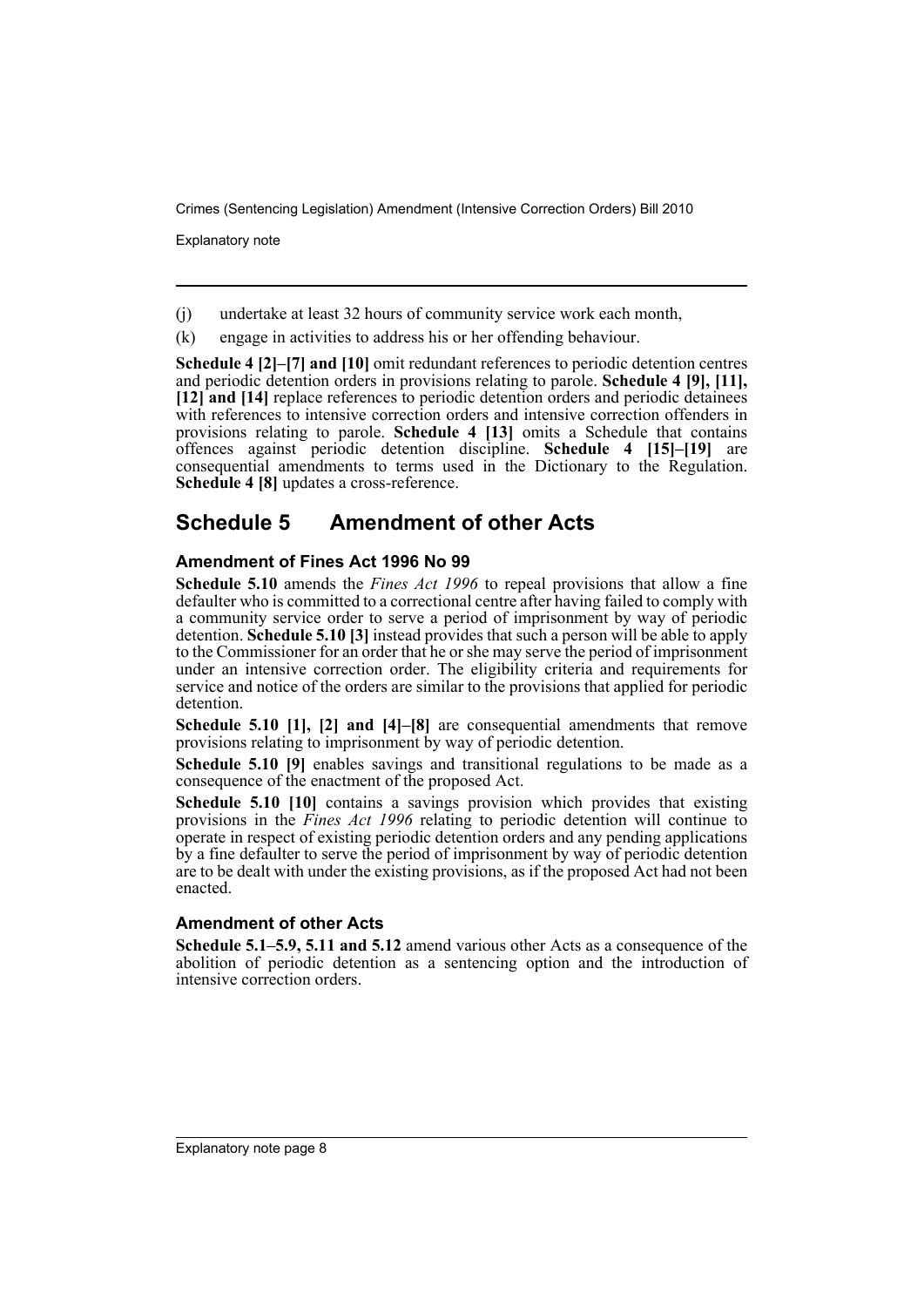First print



New South Wales

# **Crimes (Sentencing Legislation) Amendment (Intensive Correction Orders) Bill 2010**

# **Contents**

|            |                                                                     | Page |
|------------|---------------------------------------------------------------------|------|
| 1          | Name of Act                                                         | 2    |
| 2          | Commencement                                                        | 2    |
| Schedule 1 | Amendment of Crimes (Sentencing Procedure) Act<br>1999 No 92        | 3    |
| Schedule 2 | Amendment of Crimes (Administration of Sentences)<br>Act 1999 No 93 | 11   |
| Schedule 3 | Amendment of Crimes (Sentencing Procedure)                          |      |
|            | Regulation 2005                                                     | 35   |
| Schedule 4 | Amendment of Crimes (Administration of Sentences)                   |      |
|            | Regulation 2008                                                     | 37   |
| Schedule 5 | Amendment of other Acts                                             | 43   |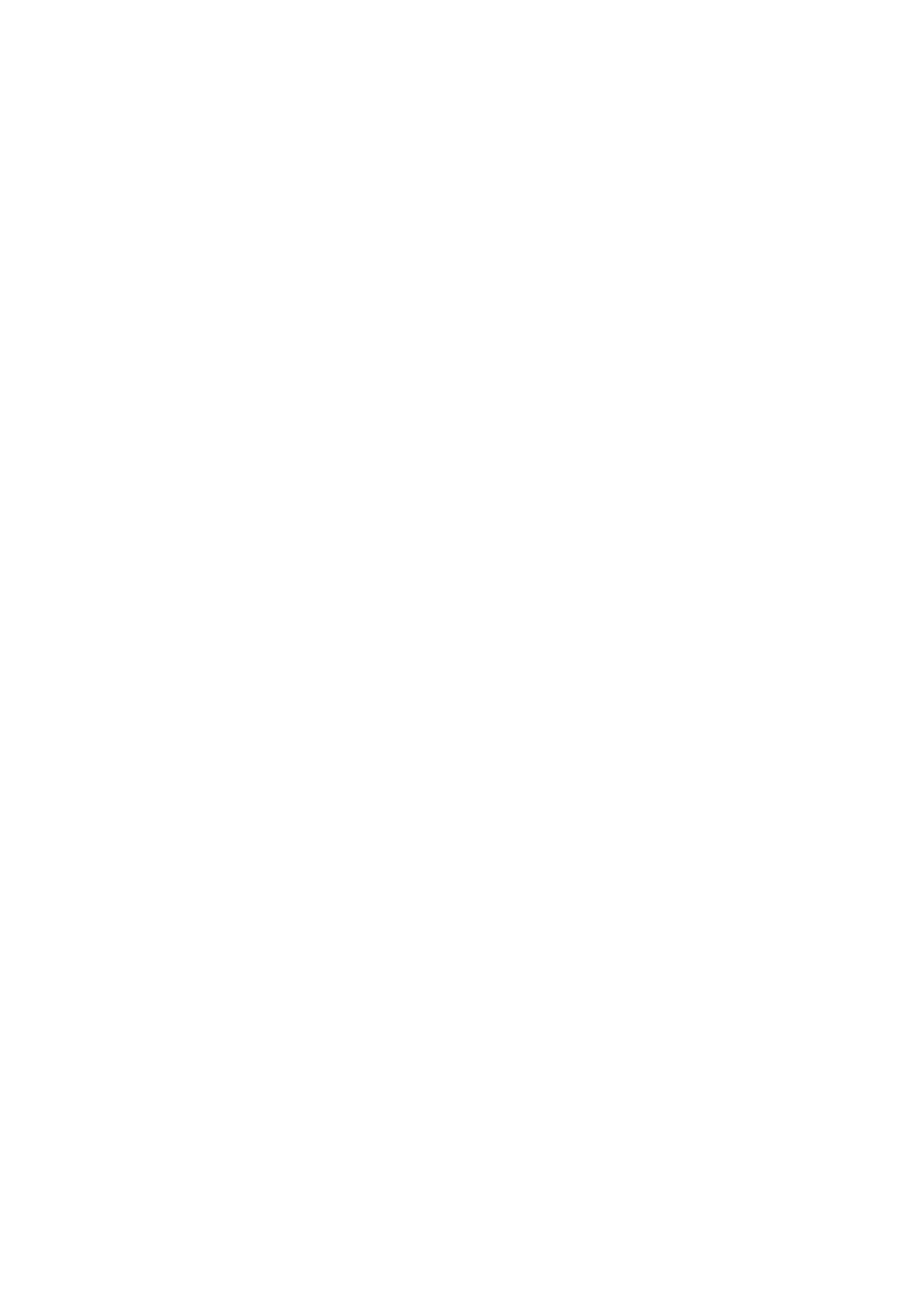

New South Wales

# **Crimes (Sentencing Legislation) Amendment (Intensive Correction Orders) Bill 2010**

No , 2010

## **A Bill for**

An Act to amend the *Crimes (Sentencing Procedure) Act 1999*, the *Crimes (Administration of Sentences) Act 1999* and other laws to provide for sentences of imprisonment by way of intensive community correction and to repeal provisions for periodic detention.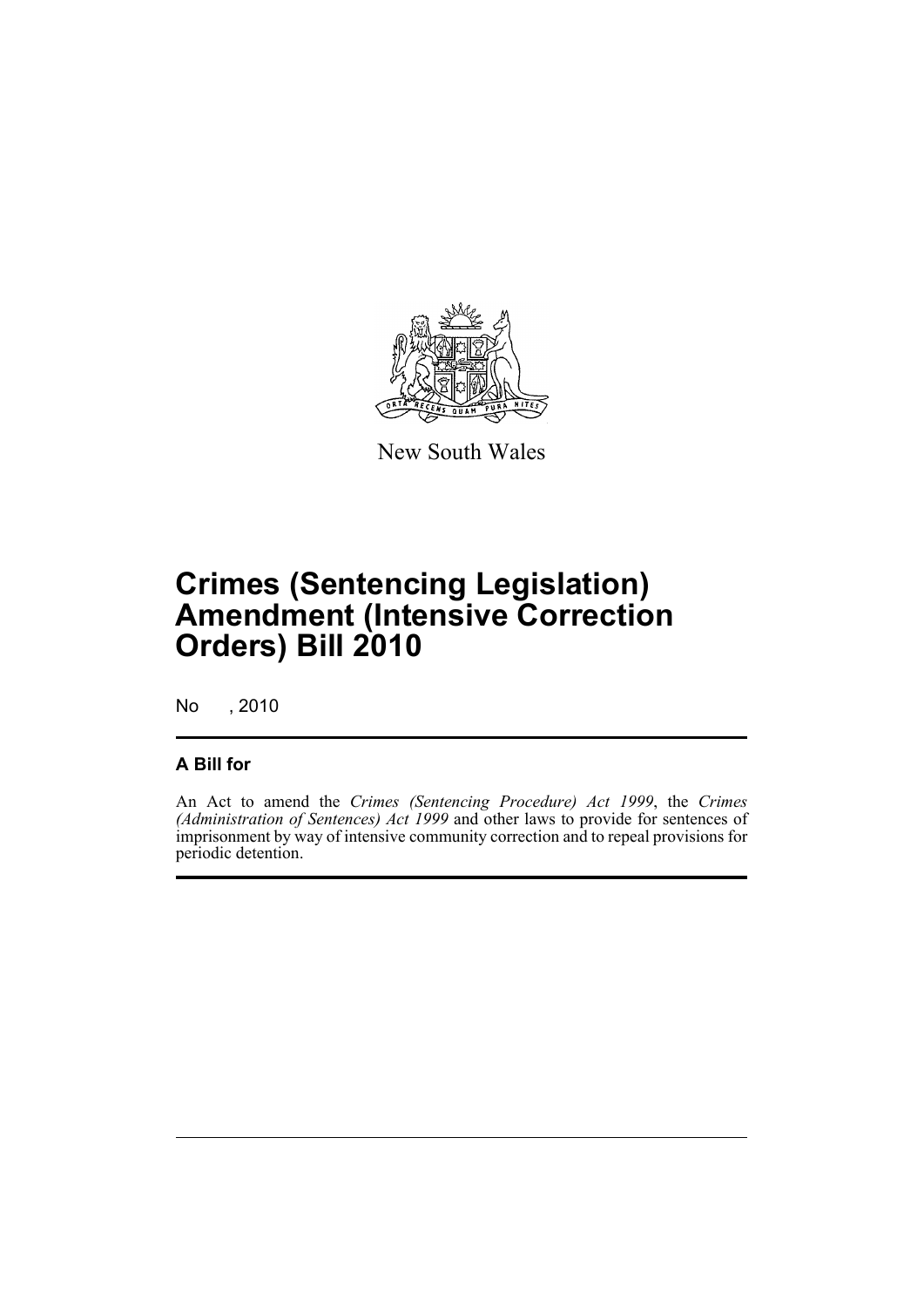<span id="page-11-1"></span><span id="page-11-0"></span>

| The Legislature of New South Wales enacts: |                                                                                                      |                     |  |  |  |
|--------------------------------------------|------------------------------------------------------------------------------------------------------|---------------------|--|--|--|
|                                            | Name of Act                                                                                          | $\overline{2}$      |  |  |  |
|                                            | This Act is the Crimes (Sentencing Legislation) Amendment (Intensive<br>Correction Orders) Act 2010. | 3<br>$\overline{4}$ |  |  |  |
|                                            | <b>Commencement</b>                                                                                  | 5                   |  |  |  |
|                                            | This Act commences on a day or days to be appointed by proclamation.                                 | 6                   |  |  |  |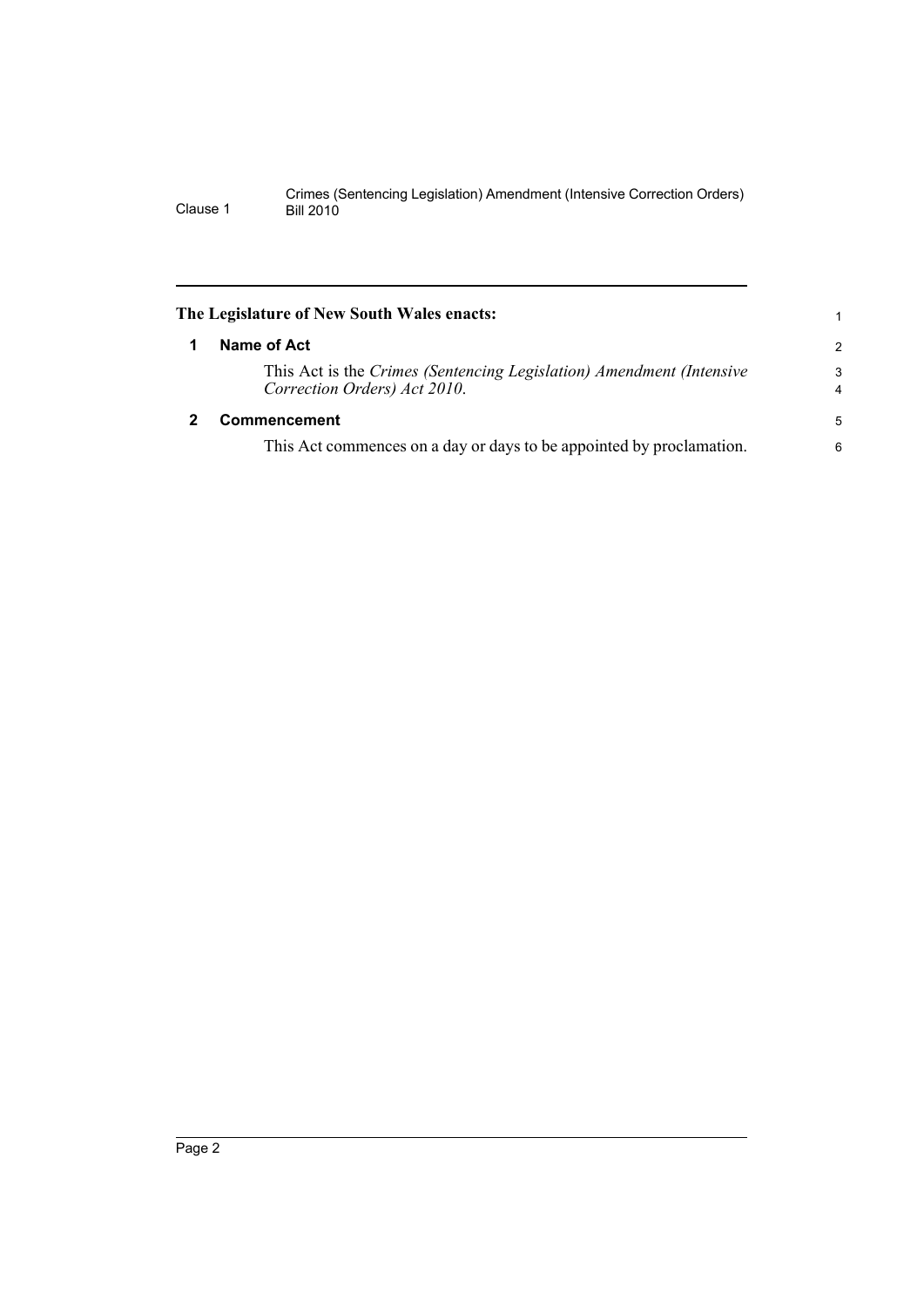Amendment of Crimes (Sentencing Procedure) Act 1999 No 92 Schedule 1

<span id="page-12-0"></span>

|     | <b>Schedule 1</b><br><b>Amendment of Crimes (Sentencing</b><br>Procedure) Act 1999 No 92                                                                          | 1<br>$\overline{2}$ |
|-----|-------------------------------------------------------------------------------------------------------------------------------------------------------------------|---------------------|
| [1] | <b>Section 3 Interpretation</b>                                                                                                                                   | 3                   |
|     | Omit the definition of <i>full-time detention</i> from section $3(1)$ .                                                                                           | 4                   |
|     | Insert instead:                                                                                                                                                   | 5                   |
|     | <i>full-time detention</i> means imprisonment that is required to be<br>served otherwise than under an intensive correction order or by<br>way of home detention. | 6<br>7<br>8         |
| [2] | Section 3 (1), definition of "home detention order"                                                                                                               | 9                   |
|     | Omit "section 7 (1)". Insert instead "section 6".                                                                                                                 | 10                  |
| [3] | Section 3 (1)                                                                                                                                                     | 11                  |
|     | Insert in alphabetical order:                                                                                                                                     | 12                  |
|     | <i>intensive correction</i> has the same meaning as in the <i>Crimes</i><br>(Administration of Sentences) Act 1999.                                               | 13<br>14            |
|     | <i>intensive correction order</i> means an order referred to in<br>section 7.                                                                                     | 15<br>16            |
| [4] | Section 3 (1), definitions of "periodic detention", "periodic detention<br>centre" and "periodic detention order"                                                 | 17<br>18            |
|     | Omit the definitions.                                                                                                                                             | 19                  |
| [5] | <b>Section 5 Penalties of imprisonment</b>                                                                                                                        | 20                  |
|     | Omit "a periodic detention order" from section 5 (5).                                                                                                             | 21                  |
|     | Insert instead "an intensive correction order".                                                                                                                   | 22                  |
| [6] | <b>Section 6 Periodic detention</b>                                                                                                                               | 23                  |
|     | Omit the section.                                                                                                                                                 | 24                  |
| [7] | <b>Section 7 Home detention</b>                                                                                                                                   | 25                  |
|     | Renumber section 7 as section 6.                                                                                                                                  | 26                  |
| [8] | <b>Section 7</b>                                                                                                                                                  | 27                  |
|     | Insert as section 7:                                                                                                                                              | 28                  |
|     | 7<br><b>Intensive correction orders</b>                                                                                                                           | 29                  |
|     | A court that has sentenced an offender to imprisonment for not<br>(1)<br>more than 2 years may make an intensive correction order                                 | 30<br>31            |

Page 3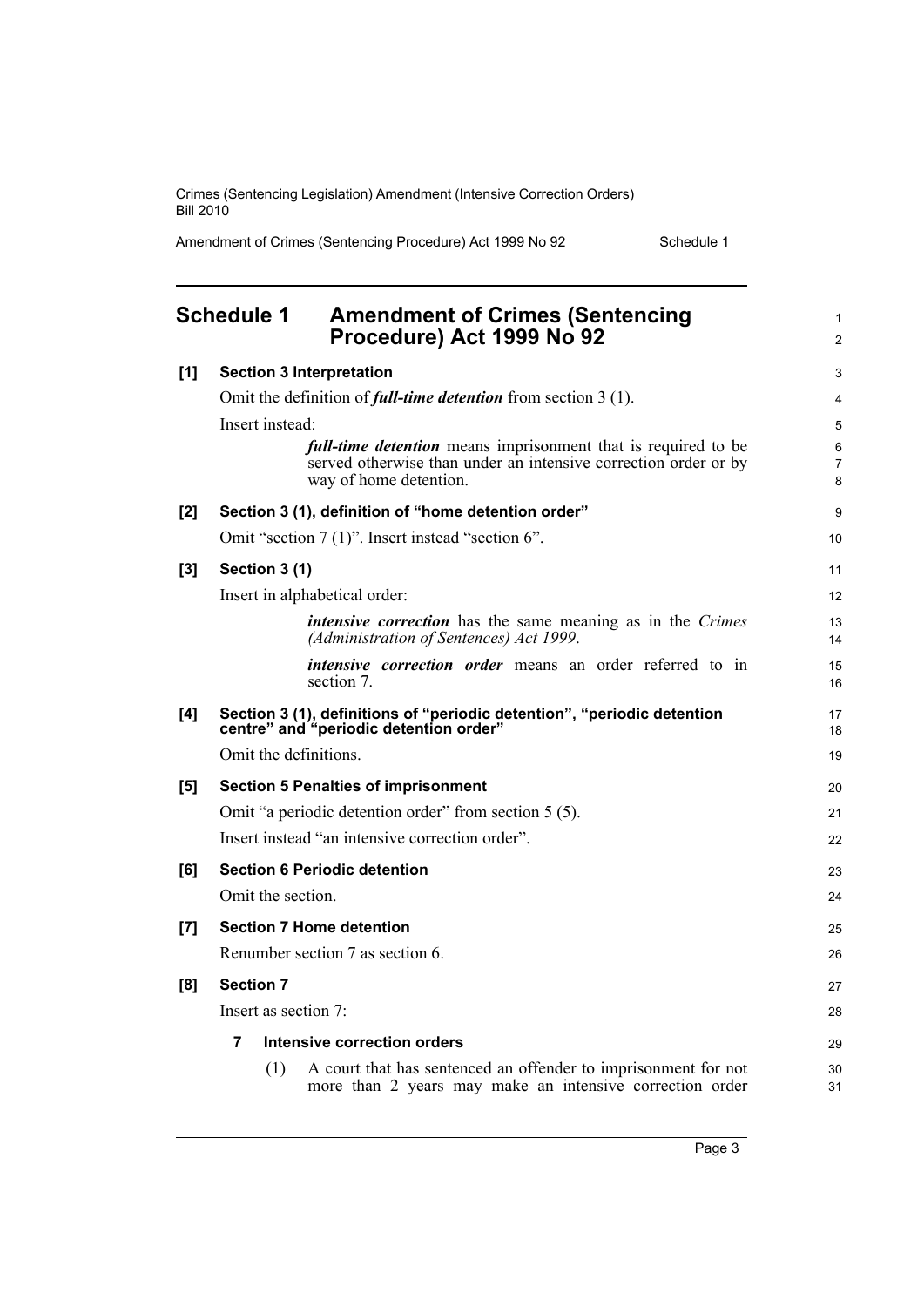|        |                          | directing that the sentence be served by way of intensive<br>correction in the community.                                                                                                                  |
|--------|--------------------------|------------------------------------------------------------------------------------------------------------------------------------------------------------------------------------------------------------|
|        | (2)                      | If a court makes an intensive correction order directing that a<br>sentence be served by way of intensive correction in the<br>community, the court is not to set a non-parole period for the<br>sentence. |
|        | (3)                      | This section is subject to the provisions of Part 5.                                                                                                                                                       |
| [9]    | absent                   | Section 25 Local Court not to impose certain penalties if offender is                                                                                                                                      |
|        |                          | Omit section 25 (1) (b). Insert instead:                                                                                                                                                                   |
|        |                          | (b)<br>an intensive correction order,                                                                                                                                                                      |
| $[10]$ |                          | <b>Section 31 Definitions</b>                                                                                                                                                                              |
|        | <i>impose a penalty.</i> | Omit "a periodic detention order" from paragraph (b) of the definition of                                                                                                                                  |
|        |                          | Insert instead "an intensive correction order".                                                                                                                                                            |
| [11]   |                          | Section 43 Court may reopen proceedings to correct sentencing errors                                                                                                                                       |
|        |                          | Omit "a periodic detention order" from paragraph (b) of the definition of<br><i>impose a penalty</i> in section 43 $(6)$ .                                                                                 |
|        |                          | Insert instead "an intensive correction order".                                                                                                                                                            |
| $[12]$ |                          | <b>Section 47 Commencement of sentence</b>                                                                                                                                                                 |
|        |                          | Omit "section 70" from section 47 $(1)$ $(a)$ .                                                                                                                                                            |
|        |                          | Insert instead "section 71".                                                                                                                                                                               |
| $[13]$ |                          | <b>Section 51 Conditions on parole orders</b>                                                                                                                                                              |
|        | Omit section 51 (1B).    |                                                                                                                                                                                                            |
| $[14]$ |                          | <b>Section 62 Warrant of commitment</b>                                                                                                                                                                    |
|        |                          | Omit "a periodic detention order" from section 62 (4) wherever occurring.                                                                                                                                  |
|        |                          | Insert instead "an intensive correction order".                                                                                                                                                            |
| $[15]$ |                          | Section 63 Offenders to be photographed and fingerprinted                                                                                                                                                  |
|        |                          | Omit "periodic detention order" from section 63 (2).                                                                                                                                                       |
|        |                          | Insert instead "intensive correction order".                                                                                                                                                               |
|        |                          |                                                                                                                                                                                                            |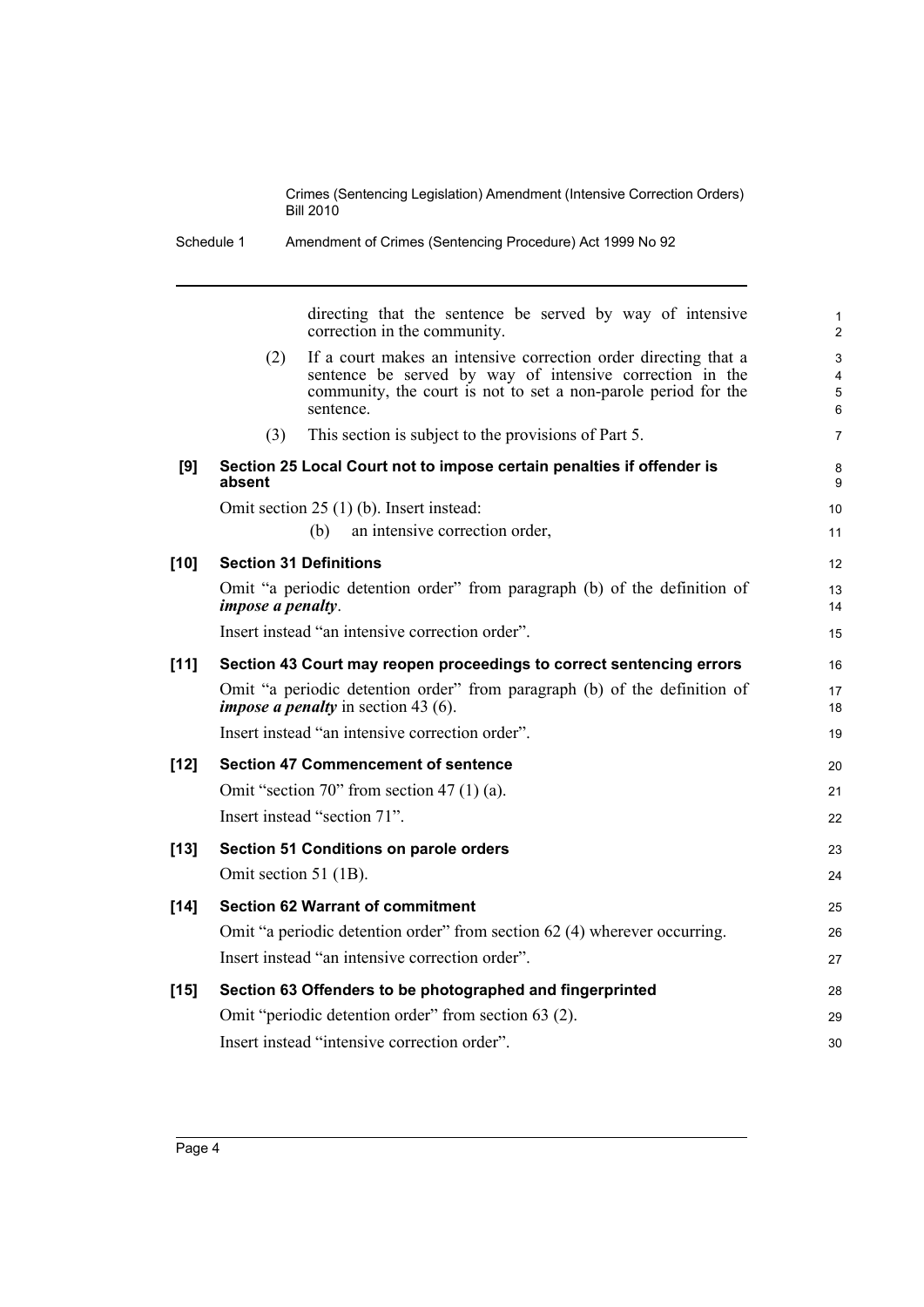Amendment of Crimes (Sentencing Procedure) Act 1999 No 92 Schedule 1

|    | Part 5                                                                            |                    | Omit the Part. Insert instead:                                                                                                                                          | 1<br>$\overline{2}$  |
|----|-----------------------------------------------------------------------------------|--------------------|-------------------------------------------------------------------------------------------------------------------------------------------------------------------------|----------------------|
|    |                                                                                   |                    |                                                                                                                                                                         |                      |
|    | Part 5                                                                            |                    | <b>Sentencing procedures for intensive</b><br>correction orders                                                                                                         | 3<br>4               |
|    | <b>Division 1</b>                                                                 |                    | <b>Preliminary</b>                                                                                                                                                      | 5                    |
| 64 |                                                                                   | <b>Application</b> |                                                                                                                                                                         | 6                    |
|    |                                                                                   |                    | This Part applies in circumstances in which a court is<br>considering, or has made, an intensive correction order.                                                      | 7<br>8               |
| 65 |                                                                                   | <b>Definitions</b> |                                                                                                                                                                         | 9                    |
|    |                                                                                   |                    | In this Part:                                                                                                                                                           | 10                   |
|    |                                                                                   |                    | assessment report means a report prepared under section 70.                                                                                                             | 11                   |
|    |                                                                                   |                    | offender's obligations under an intensive correction order means                                                                                                        | 12                   |
|    |                                                                                   |                    | the obligations that the offender has under section 82 of the<br>Crimes (Administration of Sentences) Act 1999 as a consequence                                         | 13<br>14             |
|    |                                                                                   |                    | of the making of the order.                                                                                                                                             | 15                   |
|    | <b>Division 2</b><br>Restrictions on power to make intensive<br>correction orders |                    |                                                                                                                                                                         |                      |
| 66 |                                                                                   |                    | Intensive correction not available for certain sexual offences                                                                                                          | 18                   |
|    | (1)                                                                               |                    | An intensive correction order may not be made in respect of a<br>sentence of imprisonment for a prescribed sexual offence.                                              | 19<br>20             |
|    | (2)                                                                               |                    | In this section, <i>prescribed sexual offence</i> means:                                                                                                                | 21                   |
|    |                                                                                   | (a)                | an offence under Division 10 or 10A of Part 3 of the<br>Crimes Act 1900, being:                                                                                         | 22<br>23             |
|    |                                                                                   |                    | (i)<br>an offence the victim of which is a person under the<br>age of 16 years, or                                                                                      | 24<br>25             |
|    |                                                                                   |                    | an offence the victim of which is a person of any age<br>(ii)<br>and the elements of which include sexual<br>intercourse (as defined by section 61H of that Act),<br>or | 26<br>27<br>28<br>29 |
|    |                                                                                   | (b)                | an offence that includes the commission of, or an intention<br>to commit, an offence referred to in paragraph (a), or                                                   | 30<br>31             |
|    |                                                                                   | (c)                | an offence that, at the time it was committed, was a<br>prescribed sexual offence within the meaning of this<br>definition, or                                          | 32<br>33<br>34       |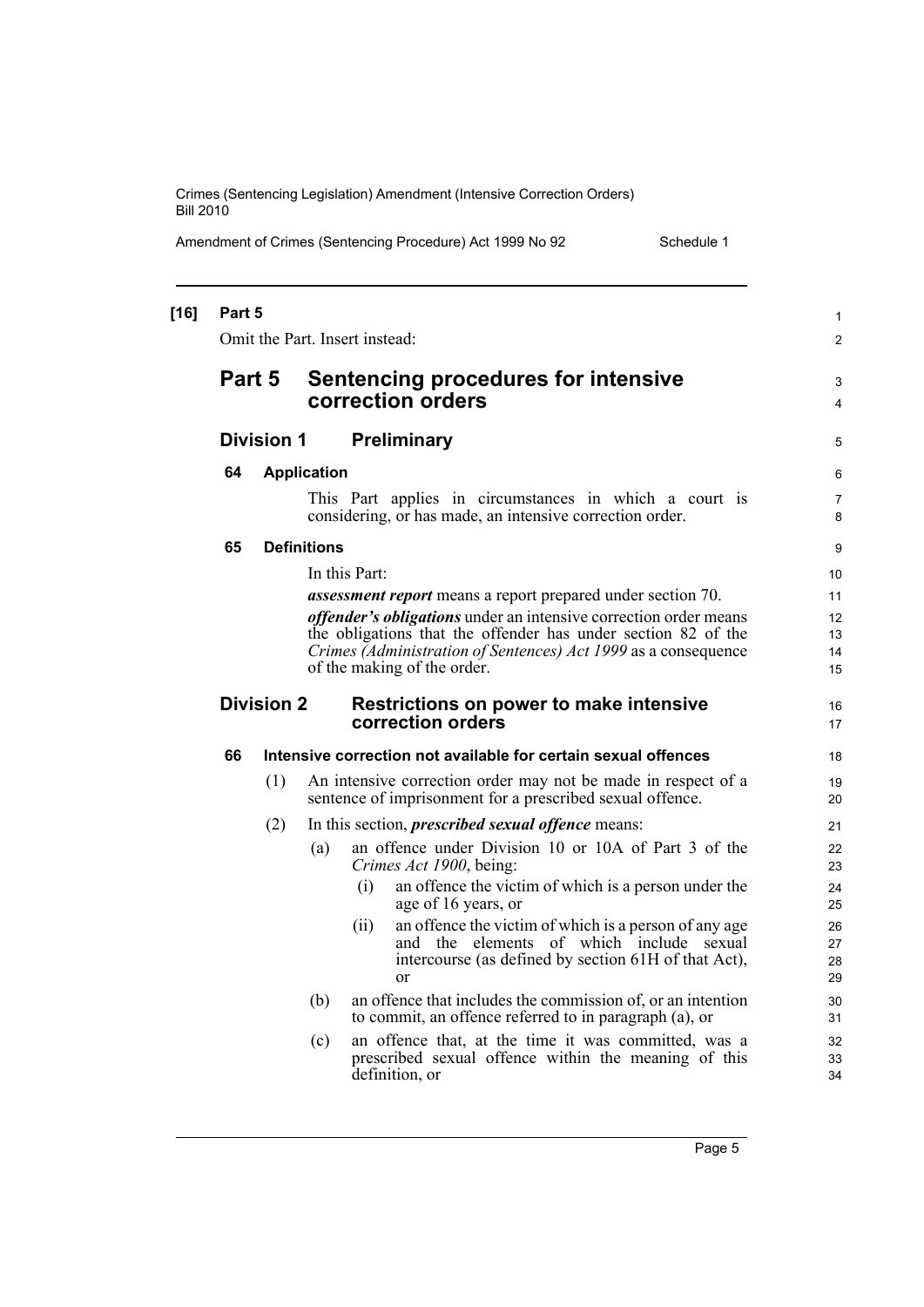| Schedule 1 | Amendment of Crimes (Sentencing Procedure) Act 1999 No 92 |  |
|------------|-----------------------------------------------------------|--|
|            |                                                           |  |

|    |     | (d) | an offence of attempting, or of conspiracy or incitement, to<br>commit an offence referred to in paragraph (a), (b) or (c).                                                                                                                                                                                                                                                     | $\mathbf{1}$<br>$\overline{c}$   |
|----|-----|-----|---------------------------------------------------------------------------------------------------------------------------------------------------------------------------------------------------------------------------------------------------------------------------------------------------------------------------------------------------------------------------------|----------------------------------|
| 67 |     |     | Suitability of offender for intensive correction order                                                                                                                                                                                                                                                                                                                          | 3                                |
|    | (1) |     | An intensive correction order may not be made with respect to an<br>offender's sentence of imprisonment unless the court is satisfied:                                                                                                                                                                                                                                          | 4<br>5                           |
|    |     | (a) | that the offender is of or above the age of 18 years, and                                                                                                                                                                                                                                                                                                                       | 6                                |
|    |     | (b) | that the offender is a suitable person to serve the sentence<br>by way of intensive correction in the community, and                                                                                                                                                                                                                                                            | 7<br>8                           |
|    |     | (c) | that it is appropriate in all of the circumstances that the<br>sentence be served by way of intensive correction in the<br>community, and                                                                                                                                                                                                                                       | 9<br>10<br>11                    |
|    |     | (d) | that the offender has signed an undertaking to comply with<br>the offender's obligations under the intensive correction<br>order.                                                                                                                                                                                                                                               | 12<br>13<br>14                   |
|    | (2) |     | In deciding whether or not to make an intensive correction order,<br>the court is to have regard to:                                                                                                                                                                                                                                                                            | 15<br>16                         |
|    |     | (a) | the contents of the assessment report on the offender<br>(prepared under section 70), and                                                                                                                                                                                                                                                                                       | 17<br>18                         |
|    |     | (b) | such evidence from the Commissioner of Corrective<br>Services as the court considers necessary for the purpose<br>of deciding whether to make such an order.                                                                                                                                                                                                                    | 19<br>20<br>21                   |
|    | (3) |     | A court may, for any reason it considers sufficient, decline to<br>make an intensive correction order despite the contents of the<br>assessment report.                                                                                                                                                                                                                         | 22<br>23<br>24                   |
|    | (4) |     | A court may make an intensive correction order with respect to<br>an offender's sentence of imprisonment only if the assessment<br>report states that, in the opinion of the person making the<br>assessment, the offender is a suitable person to serve the sentence<br>by way of intensive correction in the community.                                                       | 25<br>26<br>27<br>28<br>29       |
|    | (5) |     | If a court declines to make an intensive correction order with<br>respect to an offender's sentence of imprisonment despite an<br>assessment report that states that the offender is a suitable person<br>to serve the sentence by way of intensive correction in the<br>community, the court must indicate to the offender, and make a<br>record of, its reasons for doing so. | 30<br>31<br>32<br>33<br>34<br>35 |
|    | (6) |     | A sentence of imprisonment is not invalidated by a failure to<br>comply with subsection (5).                                                                                                                                                                                                                                                                                    | 36<br>37                         |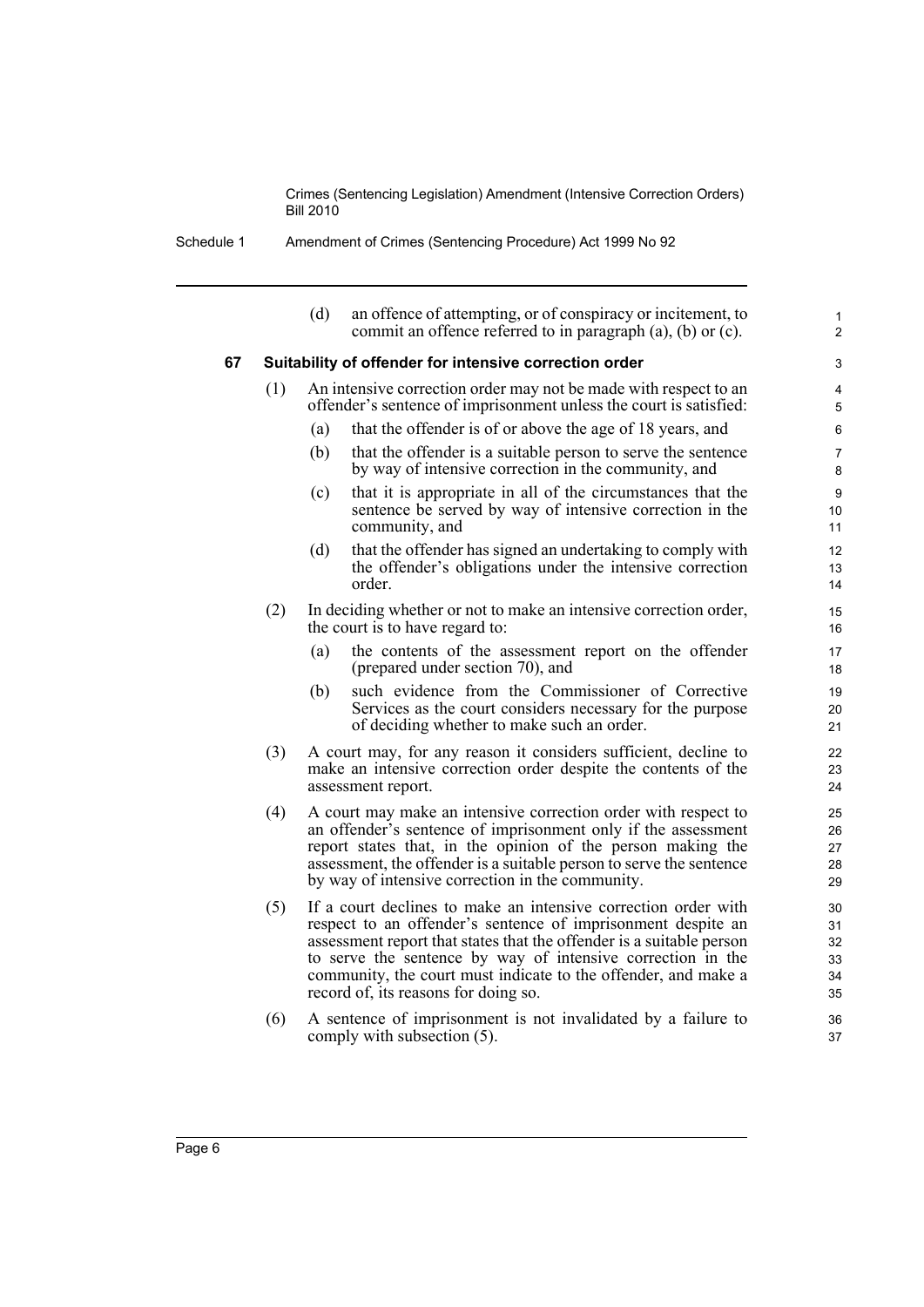Amendment of Crimes (Sentencing Procedure) Act 1999 No 92 Schedule 1

| 68 |                   | <b>Concurrent and consecutive sentences</b>                                                                                                                                                                                                                                                                                                                                                                                                            | 1                                                     |
|----|-------------------|--------------------------------------------------------------------------------------------------------------------------------------------------------------------------------------------------------------------------------------------------------------------------------------------------------------------------------------------------------------------------------------------------------------------------------------------------------|-------------------------------------------------------|
|    | (1)               | An intensive correction order may not be made in respect of a<br>sentence of imprisonment (a <b>new sentence</b> ) to be served<br>concurrently or consecutively (or partly concurrently and partly<br>consecutively) with any other sentence of imprisonment the<br>subject of an intensive correction order (an existing sentence) if<br>the date on which the new sentence will end is more than 2 years<br>after the date on which it was imposed. | $\overline{\mathbf{c}}$<br>3<br>4<br>5<br>6<br>7<br>8 |
|    | (2)               | Any period for which an existing sentence has been extended<br>under this or any other Act is to be disregarded for the purposes<br>of this section.                                                                                                                                                                                                                                                                                                   | 9<br>10<br>11                                         |
|    | (3)               | This section does not limit the operation of section 58.                                                                                                                                                                                                                                                                                                                                                                                               | 12                                                    |
|    | <b>Division 3</b> | <b>Assessment reports</b>                                                                                                                                                                                                                                                                                                                                                                                                                              | 13                                                    |
| 69 |                   | Referral of offender for assessment                                                                                                                                                                                                                                                                                                                                                                                                                    | 14                                                    |
|    | (1)               | Before imposing a sentence of imprisonment on an offender, the<br>court may refer the offender for assessment as to the suitability of<br>the offender for intensive correction in the community.                                                                                                                                                                                                                                                      | 15<br>16<br>17                                        |
|    | (2)               | A court is not to refer an offender for such an assessment unless<br>satisfied, having considered all the alternatives, that no sentence<br>other than imprisonment is appropriate and that the sentence is<br>likely to be for a period of no more than 2 years.                                                                                                                                                                                      | 18<br>19<br>20<br>21                                  |
| 70 |                   | <b>Assessment of suitability</b>                                                                                                                                                                                                                                                                                                                                                                                                                       | 22                                                    |
|    | (1)               | When an offender is referred for assessment, the Commissioner<br>of Corrective Services is to investigate and report to the court on<br>the matters referred to in section $67(1)$ and such other matters as<br>the regulations may require.                                                                                                                                                                                                           | 23<br>24<br>25<br>26                                  |
|    | (2)               | An offender's assessment report:                                                                                                                                                                                                                                                                                                                                                                                                                       | 27                                                    |
|    |                   | (a)<br>must take into account, and specifically address, the<br>matters prescribed by the regulations, and                                                                                                                                                                                                                                                                                                                                             | 28<br>29                                              |
|    |                   | may indicate the nature of any conditions that it would be<br>(b)<br>appropriate for the court to impose on an intensive<br>correction order if such an order is made.                                                                                                                                                                                                                                                                                 | 30<br>31<br>32                                        |
|    | (3)               | The regulations may make provision for or with respect to the<br>conduct of investigations and the preparation of reports for the<br>purposes of this Part.                                                                                                                                                                                                                                                                                            | 33<br>34<br>35                                        |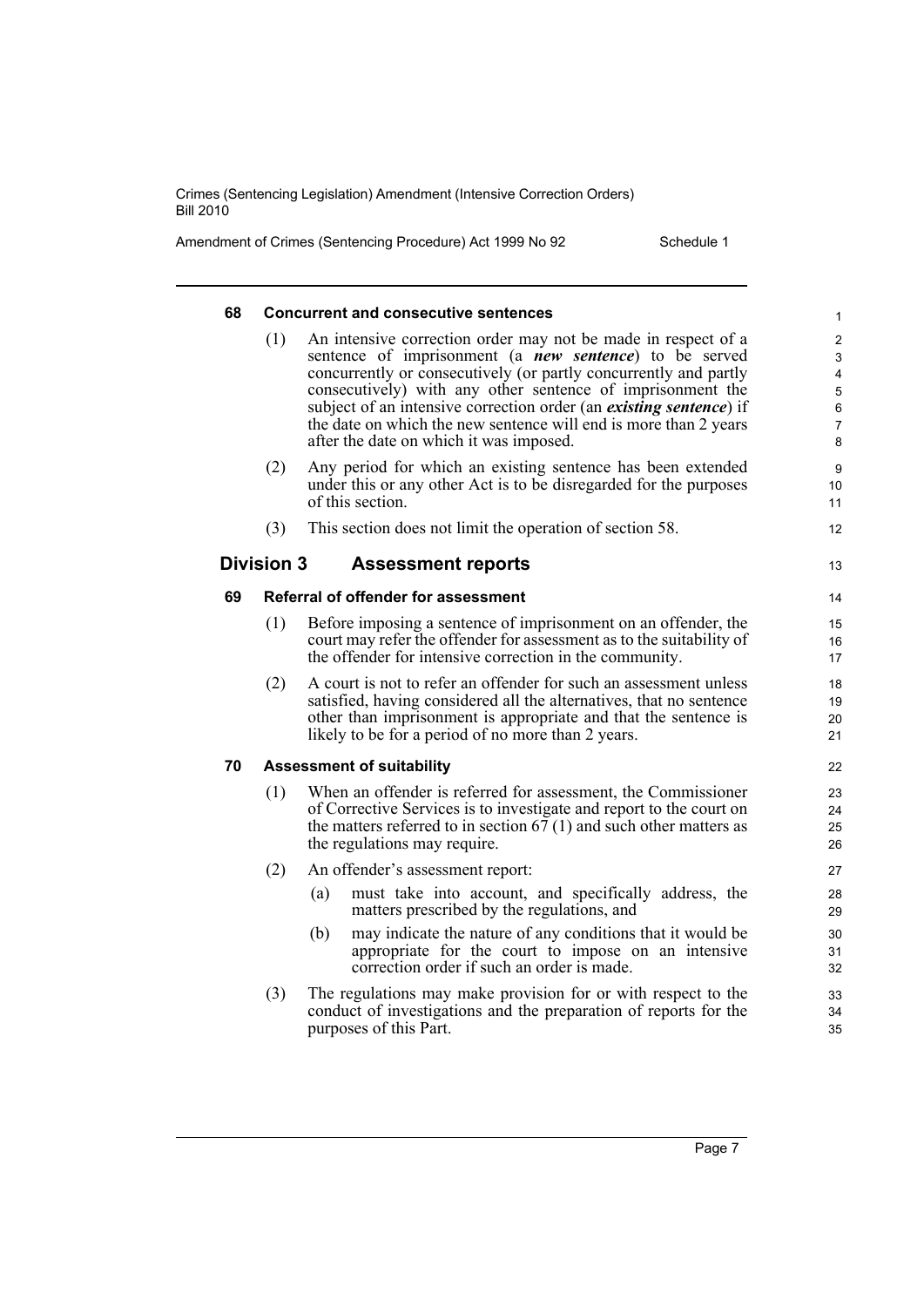1

Schedule 1 Amendment of Crimes (Sentencing Procedure) Act 1999 No 92

#### **Division 4 Miscellaneous**

#### **71 Commencement of sentence**

- (1) Having made an intensive correction order in relation to a sentence of imprisonment, a court is to fix the date of commencement of the sentence so that the date of commencement is no later than 21 days after the date on which the order was made.
- (2) Subsection (1) does not apply to a sentence of imprisonment that is to be served consecutively (or partly concurrently and partly consecutively) with some other sentence of imprisonment the subject of an intensive correction order.
- (3) An intensive correction order is not invalidated merely because it specifies a date of commencement of the sentence of imprisonment that does not comply with the requirements of this section.

#### **72 Explanation of intensive correction order to offender**

- (1) Having made an intensive correction order in relation to an offender's sentence of imprisonment, a court must ensure that all reasonable steps are taken to explain to the offender (in language that the offender can readily understand):
	- (a) the offender's obligations under the intensive correction order, and
	- (b) the consequences that may follow if the offender fails to comply with those obligations.
- (2) An intensive correction order is not invalidated by a failure to comply with this section.

#### **73 Preparation and service of written notice of intensive correction order**

- (1) As soon as practicable after making an intensive correction order, a court must cause written notice of the order to be given to the offender and to the Commissioner of Corrective Services.
- (2) The notice must include such information about the intensive correction order as may be prescribed by the regulations.
- (3) An intensive correction order is not invalidated by a failure to comply with this section.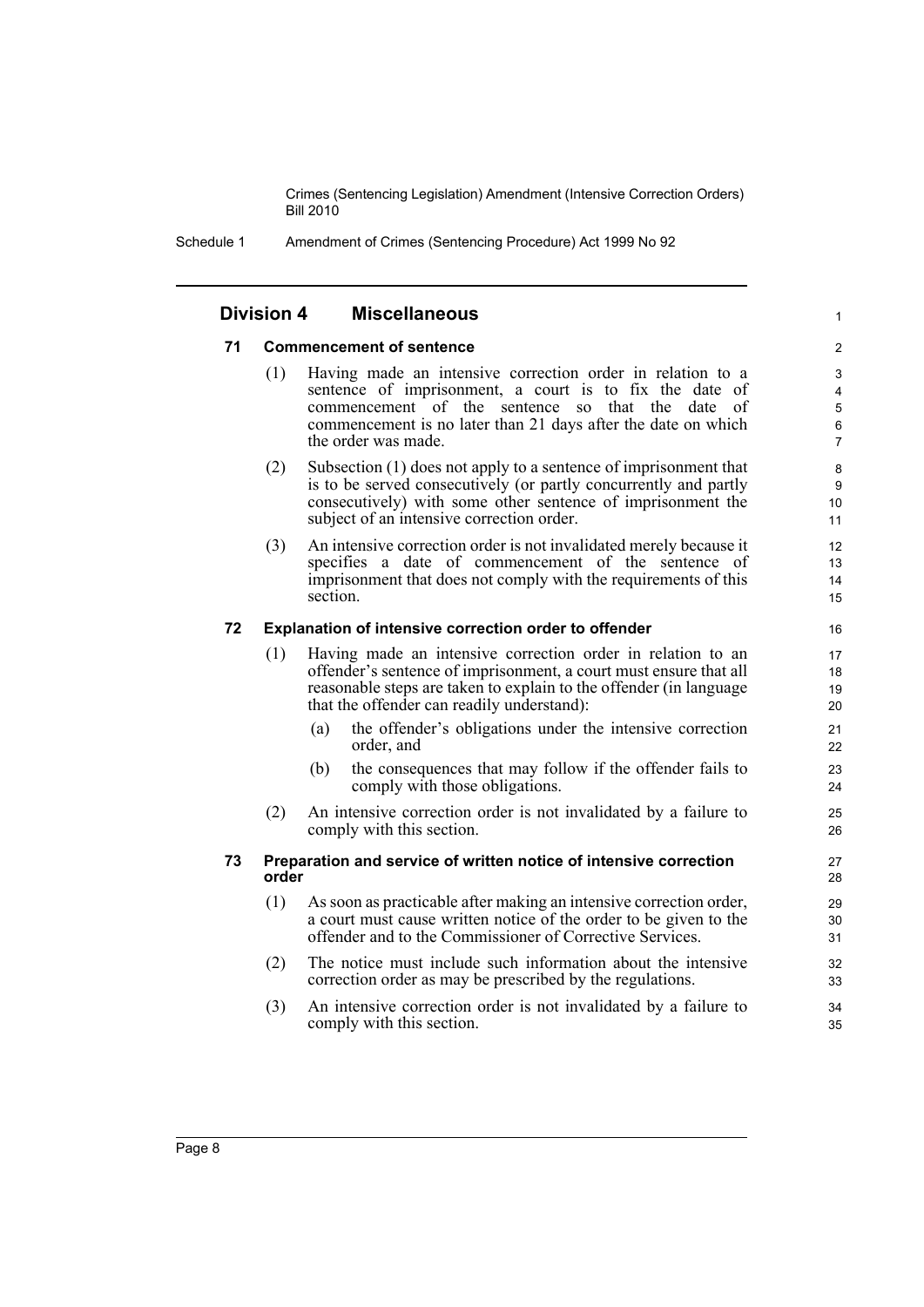Amendment of Crimes (Sentencing Procedure) Act 1999 No 92 Schedule 1

|        | 73A                   |      | <b>Review of ICO provisions</b>                                                                                                                                                                                                                                                                                                                                         | 1                                                                     |
|--------|-----------------------|------|-------------------------------------------------------------------------------------------------------------------------------------------------------------------------------------------------------------------------------------------------------------------------------------------------------------------------------------------------------------------------|-----------------------------------------------------------------------|
|        |                       | (1)  | The Sentencing Council is to conduct a review of the provisions<br>of this Part and Part 3 of the Crimes (Administration of<br>Sentences) Act 1999 and of any regulations made for the purposes<br>of those provisions in order to ascertain whether any of those<br>provisions (or any other provisions of any other Act or<br>regulations) should be amended.         | $\overline{2}$<br>$\mathbf{3}$<br>4<br>5<br>$\,6\,$<br>$\overline{7}$ |
|        |                       | (2)  | The review is to be undertaken as soon as possible after the period<br>of 5 years from the commencement of this section and a report on<br>the outcome of the review is to be provided to the Minister and to<br>the Minister administering Part 3 of the Crimes (Administration<br>of Sentences) Act 1999 within 12 months after the end of that<br>5 years.           | 8<br>9<br>10<br>11<br>12<br>13                                        |
|        |                       | (3)  | The Minister is to cause a copy of the report to be tabled in each<br>House of Parliament as soon as practicable after the report is<br>received by the Minister.                                                                                                                                                                                                       | 14<br>15<br>16                                                        |
| $[17]$ |                       |      | Section 80 Referral of offender for assessment                                                                                                                                                                                                                                                                                                                          | 17                                                                    |
|        |                       |      | Omit section 80 (1A). Insert instead:                                                                                                                                                                                                                                                                                                                                   | 18                                                                    |
|        |                       | (1A) | Despite subsection (1), an offender who has been referred for<br>assessment under section 69 (for intensive correction) is not to be<br>referred for assessment under this section (for home detention) in<br>relation to the same sentence of imprisonment unless the court<br>has decided not to make an intensive correction order with<br>respect to that sentence. | 19<br>20<br>21<br>22<br>23<br>24                                      |
| $[18]$ |                       |      | Section 99 Consequences of revocation of good behaviour bond                                                                                                                                                                                                                                                                                                            | 25                                                                    |
|        |                       |      | Omit "periodic detention" from section 99 (2).                                                                                                                                                                                                                                                                                                                          | 26                                                                    |
|        |                       |      | Insert instead "an intensive correction order".                                                                                                                                                                                                                                                                                                                         | 27                                                                    |
| $[19]$ | <b>Section 99 (3)</b> |      |                                                                                                                                                                                                                                                                                                                                                                         | 28                                                                    |
|        |                       |      | Omit the subsection. Insert instead:                                                                                                                                                                                                                                                                                                                                    | 29                                                                    |
|        |                       | (3)  | An order made under subsection (2) is taken to be a home<br>detention order made under section 6 or an intensive correction<br>order made under section 7, as the case requires.                                                                                                                                                                                        | 30<br>31<br>32                                                        |
| $[20]$ |                       |      | Schedule 2 Savings, transitional and other provisions                                                                                                                                                                                                                                                                                                                   | 33                                                                    |
|        |                       |      | Insert at the end of clause $1(1)$ :                                                                                                                                                                                                                                                                                                                                    | 34                                                                    |
|        |                       |      | (Sentencing Legislation) Amendment (Intensive<br>Crimes<br>Correction Orders) Act 2010 (but only to the extent that it<br>amends this Act or an Act amended by Schedule 5 to that Act)                                                                                                                                                                                  | 35<br>36<br>37                                                        |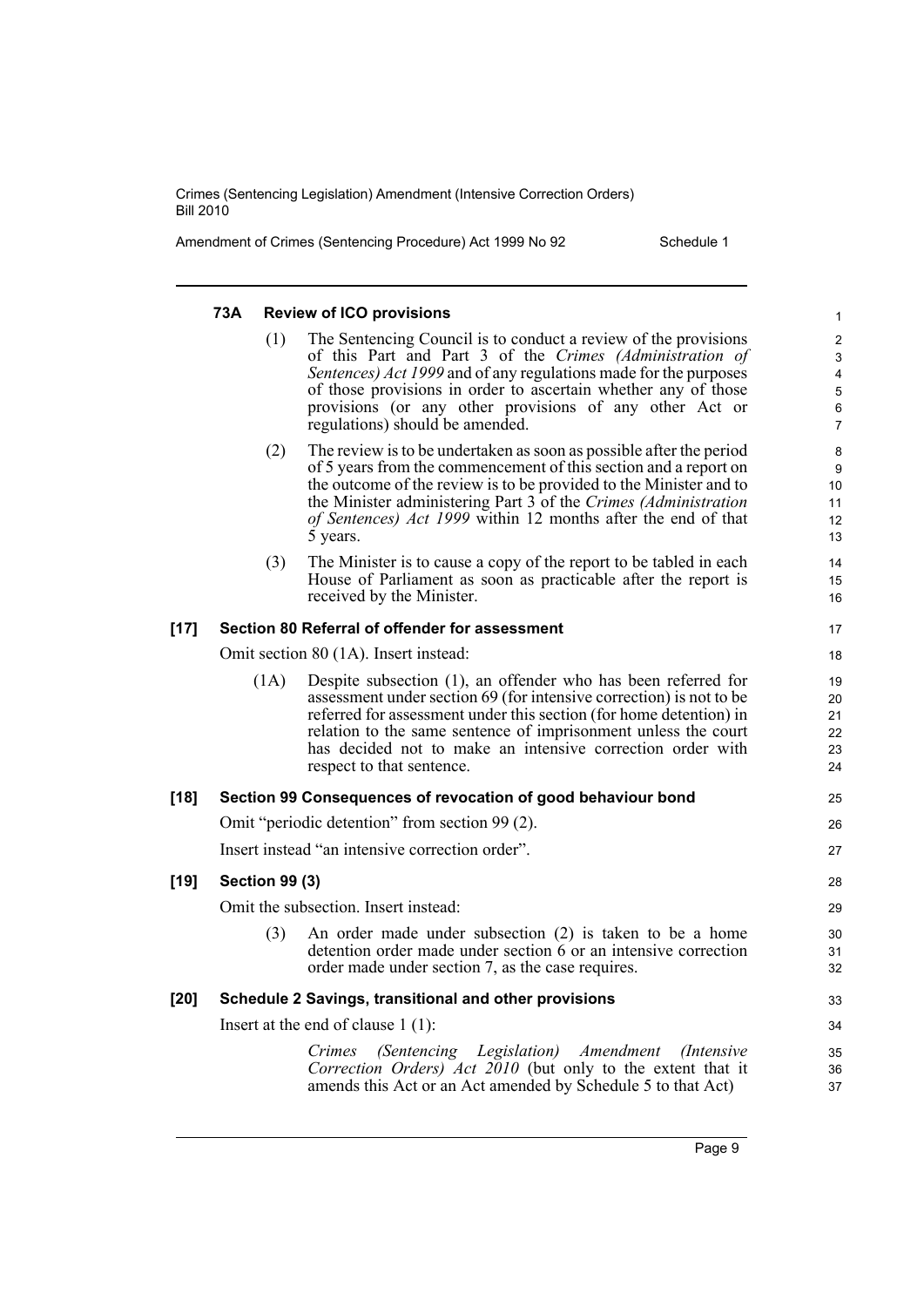> 1 2

Schedule 1 Amendment of Crimes (Sentencing Procedure) Act 1999 No 92

#### **[21] Schedule 2, Part 20**

Insert after Part 19 of Schedule 2:

# **Part 20 Provisions consequent on enactment of Crimes (Sentencing Legislation) Amendment (Intensive Correction Orders) Act 2010**

#### **61 Savings for periodic detention orders**

- (1) The repeal of section 6 (Periodic detention) does not affect the continuity of operation of a periodic detention order made before the repeal of that section. Such an order continues in force despite the repeal of that section, subject to this Act and the *Crimes (Administration of Sentences) Act 1999*.
- (2) This Act and each amended Act (and the regulations under this Act and each amended Act) continue to apply to and in respect of the following as if the *Crimes (Sentencing Legislation) Amendment (Intensive Correction Orders) Act 2010* had not been enacted:
	- (a) a periodic detention order made before the repeal of section 6.
	- (b) a person subject to such an order,
	- (c) the revocation of such an order and the reinstatement of such an order.
- (3) In this clause, *amended Act* means an Act amended by Schedule 5 to the *Crimes (Sentencing Legislation) Amendment (Intensive Correction Orders) Act 2010*.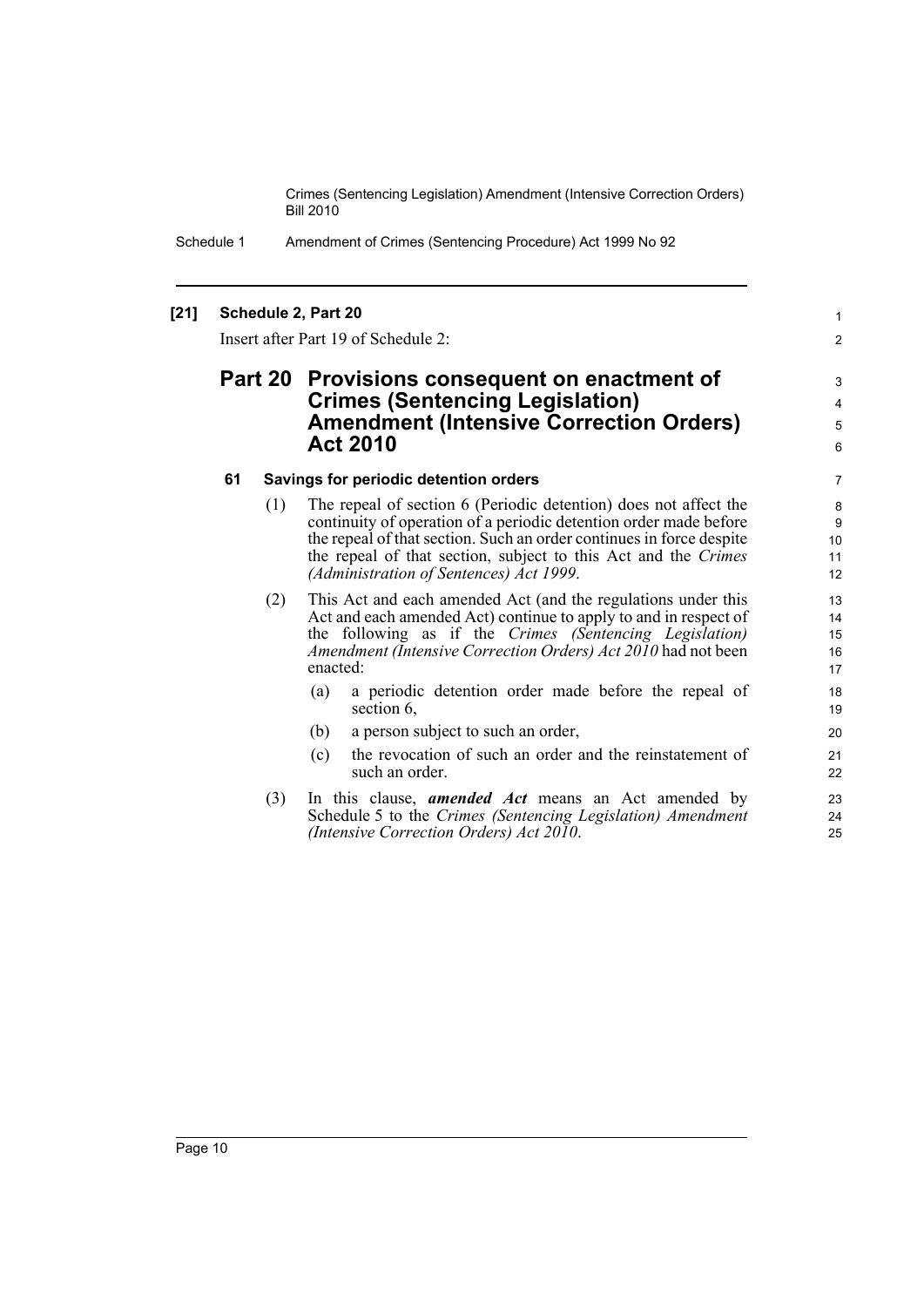Amendment of Crimes (Administration of Sentences) Act 1999 No 93 Schedule 2

#### <span id="page-20-0"></span>**Schedule 2 Amendment of Crimes (Administration of Sentences) Act 1999 No 93 [1] Section 3 Interpretation** Omit the definition of *correctional centre* from section 3 (1). Insert instead: *correctional centre* means: (a) any premises declared to be a correctional centre by a proclamation in force under section 225, including any juvenile correctional centre declared under section 225A, and (b) any police station or court cell complex in which an offender is held in custody in accordance with this or any other Act. **[2] Section 3 (1), definition of "detention period"** Omit the definition. **[3] Section 3 (1), definition of "full-time detention"** Omit ", but does not include periodic detention". **[4] Section 3 (1), definition of "general manager"** Omit the definition. Insert instead: *general manager*, in relation to a correctional centre, means the general manager of the correctional centre and includes any person who is for the time being in charge of the correctional centre. **[5] Section 3 (1), definition of "home detention order"** Omit the definition. Insert instead: *home detention order* means an order in force under section 6 of the *Crimes (Sentencing Procedure) Act 1999* or under section 165A of this Act. **[6] Section 3 (1)** Insert in alphabetical order: *ICO Management Committee* means the Intensive Correction Orders Management Committee established under section 92. 1  $\mathfrak{p}$  $\overline{a}$ 4 5 6 7 8 9 10 11 12 13 14 15 16 17 18 19  $20$ 21 22 23  $24$ 25  $26$ 27 28 29 30 31  $32$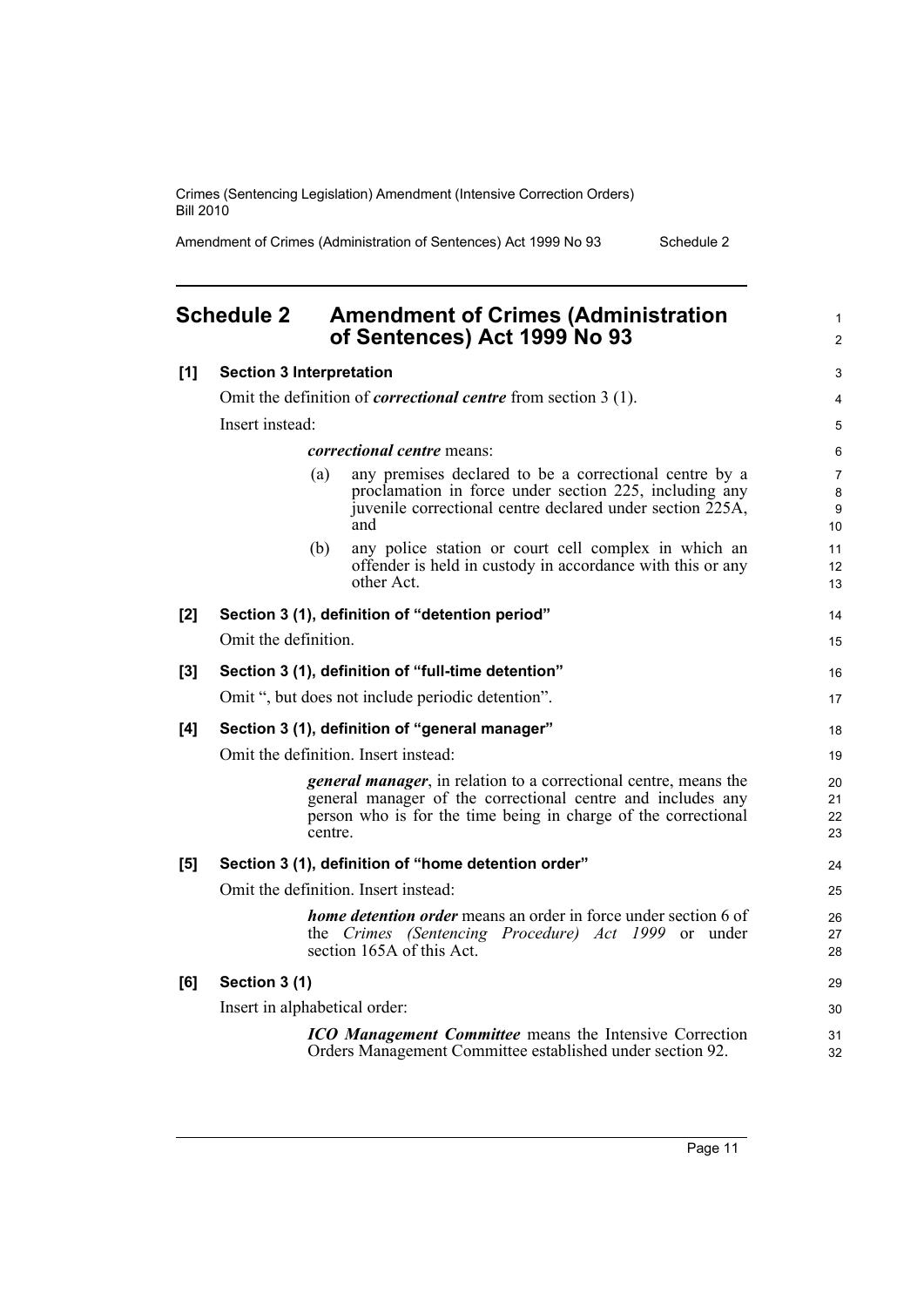Schedule 2 Amendment of Crimes (Administration of Sentences) Act 1999 No 93

|     |        | intensive correction in the<br><i>intensive correction</i> means<br>community pursuant to an intensive correction order.                                                                    |                                        |
|-----|--------|---------------------------------------------------------------------------------------------------------------------------------------------------------------------------------------------|----------------------------------------|
|     |        | <i>intensive correction order</i> means an order in force under<br>section 7 of the Crimes (Sentencing Procedure) Act 1999 or<br>section 89 of the Fines Act 1996.                          |                                        |
| [7] |        | Section 3 (1), definitions of "periodic detention", "periodic detention<br>centre" and "periodic detention order"                                                                           |                                        |
|     |        | Omit the definitions.                                                                                                                                                                       |                                        |
| [8] |        | Section 40 Certain unlawful absences not to affect length of sentence                                                                                                                       |                                        |
|     |        | Omit "a periodic detention order" from section 40 (1) (c).                                                                                                                                  | 10                                     |
|     |        | Insert instead "an intensive correction order".                                                                                                                                             | 11                                     |
| [9] | Part 3 |                                                                                                                                                                                             | 12                                     |
|     |        | Omit the Part. Insert instead:                                                                                                                                                              | 13                                     |
|     |        |                                                                                                                                                                                             |                                        |
|     |        | Imprisonment by way of intensive<br><b>Part 3</b>                                                                                                                                           | 14                                     |
|     |        | correction in the community                                                                                                                                                                 | 15                                     |
|     |        | Introductory note. This Part applies to those offenders who have been sentenced to<br>imprisonment by way of intensive correction in the community. It deals with the<br>following matters: | 16<br>17<br>18                         |
|     | (a)    | the general obligations of offenders (Division 1),                                                                                                                                          | 19                                     |
|     | (b)    | permission for non-compliance with work or reporting requirements (Division 2),                                                                                                             | 20                                     |
|     | (c)    | breaches of intensive correction orders (Division 3),                                                                                                                                       | 21                                     |
|     | (d)    | other miscellaneous matters (Division 4).                                                                                                                                                   | 22                                     |
|     |        | <b>Preliminary</b><br>Division 1                                                                                                                                                            | 23                                     |
|     | 80     | <b>Definition</b>                                                                                                                                                                           | 24                                     |
|     |        |                                                                                                                                                                                             |                                        |
|     |        | In this Part:                                                                                                                                                                               |                                        |
|     |        | <i>offender</i> means a person in respect of whom an intensive                                                                                                                              |                                        |
|     |        | correction order is in force.                                                                                                                                                               |                                        |
|     | 81     | <b>Conditions governing intensive correction orders</b>                                                                                                                                     |                                        |
|     |        | (1)<br>An intensive correction order is subject to any conditions<br>imposed by the sentencing court under this section.                                                                    |                                        |
|     |        | The sentencing court must at the time of sentence impose on an<br>(2)                                                                                                                       | 25<br>26<br>27<br>28<br>29<br>30<br>31 |
|     |        | intensive correction order the conditions prescribed by the<br>regulations as the mandatory conditions of an intensive                                                                      | 32<br>33                               |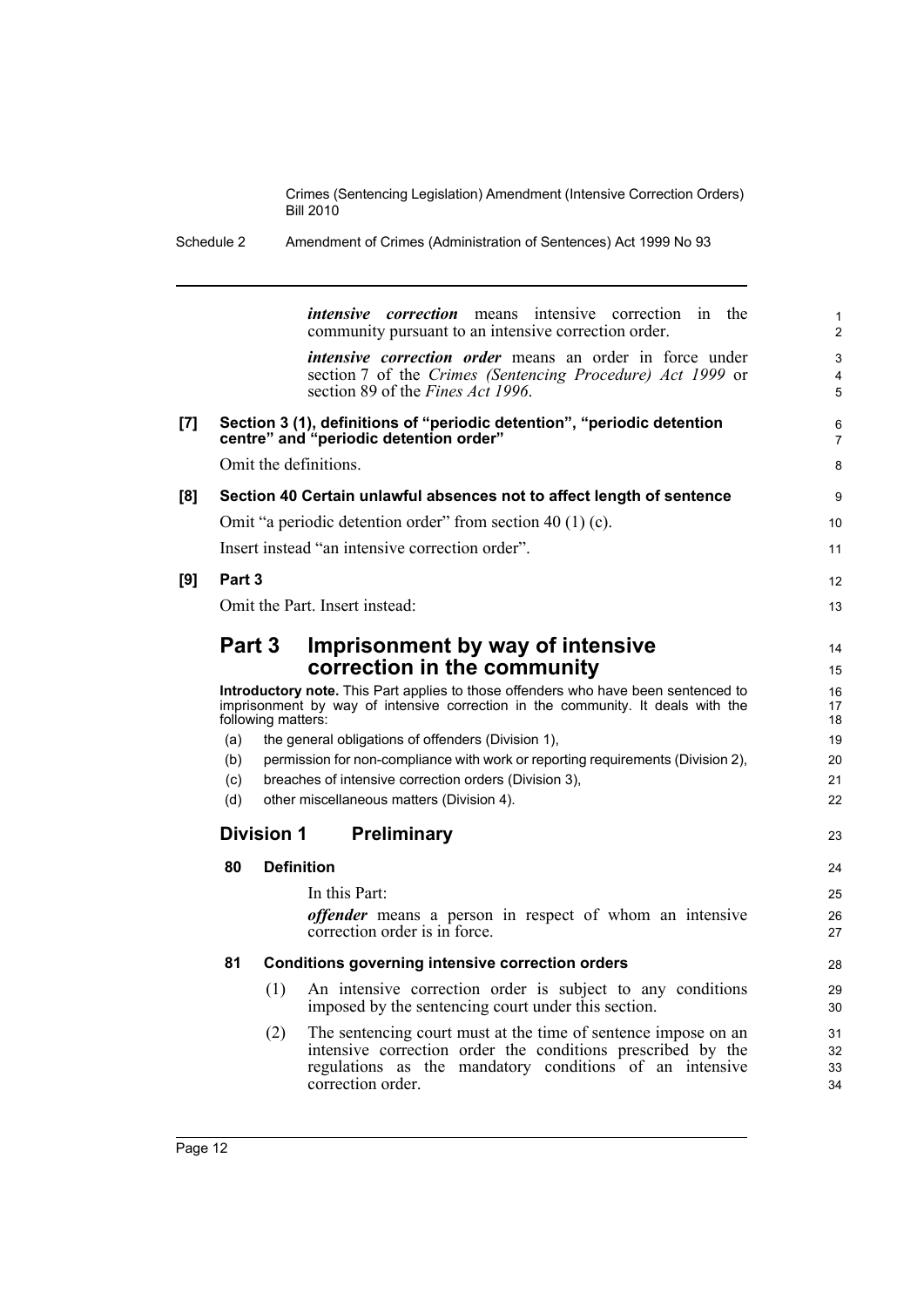- (3) The sentencing court may at the time of sentence, or subsequently on the application of the Commissioner or the offender:
	- (a) impose additional conditions on an intensive correction order, or
	- (b) vary or revoke any additional conditions imposed by it on an intensive correction order.
- (4) The *additional conditions* that a court can impose are limited to:
	- (a) conditions prescribed by the regulations as additional conditions that can be imposed by the sentencing court, and
	- (b) such other conditions as the court considers necessary or desirable for reducing the likelihood of the offender re-offending.
- (5) The court may refuse to entertain an application by the offender under this section if the court is satisfied that the application is frivolous or vexatious.
- (6) The court may, at its discretion, deal with an application under this section with or without the parties being present and in open court or in the absence of the public.
- (7) Before imposing an additional condition under subsection (4) (b), a court is to consider whether the condition will create a need for additional resources and must not impose the condition unless satisfied that any such additional resources that will be needed are or will be made available.
- (8) This section does not permit the sentencing court to impose any additional conditions, or vary any additional conditions imposed by it, so as to be inconsistent with any of the conditions prescribed by the regulations as the mandatory conditions of an intensive correction order.

#### **82 Obligations of offender**

The obligations of an offender while serving a sentence pursuant to an intensive correction order are:

- (a) to comply with such requirements of this Part and the regulations as apply to the offender, and
- (b) to comply with the requirements of any conditions to which the offender's intensive correction order is subject.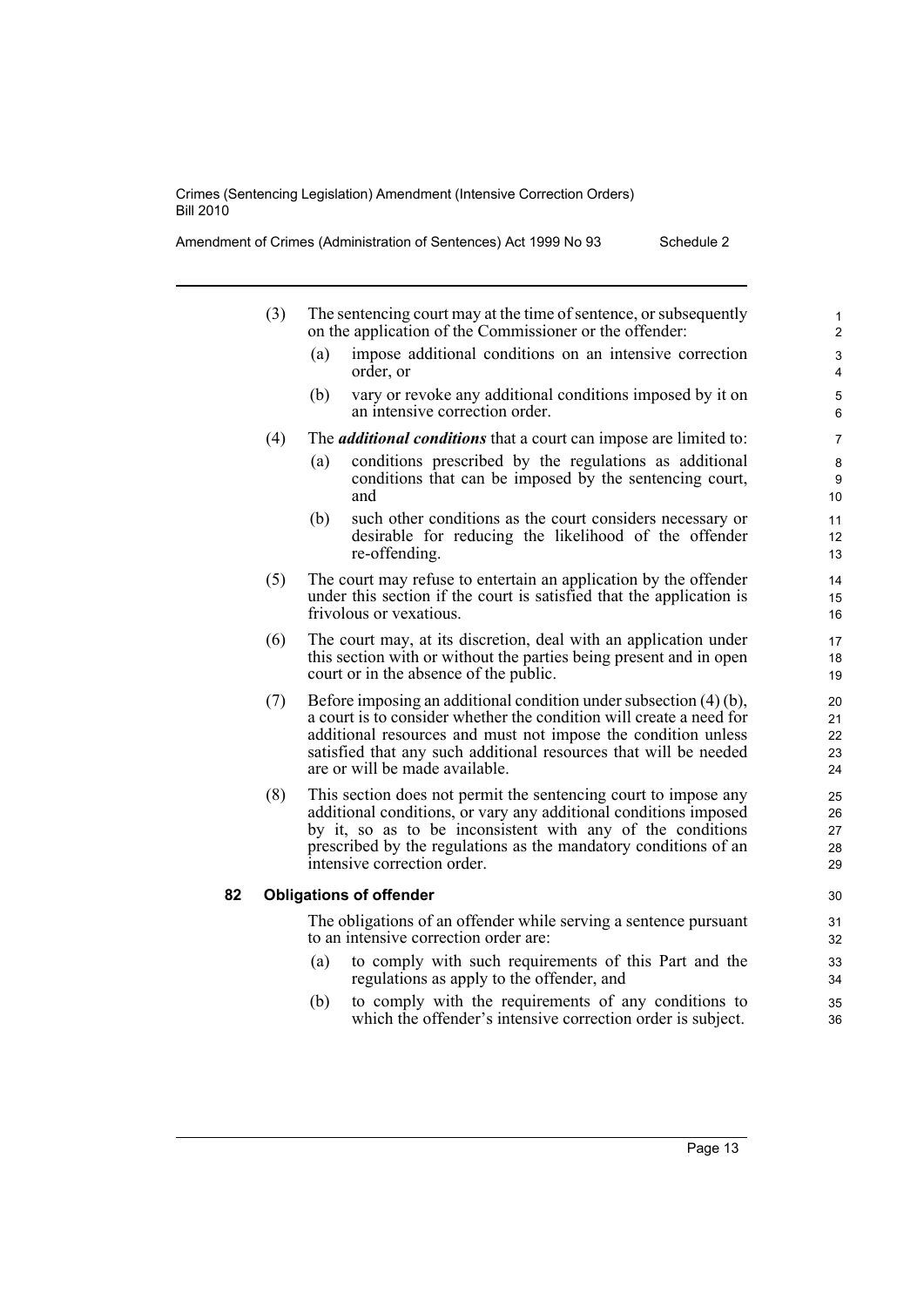Schedule 2 Amendment of Crimes (Administration of Sentences) Act 1999 No 93

| 83 |                                                                              |       | Duration of intensive correction order                                                                                                                                                                                                                    |                            |  |
|----|------------------------------------------------------------------------------|-------|-----------------------------------------------------------------------------------------------------------------------------------------------------------------------------------------------------------------------------------------------------------|----------------------------|--|
|    |                                                                              |       | Unless sooner revoked, an offender's intensive correction order<br>expires at the end of the term of the sentence to which it relates.                                                                                                                    |                            |  |
|    | <b>Division 2</b>                                                            |       | Permission for non-compliance with work or<br>reporting requirements                                                                                                                                                                                      |                            |  |
| 84 | <b>Definition</b>                                                            |       |                                                                                                                                                                                                                                                           |                            |  |
|    |                                                                              |       | In this Division:                                                                                                                                                                                                                                         |                            |  |
|    |                                                                              |       | <i>work or reporting requirement</i> means a requirement imposed by<br>or under a condition of an intensive correction order that the<br>offender is to:                                                                                                  | 10                         |  |
|    |                                                                              | (a)   | undertake work or engage in an activity or program, or                                                                                                                                                                                                    | 11                         |  |
|    |                                                                              | (b)   | attend at, report to or remain at a place.                                                                                                                                                                                                                | 12                         |  |
| 85 | Permission for non-compliance with work, reporting and other<br>requirements |       |                                                                                                                                                                                                                                                           |                            |  |
|    | (1)                                                                          |       | The Commissioner may, on application made by or on behalf of<br>an offender, grant permission for the offender to not comply with<br>a work or reporting requirement.                                                                                     | 15<br>16<br>17             |  |
|    | (2)                                                                          |       | The Commissioner may grant such a permission:                                                                                                                                                                                                             | 18                         |  |
|    |                                                                              | (a)   | for health reasons, or                                                                                                                                                                                                                                    | 19                         |  |
|    |                                                                              | (b)   | on compassionate grounds, or                                                                                                                                                                                                                              | 20                         |  |
|    |                                                                              | (c)   | for any other reason the Commissioner thinks fit.                                                                                                                                                                                                         | 21                         |  |
|    | (3)                                                                          |       | An application for permission in respect of a requirement must be<br>made before the time the requirement is due to be complied with.                                                                                                                     | 22<br>23                   |  |
|    | (4)                                                                          | with. | A permission under this section may be granted either before or<br>after the requirement to which it relates is due to be complied                                                                                                                        | 24<br>25<br>26             |  |
|    | (5)                                                                          |       | A permission that is granted before the requirement to which it<br>relates is due to be complied with may be granted subject to such<br>conditions as the Commissioner may determine.                                                                     | 27<br>28<br>29             |  |
|    | (6)                                                                          |       | An offender who is unable to comply with a requirement:                                                                                                                                                                                                   | 30                         |  |
|    |                                                                              | (a)   | must cause a telephone call advising of the offender's<br>inability to comply to be made, to such telephone number<br>as the Commissioner may from time to time determine,<br>before the time at which the requirement is due to be<br>complied with, and | 31<br>32<br>33<br>34<br>35 |  |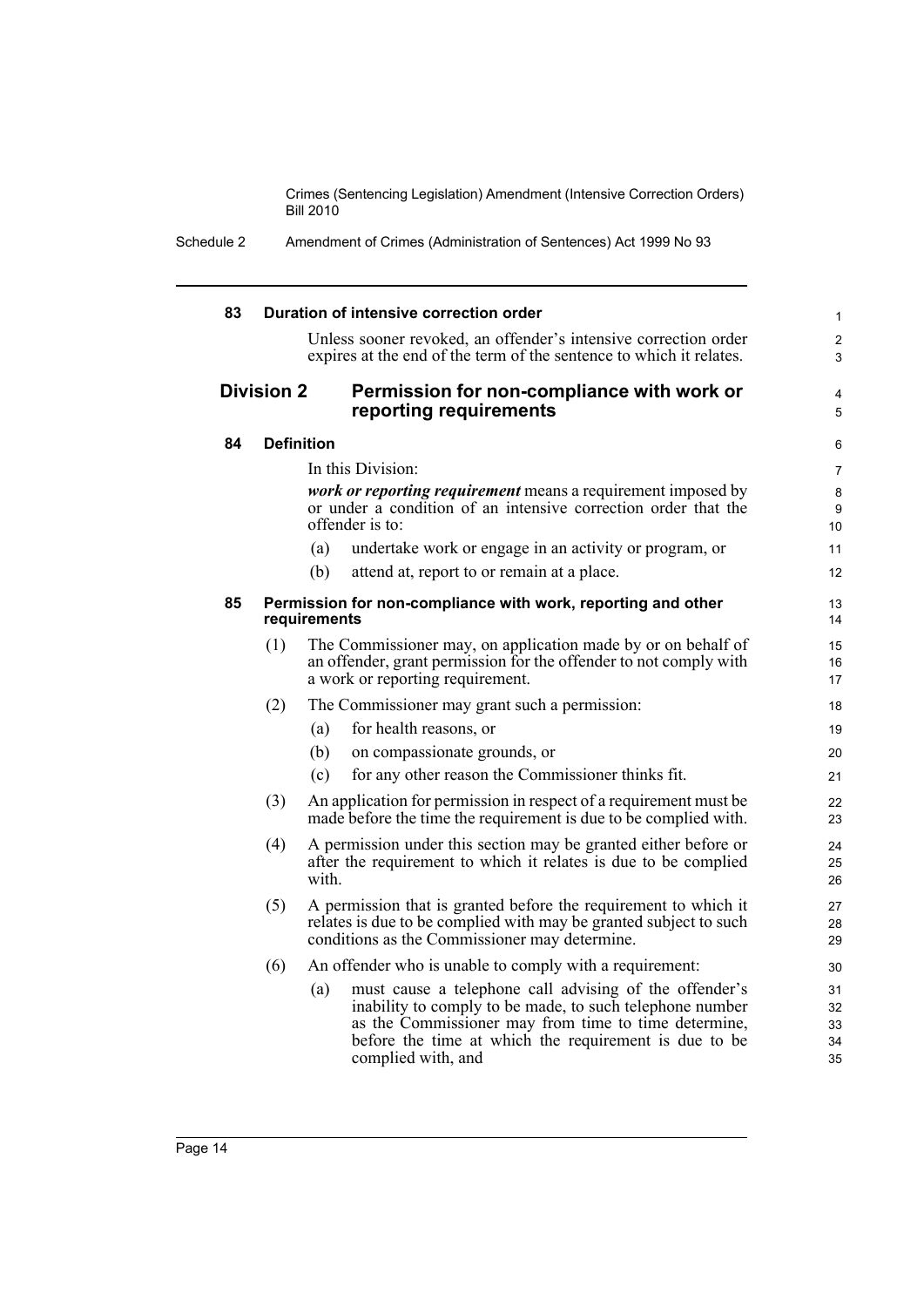Amendment of Crimes (Administration of Sentences) Act 1999 No 93 Schedule 2

- (b) must, in support of the offender's application for permission under subsection (1), cause a document setting out the reasons for the offender's inability to comply with the requirement to be given to the Commissioner within 7 days after the date on which the offender is due to comply with the requirement.
- (7) If the reasons for the offender's inability to comply with a requirement include illness or injury, a certificate from a medical practitioner is to be given to the Commissioner in support of the offender's application for permission under subsection (1) (in addition to the document referred to in subsection  $(6)$   $(b)$ ):
	- (a) indicating the nature of the illness or injury, and
	- (b) stating that the nature or extent of the illness or injury is such as to justify the offender's inability to comply with the requirement.
- (8) The Commissioner may exempt an offender from compliance with subsection  $(3)$  or  $(6)$   $(a)$  in a particular case if the Commissioner is satisfied that the exceptional circumstances of the case justify the exemption.

#### **86 Direction to make up for work etc avoided**

- (1) If the Commissioner grants an offender permission to not comply with a work or reporting requirement, the Commissioner may give such directions to the offender as the Commissioner determines to be necessary to ensure that the offender will undertake work or engage in an activity or program to the extent necessary to make up for the work, activity or program avoided as a result of the permission granted.
- (2) The offender's intensive correction order is subject to a condition that the offender must comply with a direction of the Commissioner under this section.
- (3) The sentencing court may, on the application of the Commissioner, extend the offender's intensive correction order by such period as the court considers necessary and appropriate for ensuring that the offender complies with a direction of the Commissioner under this section.
- (4) In determining an application to extend an offender's intensive correction order under this section, the sentencing court is to give consideration to the following:
	- (a) any hardship likely to be experienced by the offender if the order is extended,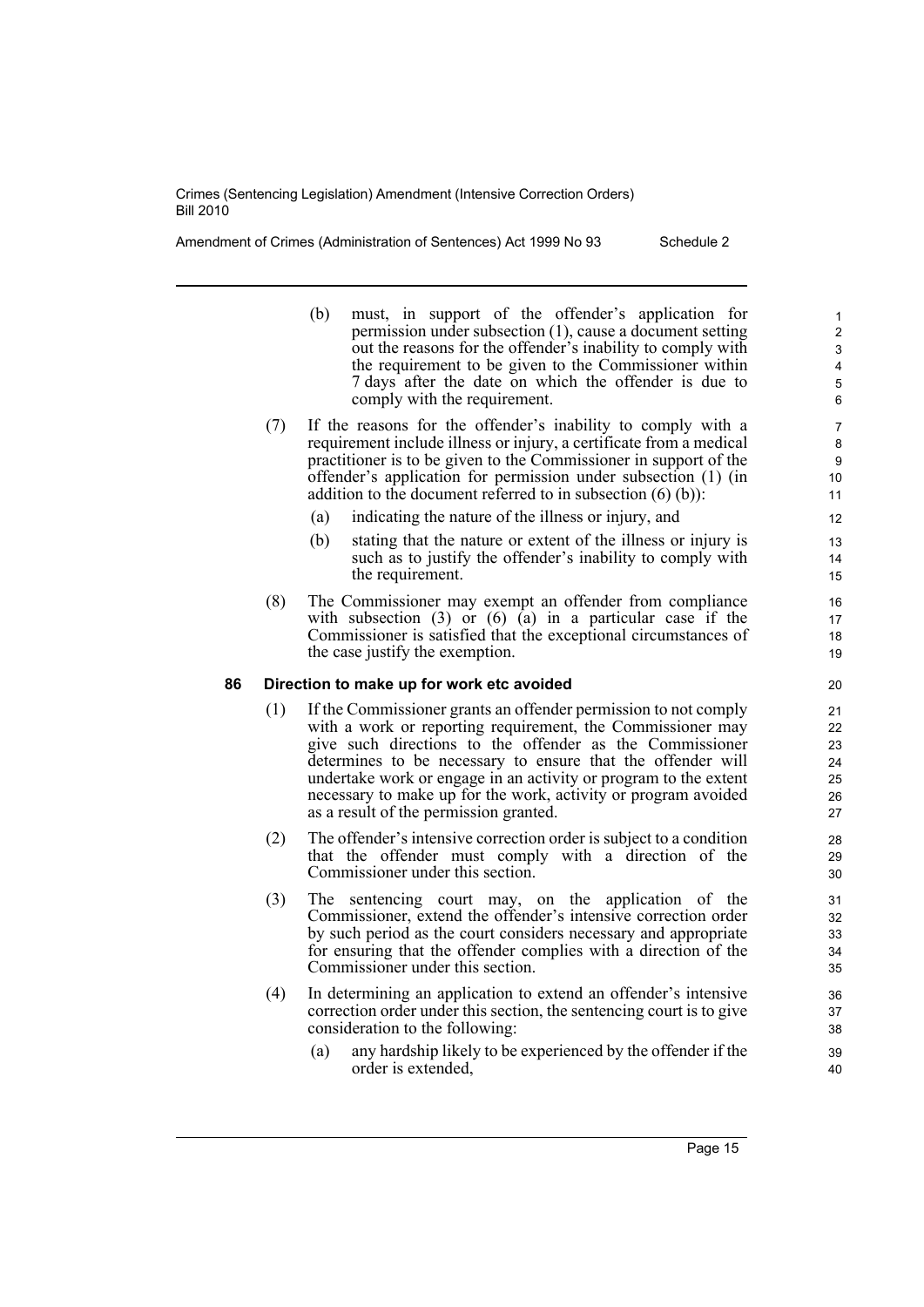Schedule 2 Amendment of Crimes (Administration of Sentences) Act 1999 No 93

(b) the likelihood of the offender's intensive correction order being revoked if the order is not extended, and any hardship likely to be experienced by the offender as a result,

32

- (c) such other matters as the court considers relevant.
- (5) An intensive correction order cannot be extended under this section if the term of the sentence to which the order relates has ended.
- (6) The power of the sentencing court to extend an intensive correction order under this section is limited to one extension of no more than 6 months.
- (7) If an intensive correction order is extended under this section, the term of the sentence to which the order relates is, by this section, extended by the same period.

#### **87 Review of Commissioner's decision**

- (1) An offender who is aggrieved by a decision of the Commissioner to refuse permission for the offender to not comply with a work or reporting requirement may apply to the ICO Management Committee for a review of the matter.
- (2) The ICO Management Committee is to review the matter and may make recommendations to the Commissioner on the matter. The Commissioner is not bound by the ICO Management Committee's recommendations.
- (3) If the Commissioner does not grant the permission following the ICO Management Committee's review of the matter, the offender may apply to the Parole Authority for the permission concerned. The Parole Authority may direct that the permission be granted and the Commissioner is to comply with any such direction.
- (4) The matter is only to be reviewed by the Parole Authority if the Parole Authority is satisfied that the application for review is not frivolous or vexatious.

### **Division 3 Breach of intensive correction order**

#### **88 Definition**

#### In this Division:

*breach* of an intensive correction order means a failure by an offender to comply with any of his or her obligations under an intensive correction order.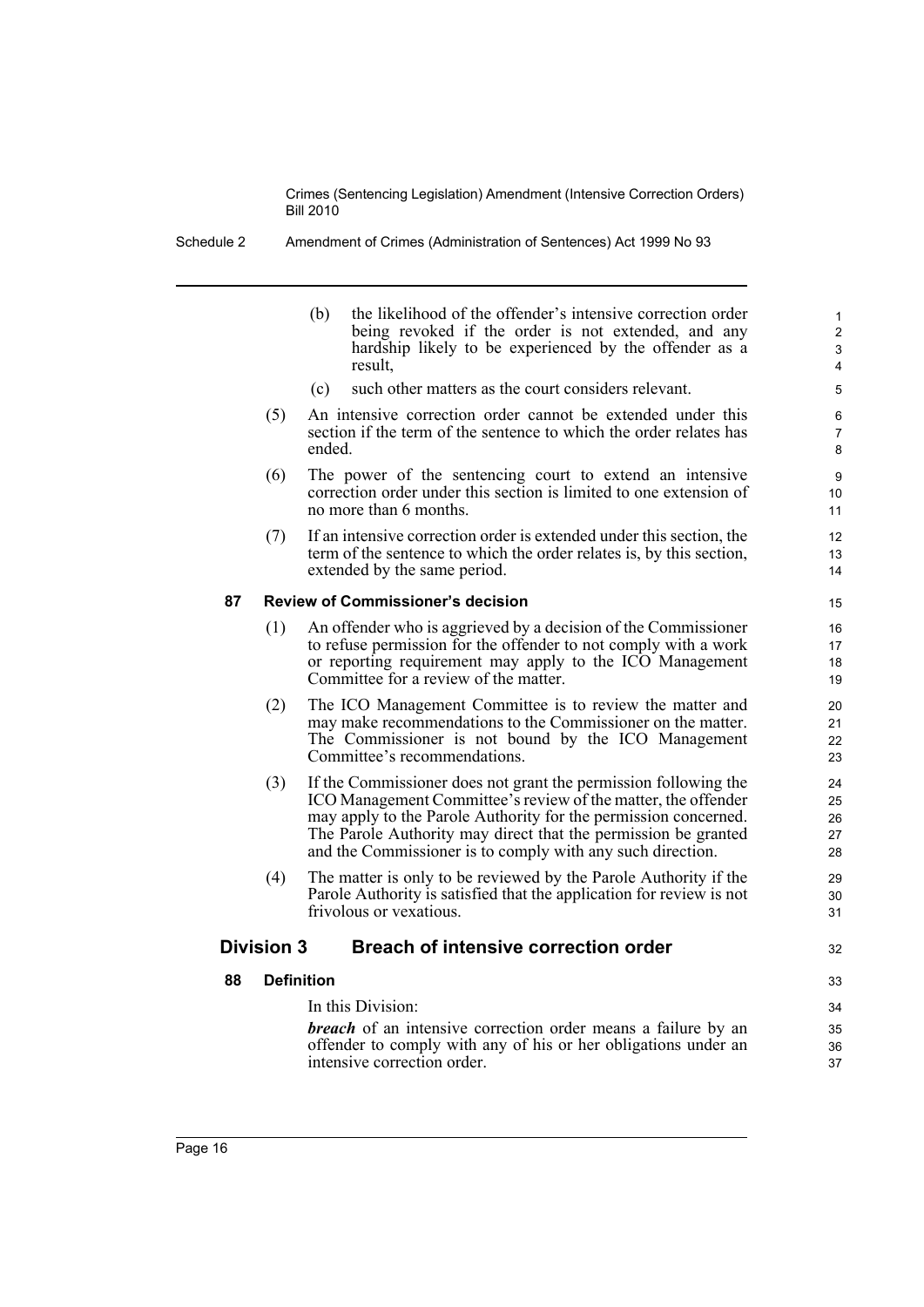Amendment of Crimes (Administration of Sentences) Act 1999 No 93 Schedule 2

#### **89 Commissioner powers to deal with breach of ICO** (1) If the Commissioner is satisfied that an offender has breached an intensive correction order, the Commissioner can decide to impose a sanction on the offender under this section or can decide to take no action in respect of the breach. (2) The Commissioner can impose either or both of the following sanctions on the offender: (a) a formal warning, (b) a more stringent application of the conditions of the intensive correction order in accordance with the terms of those conditions (for example, further restrictions on association with other persons). (3) As an alternative or in addition to imposing a sanction on the offender, the Commissioner can decide to refer the breach to the Parole Authority because of the serious nature of the breach. (4) In deciding whether and what action should be taken in respect of an offender's breach of an intensive correction order, the Commissioner may have regard to any action previously taken in respect of the breach or any previous breach of the order by the offender. **90 Parole Authority powers to deal with breach** (1) The Parole Authority may, on its own motion or on the application of the Commissioner, deal with an offender's breach of an intensive correction order by: (a) imposing any sanction that the Commissioner could impose under section 89, or (b) imposing a period of up to 7 days' home detention on the offender by imposing as a condition of the offender's intensive correction order a requirement that the offender remain at his or her place of residence for the period of home detention, or (c) revoking the intensive correction order pursuant to Division 1 of Part 7. 1 2 3 4 5 6 7 8 9 10 11 12 13 14 15 16 17 18 19 20 21 22 23 24 25 26 27 28 29 30 31 32 33 34

(2) In deciding whether and what action should be taken in respect of an offender's breach of an intensive correction order, the Parole Authority may have regard to any action previously taken (by the Parole Authority or by the Commissioner) in respect of the breach or any previous breach of the order by the offender.

Page 17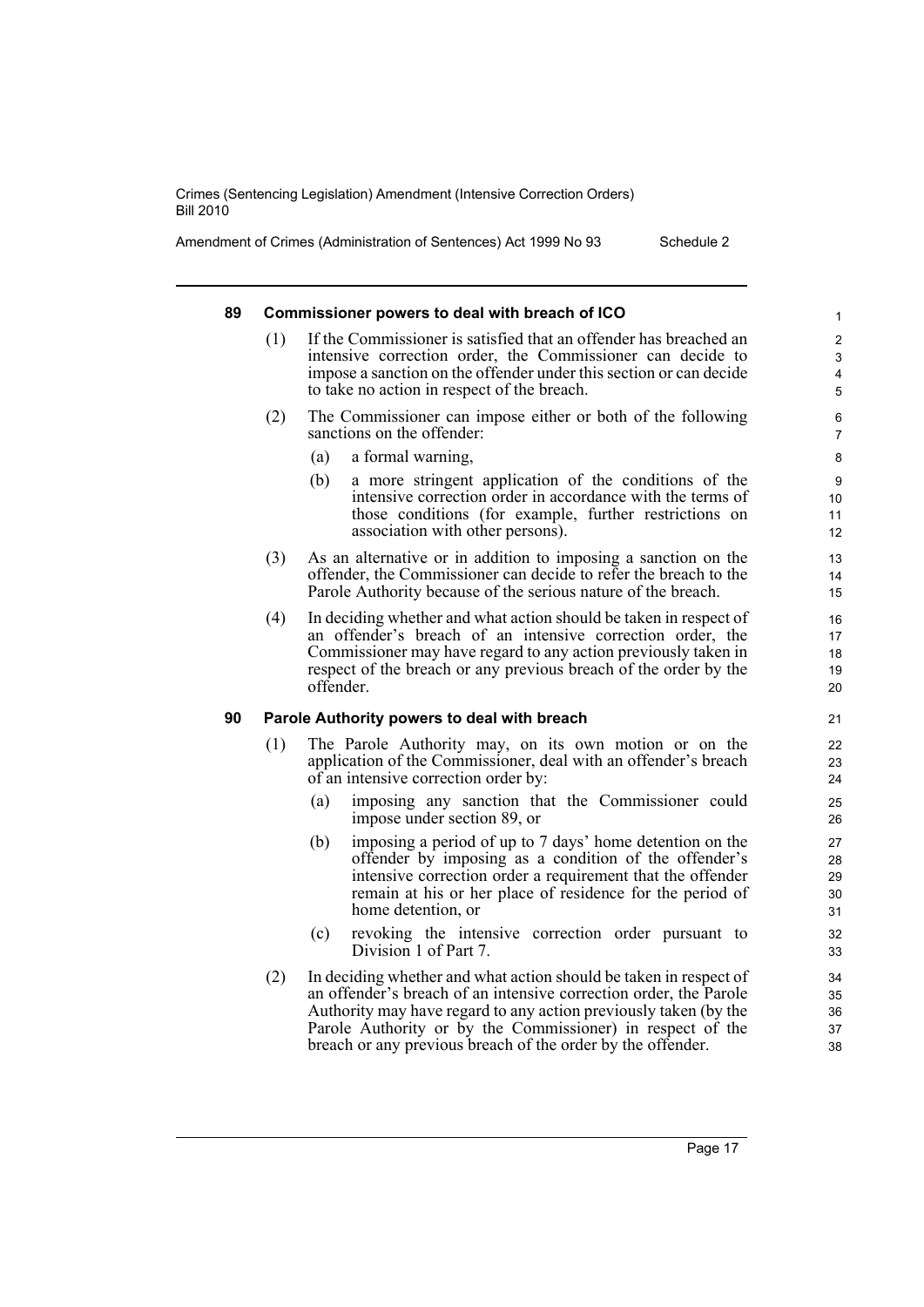#### **91 Interim suspension of ICO**

- (1) On the application of the Commissioner, a judicial member of the Parole Authority:
	- (a) may make an order suspending an offender's intensive correction order, and

- (b) if the offender is not then in custody, may issue a warrant for the offender's arrest.
- (2) An application under subsection (1) may be made in person or by telephone, electronic mail or facsimile transmission.
- (3) Action under subsection (1) may be taken in relation to an offender's intensive correction order only if the judicial member is satisfied:
	- (a) that the Commissioner has reasonable grounds for believing that:
		- (i) the offender has failed to comply with the offender's obligations under the intensive correction order, or
		- (ii) there is a serious and immediate risk that the offender will leave New South Wales in contravention of the conditions of the intensive correction order, or
		- (iii) there is a serious and immediate risk that the offender will harm another person, or
		- (iv) there is a serious and immediate risk that the offender will commit an offence, and
	- (b) that, because of the urgency of the circumstances, there is insufficient time for a meeting of the Parole Authority to be convened to deal with the matter.
- (4) If an application under this section is made otherwise than in person, the judicial member may furnish the applicant with a suspension order or arrest warrant:
	- (a) by sending a copy of the order or warrant to the applicant by electronic mail or facsimile transmission, or
	- (b) by dictating the terms of the order or warrant to the applicant by telephone.
- (5) A document:
	- (a) that contains:
		- (i) a copy of a suspension order or arrest warrant that the judicial member has sent by electronic mail or facsimile transmission, or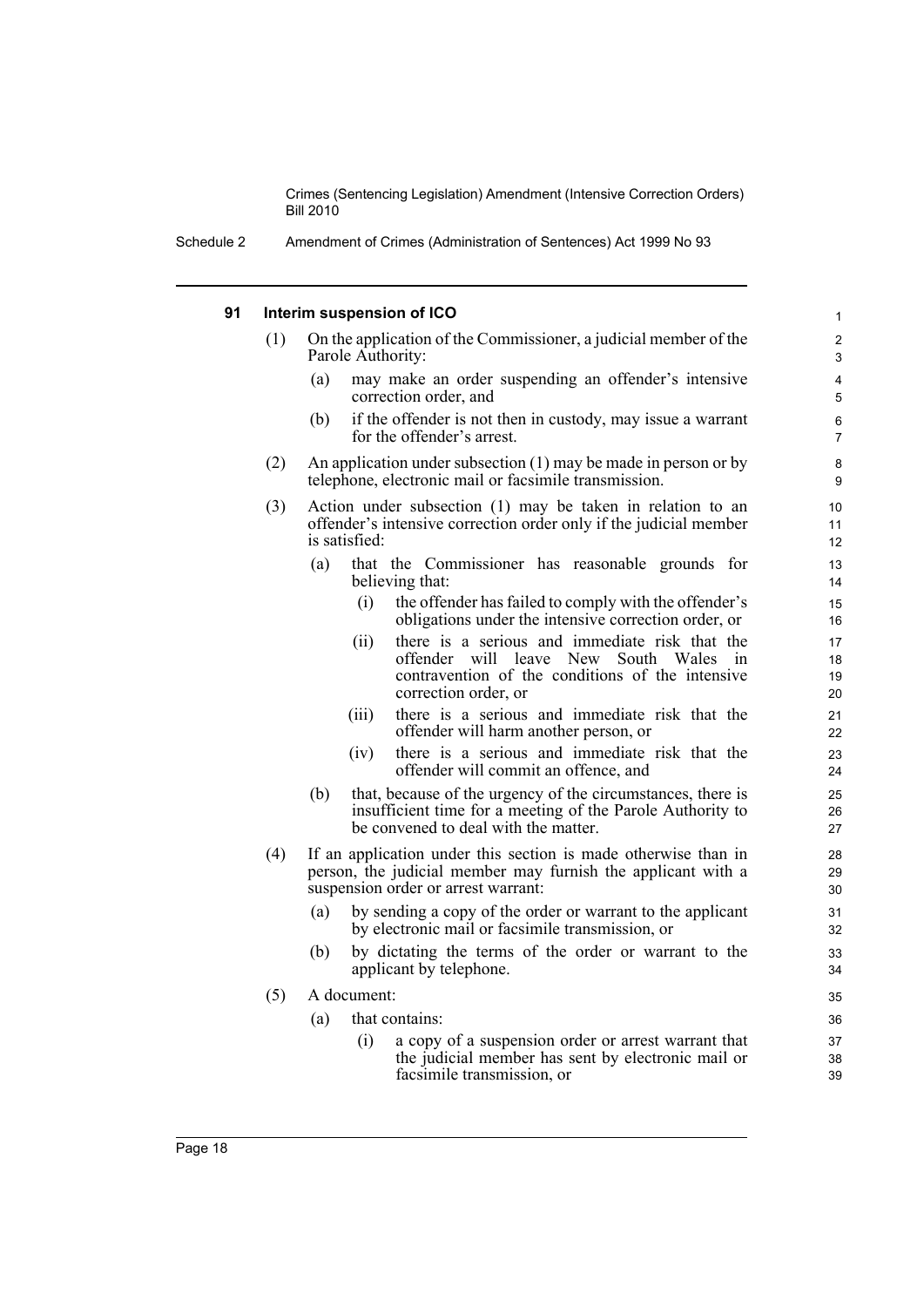Amendment of Crimes (Administration of Sentences) Act 1999 No 93 Schedule 2

|    |                   | the terms of a suspension order or arrest warrant that<br>(ii)<br>the judicial member has dictated by telephone, and                                                                                                                                                                                                                      | 1<br>$\overline{2}$              |
|----|-------------------|-------------------------------------------------------------------------------------------------------------------------------------------------------------------------------------------------------------------------------------------------------------------------------------------------------------------------------------------|----------------------------------|
|    |                   | that bears a notation:<br>(b)                                                                                                                                                                                                                                                                                                             | 3                                |
|    |                   | as to the identity of the judicial member, and<br>(i)                                                                                                                                                                                                                                                                                     | 4                                |
|    |                   | (ii)<br>as to the time at which the copy was sent or the terms<br>dictated,                                                                                                                                                                                                                                                               | 5<br>6                           |
|    |                   | has the same effect as the original suspension order or arrest<br>warrant.                                                                                                                                                                                                                                                                | $\overline{7}$<br>8              |
|    | (6)               | A suspension order may be revoked by any judicial member of<br>the Parole Authority or by the Commissioner.                                                                                                                                                                                                                               | 9<br>10                          |
|    | (7)               | Unless sooner revoked, a suspension order ceases to have effect<br>at the end of 28 days after it is made or, if the offender is not in<br>custody when it is made, at the end of 28 days after the offender<br>is taken into custody.                                                                                                    | 11<br>12<br>13<br>14             |
|    | (8)               | While a suspension order is in force, the intensive correction<br>order to which it relates does not have effect.                                                                                                                                                                                                                         | 15<br>16                         |
|    | (9)               | An arrest warrant is sufficient authority for a police officer to<br>arrest the offender named in the warrant, to convey the offender<br>to the correctional centre specified in the warrant and to deliver<br>the offender into the custody of the general manager of that<br>correctional centre.                                       | 17<br>18<br>19<br>20<br>21       |
|    | <b>Division 4</b> | <b>Miscellaneous</b>                                                                                                                                                                                                                                                                                                                      | 22                               |
| 92 |                   | <b>ICO Management Committee</b>                                                                                                                                                                                                                                                                                                           | 23                               |
|    | (1)               | The Commissioner is to establish a committee to be called the<br>Intensive Correction Orders Management Committee (the ICO<br><b>Management Committee</b> ).                                                                                                                                                                              | 24<br>25<br>26                   |
|    | (2)               | The ICO Management Committee is to consist of such number of<br>members (not less than 5) as the Commissioner determines from<br>time to time.                                                                                                                                                                                            | 27<br>28<br>29                   |
|    | (3)               | The members of the ICO Management Committee are to be<br>officers of Corrective Services NSW appointed by the<br>Commissioner. Of the members, one is (in and by the member's<br>instrument of appointment or a subsequent instrument executed<br>by the Commissioner) to be appointed as Chairperson of the ICO<br>Management Committee. | 30<br>31<br>32<br>33<br>34<br>35 |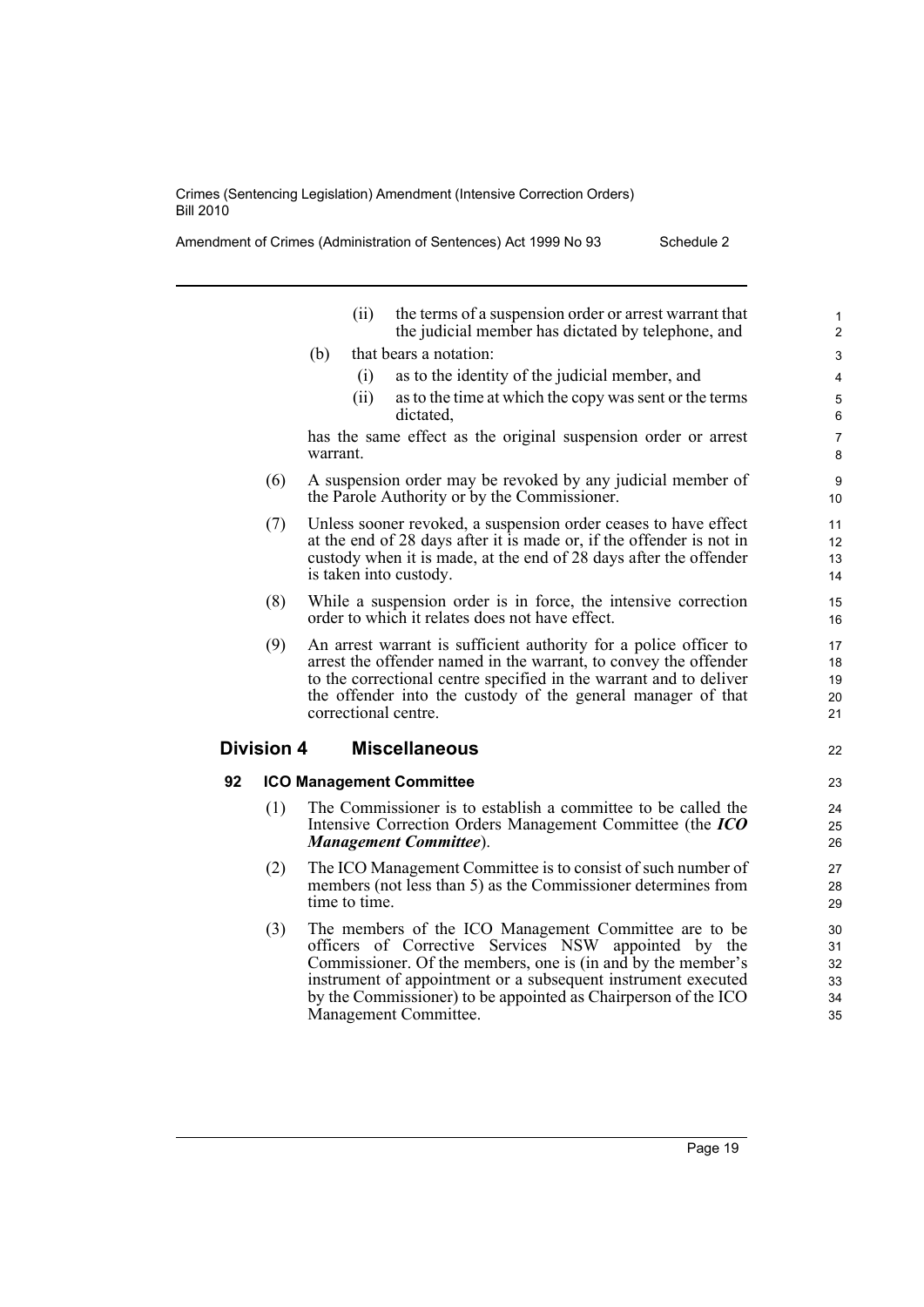Schedule 2 Amendment of Crimes (Administration of Sentences) Act 1999 No 93

- (4) The ICO Management Committee has the following functions:
	- (a) to provide advice and make recommendations to the Commissioner in connection with the case management of offenders who are subject to intensive correction orders,

- (b) such other functions with respect to offenders who are subject to intensive correction orders as the Commissioner may direct from time to time,
- (c) such other functions as may be conferred on the ICO Management Committee by or under this Act.

**Note.** Schedule 3 provides for the procedure of the ICO Management Committee.

(5) The ICO Management Committee is to provide the Commissioner with an annual report in writing of its activities and that report is to form part of the next annual report of the Department of Justice and Attorney General prepared for the purposes of the *Annual Reports (Departments) Act 1985*.

#### **93 Regulations**

The regulations may make provision for or with respect to the following matters:

- (a) the mandatory conditions to be imposed on an intensive correction order by a sentencing court and the additional conditions that may be imposed by a sentencing court,
- (b) the manner in which an offender's failure to comply with the offender's obligations under an intensive correction order may be dealt with,
- (c) the service of notices on an offender,
- (d) the management, administration and supervision of intensive correction orders,
- (e) the procedures to be followed by an offender when applying for permission to not comply with a work or reporting requirement under section 85, and the circumstances under which such a permission may be granted,
- (f) the procedures to be followed by an offender who has been granted permission not to comply with a work or reporting requirement under section 85,
- (g) the procedures to be followed by an offender when applying for a review under section 87 of a decision of the Commissioner,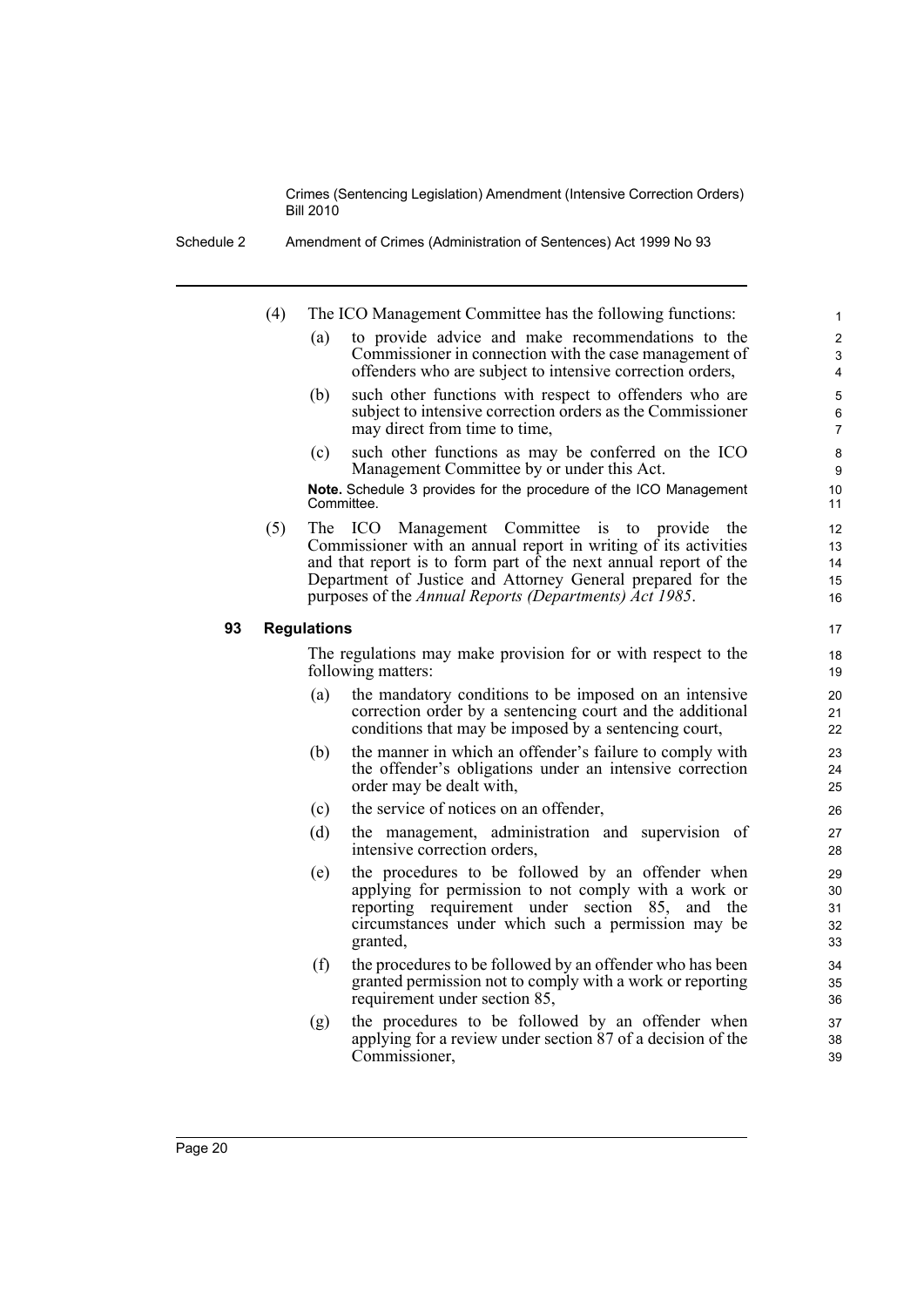Amendment of Crimes (Administration of Sentences) Act 1999 No 93 Schedule 2

|        | (h)                                    | the circumstances in which an offender may be tested for<br>drugs or alcohol (including random and periodic testing),<br>the use of a non-invasive sample provided by, or taken<br>from, an offender for the purposes of a test for drugs or<br>alcohol and the type and nature of the tests to be used, | $\mathbf 1$<br>$\overline{2}$<br>3<br>$\overline{4}$<br>5 |
|--------|----------------------------------------|----------------------------------------------------------------------------------------------------------------------------------------------------------------------------------------------------------------------------------------------------------------------------------------------------------|-----------------------------------------------------------|
|        | (i)                                    | the circumstances under which an offender may be<br>required to submit to a medical examination by a medical<br>officer,                                                                                                                                                                                 | 6<br>$\overline{7}$<br>8                                  |
|        | (j)                                    | the day-to-day routine of offenders, including the<br>performance of work or engagement in an activity or<br>intervention, or attendance at, or reporting to, or remaining<br>at a place,                                                                                                                | 9<br>10<br>11<br>$12 \overline{ }$                        |
|        | (k)                                    | the use of electronic monitoring devices in relation to<br>offenders,                                                                                                                                                                                                                                    | 13<br>14                                                  |
|        | (1)                                    | the procedure to be followed when an offender reports to<br>carry out work,                                                                                                                                                                                                                              | 15<br>16                                                  |
|        | (m)                                    | the performance of work by an offender,                                                                                                                                                                                                                                                                  | 17                                                        |
|        | (n)                                    | the functions of officers of Corrective Services NSW<br>under and in connection with this Part,                                                                                                                                                                                                          | 18<br>19                                                  |
|        | $\left( 0 \right)$                     | the form of any warrants issued for the purposes of this<br>Part.                                                                                                                                                                                                                                        | 20<br>21                                                  |
| [10]   | <b>Section 118 Definitions</b>         |                                                                                                                                                                                                                                                                                                          | 22                                                        |
|        |                                        | Omit "a periodic detention order" from the definitions of <i>community service</i><br><i>work</i> and <i>offender</i> wherever occurring.                                                                                                                                                                | 23<br>24                                                  |
|        |                                        | Insert instead "an intensive correction order".                                                                                                                                                                                                                                                          | 25                                                        |
| $[11]$ | <b>Section 125 Application of Part</b> |                                                                                                                                                                                                                                                                                                          | 26                                                        |
|        | Omit section 125 (b).                  |                                                                                                                                                                                                                                                                                                          | 27                                                        |
| [12]   | orders                                 | Part 7 Revocation and reinstatement by Parole Authority of certain                                                                                                                                                                                                                                       | 28<br>29                                                  |
|        | to the Part.                           | Omit "periodic detention orders" from paragraph (a) of the introductory note                                                                                                                                                                                                                             | 30<br>31                                                  |
|        |                                        | Insert instead "intensive correction orders".                                                                                                                                                                                                                                                            | 32                                                        |
|        |                                        |                                                                                                                                                                                                                                                                                                          |                                                           |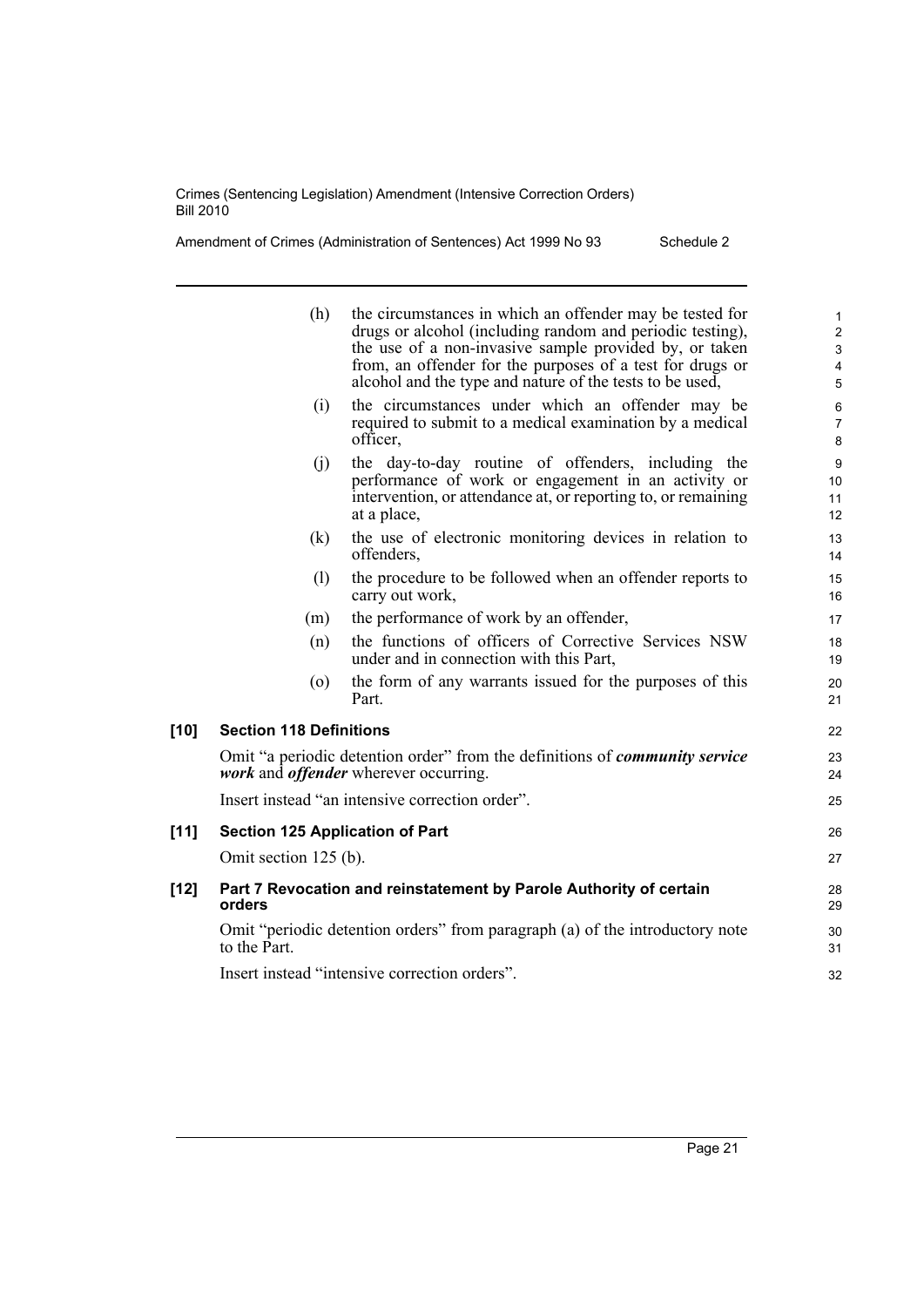> 1  $\mathfrak{p}$

3

Schedule 2 Amendment of Crimes (Administration of Sentences) Act 1999 No 93

#### **[13] Part 7, Division 1**

Omit the Division. Insert instead:

#### **Division 1 Intensive correction orders**

#### **162 Conduct of inquiry into suspected breach of obligations**

- (1) If the Parole Authority has reason to suspect that an offender has failed to comply with the offender's obligations under an intensive correction order, the Parole Authority may, whether or not the order has expired, conduct an inquiry into the matter.
- (2) The offender to whom the intensive correction order relates may make submissions to the Parole Authority in relation to the matters under inquiry.

#### **163 Revocation of intensive correction order**

- (1) The Parole Authority may, on its own initiative or on the recommendation of the Commissioner, make an order (a *revocation order*) revoking an intensive correction order:
	- (a) if it is satisfied that the offender has failed to comply with the offender's obligations under the order, or
	- (b) if it is satisfied that the offender is unable to comply with the offender's obligations under the order as a result of a material change in the offender's circumstances, or
	- (c) if the offender fails to appear before the Parole Authority when called on to do so under section 180, or
	- (d) if the offender has applied for the order to be revoked.
- (2) The Parole Authority may revoke an offender's intensive correction order on the recommendation of the Commissioner if it is satisfied that health reasons or compassionate grounds exist that justify its revocation.
- (3) If an intensive correction order is revoked under subsection (2), the Parole Authority may, on the application of the Commissioner, make such of the orders sought by the Commissioner in relation to the offender as it considers appropriate.
- (4) The Parole Authority must revoke an intensive correction order that it has reinstated under section 168A (1A) if, at any time during the remainder of the term of the sentence to which the order relates, the offender is sentenced to a term of imprisonment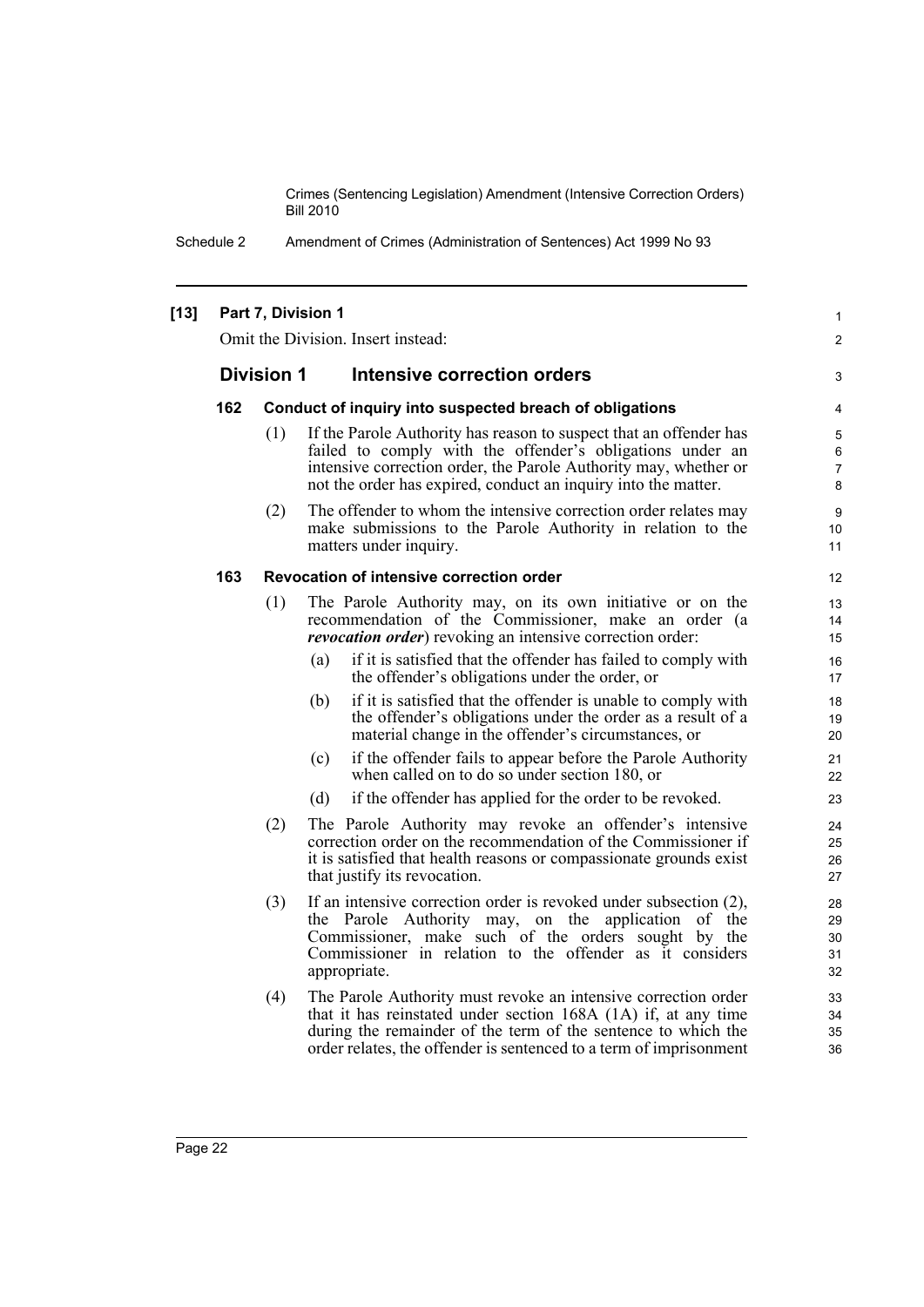Amendment of Crimes (Administration of Sentences) Act 1999 No 93 Schedule 2

by way of full-time detention that is to be served consecutively (or partly consecutively) with the sentence to which the order relates.

(5) A revocation order may be made: (a) whether or not the offender has been called on to appear before the Parole Authority, and (b) whether or not the Parole Authority has held an inquiry. (6) A revocation order must state the reason for which it is made. **164 Effect of revocation order** (1) A revocation order takes effect, or is taken to have taken effect, on the date on which it is made or on such earlier date as the Parole Authority thinks fit. (2) The earliest date on which the revocation order may take effect is the date of the first occasion on which it appears to the Parole Authority that the offender failed to comply with the offender's obligations under the intensive correction order. (3) If an offender is not taken into custody until after the day on which the revocation order takes effect, the term of the offender's sentence is, by this subsection, extended by the number of days the person was at large after the order took effect. **165 Parole Authority may reinstate revoked intensive correction order** (1) If an offender's intensive correction order has been revoked under this Division or under section 179, the Parole Authority: (a) on the application of the offender, and (b) subject to Part 5 of the *Crimes (Sentencing Procedure) Act 1999*, may make an order reinstating the offender's intensive correction order in respect of the remaining balance of the offender's sentence. (2) Such an application: (a) may not be made until the offender has, since the intensive correction order was revoked, served at least 1 month of the offender's sentence by way of full-time detention, and (b) must state what the offender has done, or is doing, to ensure that the offender will not fail to comply with the 4 5 6 7 8 9 10 11 12 13 14 15 16 17 18 19 20 21  $22$ 23 24 25 26 27 28 29 30 31 32 33 34 35

offender's obligations under the intensive correction order

in the event that it is reinstated.

36 37

1  $\overline{2}$ 3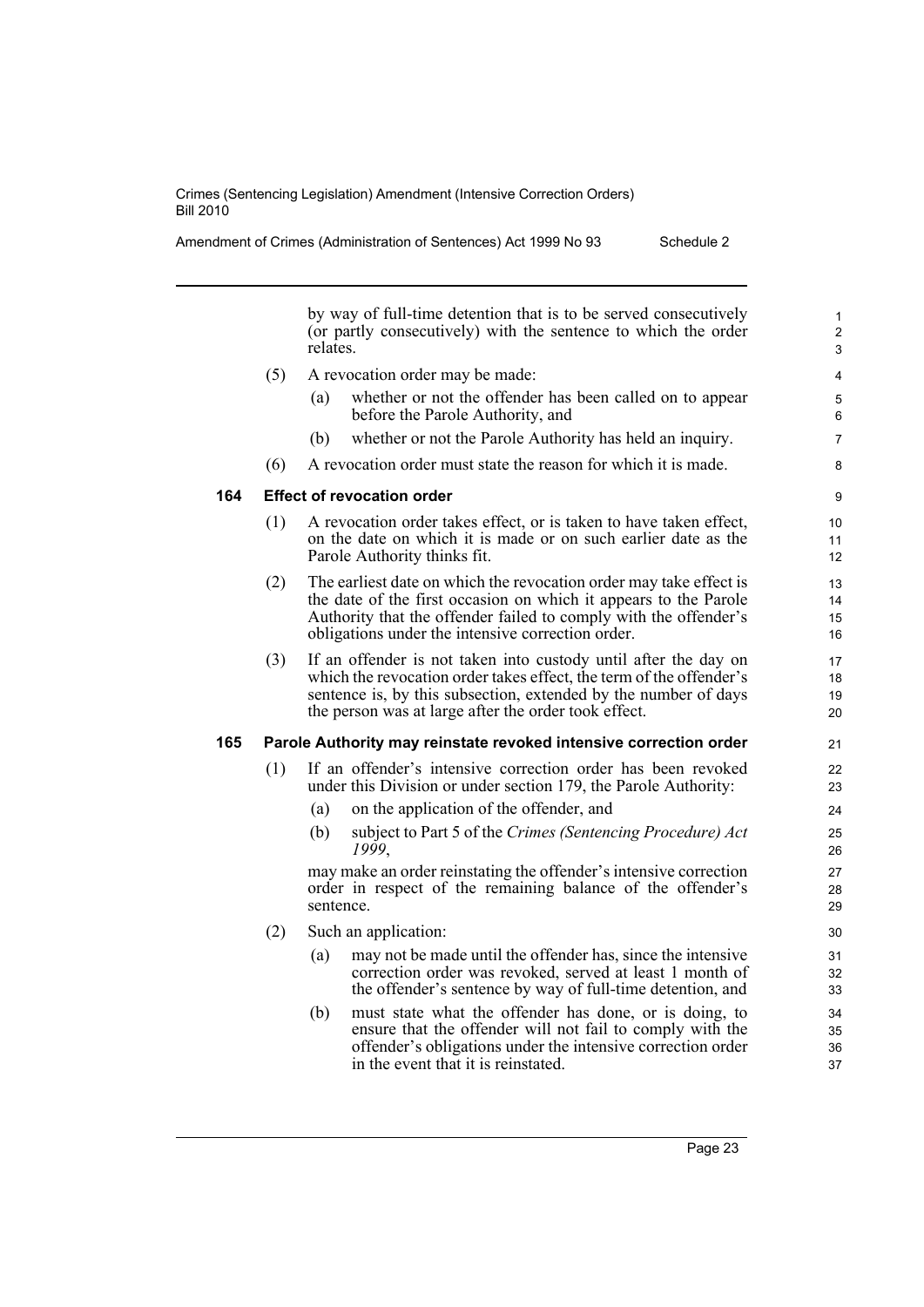- Schedule 2 Amendment of Crimes (Administration of Sentences) Act 1999 No 93
	- (3) Before making an order reinstating an offender's intensive correction order, the Parole Authority must refer the offender to the Commissioner for assessment as to the suitability of the offender for intensive correction in the community.

- (4) Part 5 of the *Crimes (Sentencing Procedure) Act 1999* applies to and in respect of the Parole Authority and the offender in relation to the making of an intensive correction order under this section in the same way as it applies to and in respect of a court and an offender in relation to the making of an intensive correction order under that Act.
- (5) The Parole Authority may not make an order under subsection (1) if the offender is subject to a sentence of imprisonment by way of full-time detention that is yet to commence.

#### **165A Parole Authority may order home detention**

- (1) This section applies if the Parole Authority revokes an intensive correction order and, at the time that the revocation order takes effect, the remainder of the term of the sentence to which the intensive correction order relates is 18 months or less.
- (2) The Parole Authority may make an order directing that the remainder of the term of the sentence is to be served by way of home detention.
- (3) However, the Parole Authority may not make an order under subsection (2) if the offender is subject to a sentence of imprisonment by way of full-time detention that is yet to commence.
- (4) Subject to subsection (5), Part 6 of the *Crimes (Sentencing Procedure) Act 1999* applies to and in respect of the Parole Authority and the offender in relation to the making of a home detention order under this section in the same way as it applies to and in respect of a court and an offender in relation to the making of a home detention order under that Act.
- (5) The reference of an offender for assessment in relation to the making of a home detention order under this section is to be made after, and not before, the intensive correction order referred to in subsection (1) is revoked.

#### **165B Release of offender pending assessment for home detention**

(1) On referring an offender for assessment in relation to the making of a home detention order under section 165A, the Parole Authority may make an order (a *temporary release order*) releasing the offender from custody or permitting the offender to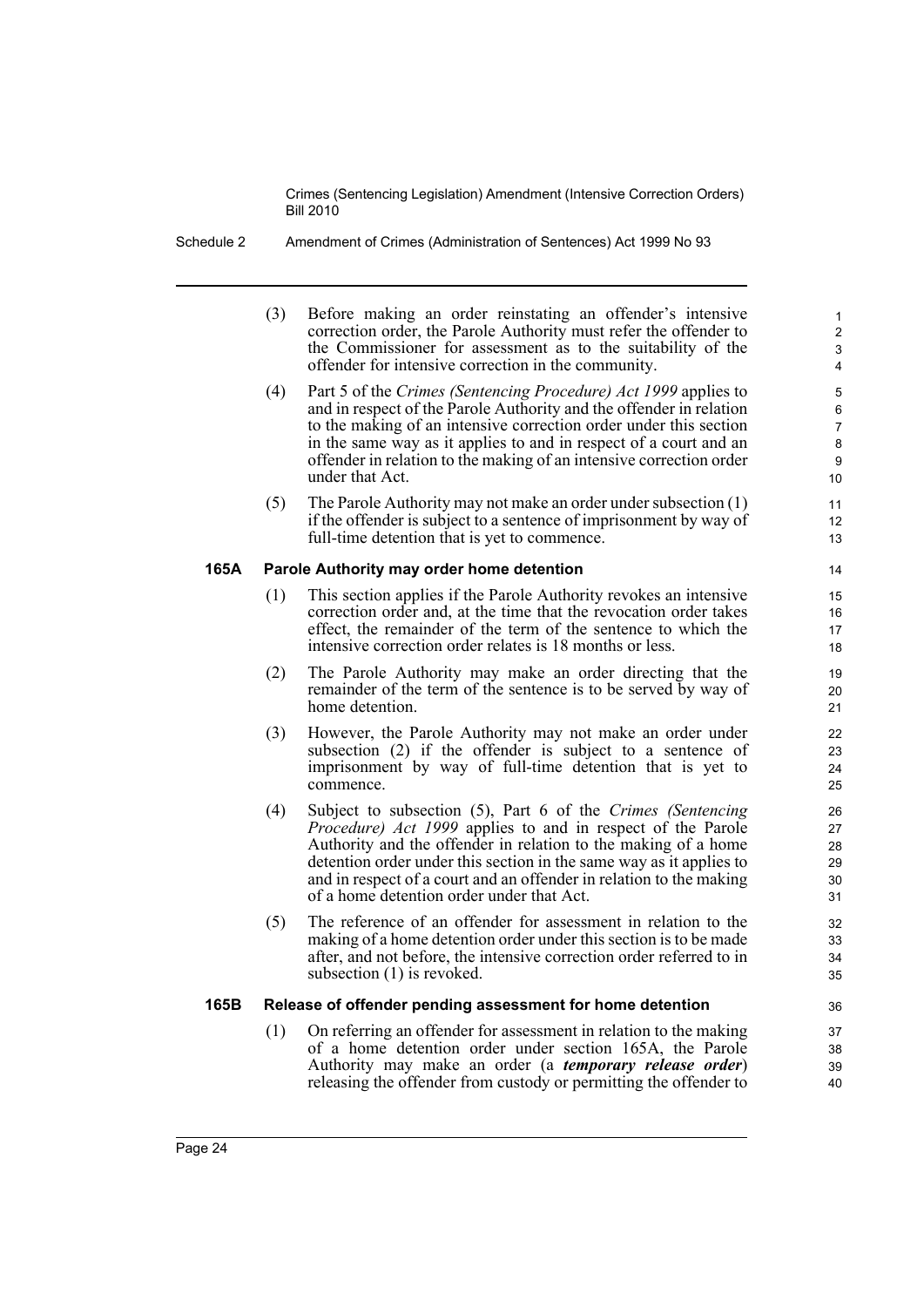remain at large, subject to such supervision as is prescribed by the regulations, pending the Parole Authority's decision as to whether or not to make the home detention order.

- (2) An offender's temporary release order:
	- (a) may be revoked by the Parole Authority at any time, and
	- (b) must be revoked by the Parole Authority when it makes its decision as to whether or not to make a home detention order under section 165A in respect of the offender.
- (3) The sentence to be served by the offender in respect of whom a temporary release order is made is, by this section, extended:
	- (a) by the period for which the offender is absent from custody pursuant to the order, and
	- (b) in the case of an offender for whom a warrant is issued under section 181 (1A), by the period between the issue of the warrant and the offender being taken into custody under the warrant.

#### **165C Conditions of home detention as to non-association and place restriction**

- (1) The conditions to which a home detention order under section 165A is subject may include either or both of the following:
	- (a) provisions prohibiting or restricting the offender from associating with a specified person,
	- (b) provisions prohibiting or restricting the offender from frequenting or visiting a specified place or district.
- (2) A condition referred to in subsection (1) (a) or (b) is suspended while the offender is in lawful custody.
- (3) An offender does not contravene a prohibition or restriction as to his or her association with a specified person:
	- (a) if the offender does so in compliance with an order of a court, or
	- (b) if, having associated with the person unintentionally, the offender immediately terminates the association.
- (4) An offender does not contravene a requirement not to frequent or visit a specified place or district if the offender does so in compliance with an order of a court.
- (5) In this section, *associate with* means:
	- (a) to be in company with, or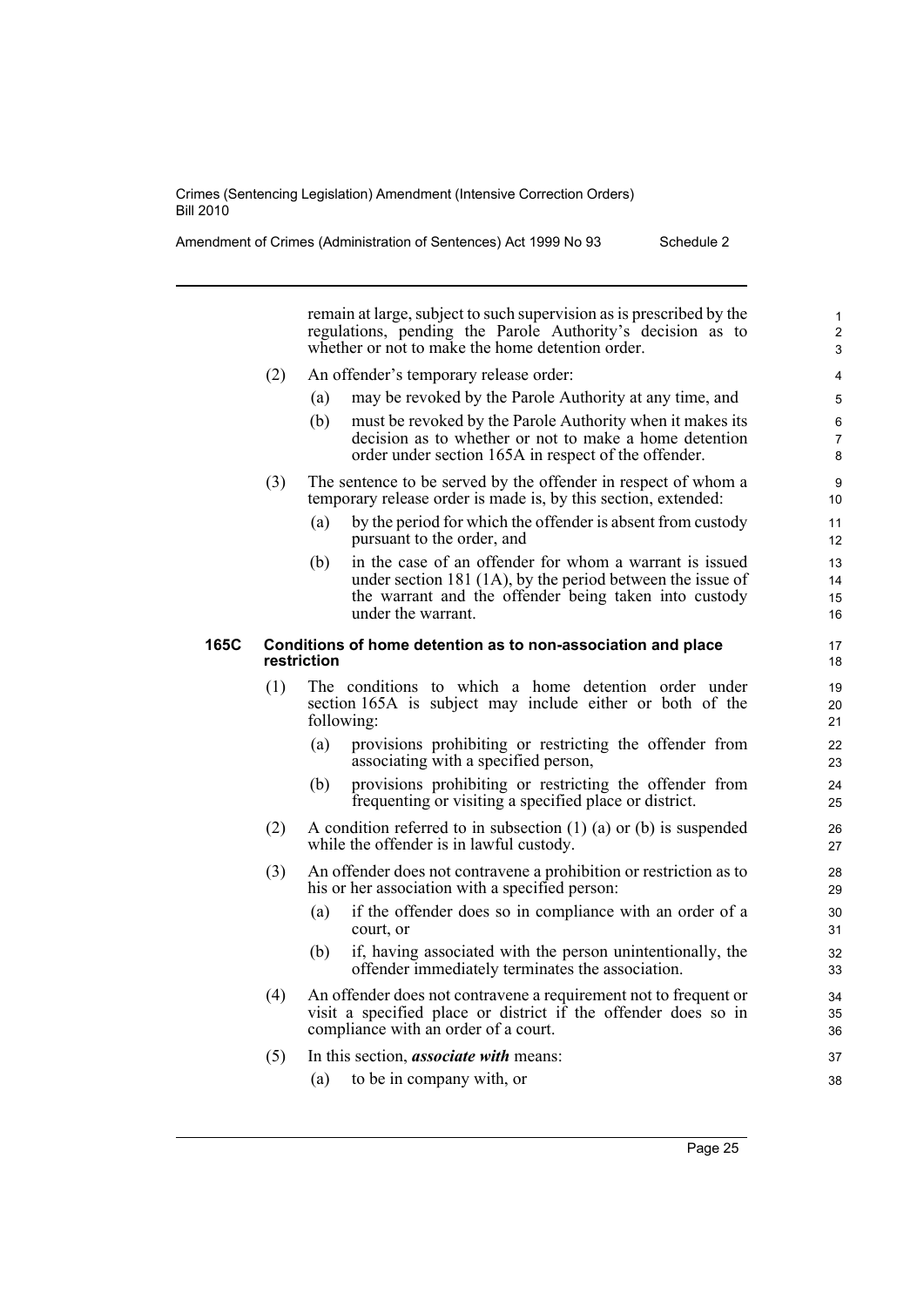Schedule 2 Amendment of Crimes (Administration of Sentences) Act 1999 No 93

|        | to communicate with by any means (including post,<br>(b)<br>facsimile, telephone and email).                            | 1<br>$\overline{2}$ |
|--------|-------------------------------------------------------------------------------------------------------------------------|---------------------|
| $[14]$ | Section 167 Revocation of home detention order                                                                          | 3                   |
|        | Omit "section 165" from section 167 (6) (a). Insert instead "section 165A".                                             | 4                   |
| $[15]$ | Section 168A Parole Authority may reinstate revoked home detention<br>order or prior revoked intensive correction order | 5<br>6              |
|        | Omit "section 165" from section 168A (1A). Insert instead "section 165A".                                               | 7                   |
| $[16]$ | Section 168A (1A) and (3)                                                                                               | 8                   |
|        | Omit "a periodic detention order" wherever occurring.                                                                   | 9                   |
|        | Insert instead "an intensive correction order".                                                                         | 10                  |
| $[17]$ | Section 168A (1A)                                                                                                       | 11                  |
|        | Omit "revoked periodic detention order".                                                                                | 12                  |
|        | Insert instead "revoked intensive correction order".                                                                    | 13                  |
| $[18]$ | <b>Section 168A (2)</b>                                                                                                 | 14                  |
|        | Omit "periodic detention". Insert instead "intensive correction".                                                       | 15                  |
| $[19]$ | <b>Section 173 Notice of revocation</b>                                                                                 | 16                  |
|        | Omit "periodic detention order" wherever occurring.                                                                     | 17                  |
|        | Insert instead "intensive correction order".                                                                            | 18                  |
| $[20]$ | Section 174 Review of revocation                                                                                        | 19                  |
|        | Omit "periodic detention order" wherever occurring.                                                                     | 20                  |
|        | Insert instead "intensive correction order".                                                                            | 21                  |
| $[21]$ | <b>Section 175 Decision after review</b>                                                                                | 22                  |
|        | Omit "periodic detention order" from section 175 (1) (a).                                                               | 23                  |
|        | Insert instead "intensive correction order".                                                                            | 24                  |
| $[22]$ | Section 175 (1A) (a)                                                                                                    | 25                  |
|        | Omit the paragraph.                                                                                                     | 26                  |
|        |                                                                                                                         |                     |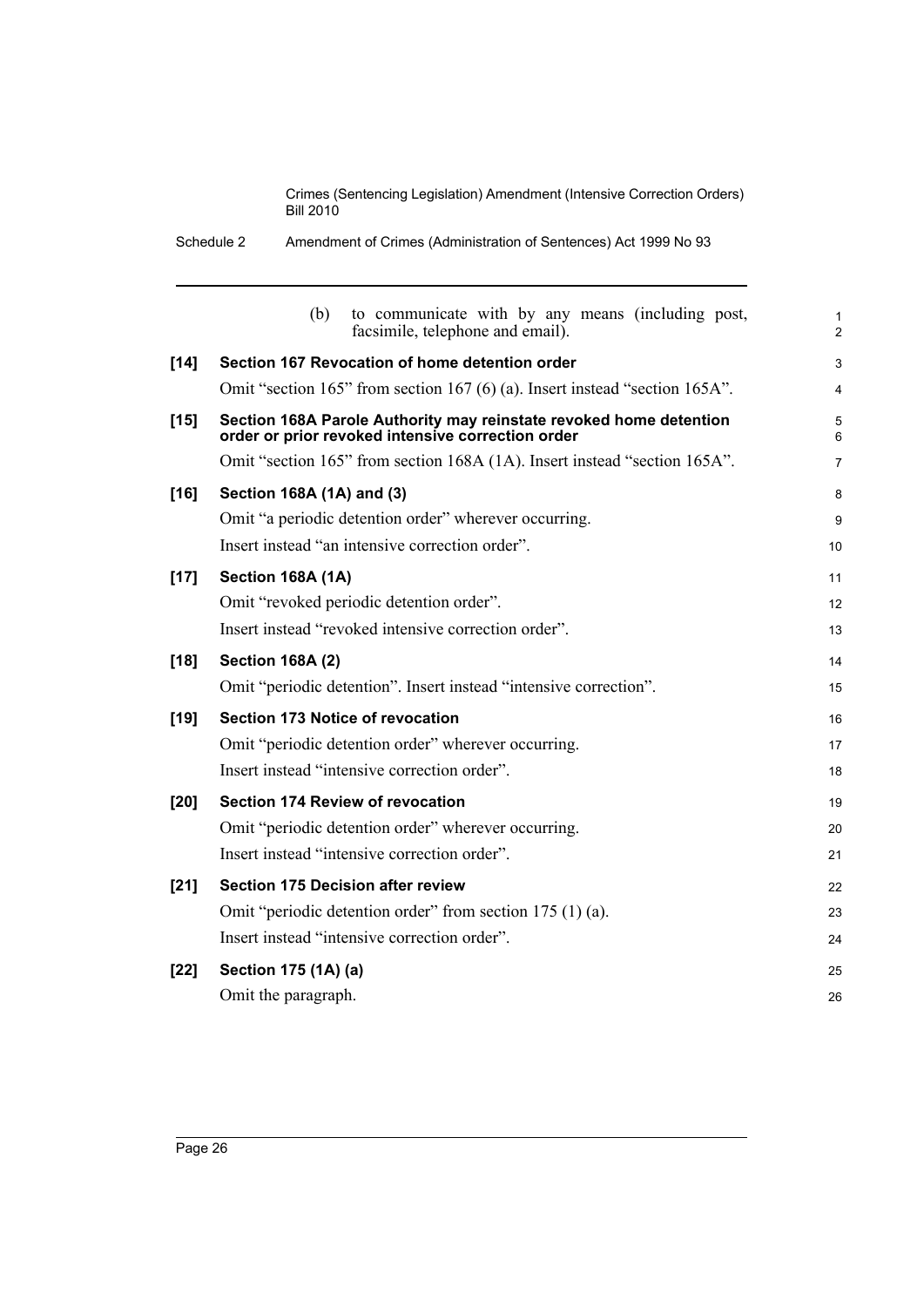|  | Amendment of Crimes (Administration of Sentences) Act 1999 No 93 |  | Schedule 2 |
|--|------------------------------------------------------------------|--|------------|
|--|------------------------------------------------------------------|--|------------|

| $[23]$ | Section 175 (1A) (b)                                                                                                                   | $\mathbf{1}$        |
|--------|----------------------------------------------------------------------------------------------------------------------------------------|---------------------|
|        | Omit the paragraph. Insert instead:                                                                                                    | $\overline{2}$      |
|        | (b)<br>an intensive correction order that it has revoked under<br>section 163 $(4)$ , or                                               | 3<br>$\overline{4}$ |
| $[24]$ | <b>Section 175 (2)</b>                                                                                                                 | 5                   |
|        | Omit the subsection.                                                                                                                   | 6                   |
| $[25]$ | Section 175 (3)-(5)                                                                                                                    | $\overline{7}$      |
|        | Omit "periodic detention order" wherever occurring.                                                                                    | 8                   |
|        | Insert instead "intensive correction order".                                                                                           | 9                   |
| $[26]$ | Section 175A Review not available in certain circumstances                                                                             | 10                  |
|        | Omit "periodic detention order". Insert instead "intensive correction order".                                                          | 11                  |
| $[27]$ | Section 176 Application to Supreme Court by offender                                                                                   | 12                  |
|        | Omit "a periodic detention order" from section $176(1)(a)$ .                                                                           | 13                  |
|        | Insert instead "an intensive correction order".                                                                                        | 14                  |
| $[28]$ | Section 176 (1) (b)                                                                                                                    | 15                  |
|        | Omit "periodic detention order". Insert instead "intensive correction order".                                                          | 16                  |
| $[29]$ | Section 179 Consequential revocation of other orders                                                                                   | 17                  |
|        | Omit "periodic detention" from section 179 (1) wherever occurring.                                                                     | 18                  |
|        | Insert instead "intensive correction".                                                                                                 | 19                  |
| $[30]$ | Section 179 (2)-(4)                                                                                                                    | 20                  |
|        | Omit "a periodic detention order" wherever occurring.                                                                                  | 21                  |
|        | Insert instead "an intensive correction order".                                                                                        | 22                  |
| $[31]$ | <b>Section 179 (4)</b>                                                                                                                 | 23                  |
|        | Omit "Section 165". Insert instead "Section 165A".                                                                                     | 24                  |
| $[32]$ | <b>Section 179B</b>                                                                                                                    | 25                  |
|        | Insert after section 179A:                                                                                                             | 26                  |
|        | Revocation of consecutive intensive correction orders<br>179B                                                                          | 27                  |
|        | When the Parole Authority revokes an offender's intensive<br>(1)<br>correction order under this Part, the Parole Authority must at the | 28<br>29            |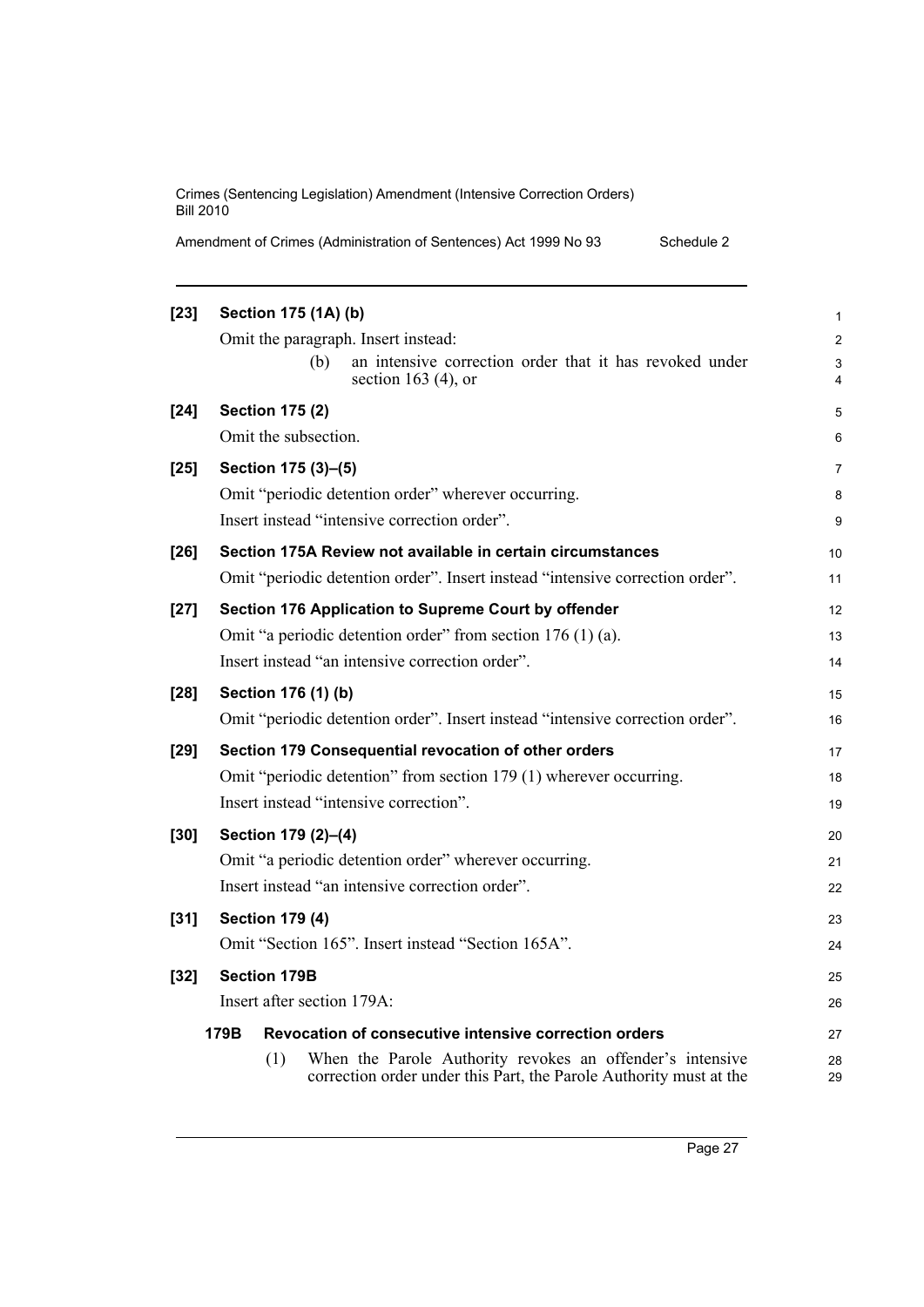|        |                         | same time make an order revoking any other intensive correction<br>order to which the offender is subject at that time (including any<br>order that is yet to come into force).                                                                                                   |
|--------|-------------------------|-----------------------------------------------------------------------------------------------------------------------------------------------------------------------------------------------------------------------------------------------------------------------------------|
|        | (2)                     | No appeal lies against a revocation of an intensive correction<br>order under this section.                                                                                                                                                                                       |
| $[33]$ |                         | Section 181 Warrants committing offenders to correctional centres                                                                                                                                                                                                                 |
|        |                         | Omit "a periodic detention order" from section 181 (1) (a).                                                                                                                                                                                                                       |
|        |                         | Insert instead "an intensive correction order".                                                                                                                                                                                                                                   |
| $[34]$ | Section 181 (1) (b)     |                                                                                                                                                                                                                                                                                   |
|        |                         | Omit the paragraph. Insert instead:                                                                                                                                                                                                                                               |
|        |                         | (b)<br>decides not to make a home detention order under<br>section 165A with respect to an offender the subject of a<br>temporary release order under section 165B,                                                                                                               |
| $[35]$ | <b>Section 181 (1A)</b> |                                                                                                                                                                                                                                                                                   |
|        |                         | Omit the subsection. Insert instead:                                                                                                                                                                                                                                              |
|        | (1A)                    | If the Parole Authority revokes a temporary release order under<br>section 165B, it may issue a warrant committing the offender to<br>a correctional centre pending the Parole Authority's decision as<br>to whether or not to make a home detention order under<br>section 165A. |
| $[36]$ | Section 181 (3) (b)     |                                                                                                                                                                                                                                                                                   |
|        |                         | Omit "section 165". Insert instead "section 165A".                                                                                                                                                                                                                                |
| $[37]$ |                         | Section 182 Functions may be exercised after order has expired                                                                                                                                                                                                                    |
|        |                         | Omit "a periodic detention order".                                                                                                                                                                                                                                                |
|        |                         | Insert instead "an intensive correction order".                                                                                                                                                                                                                                   |
| $[38]$ |                         | <b>Section 185 Functions of Parole Authority</b>                                                                                                                                                                                                                                  |
|        |                         | Omit "periodic detention orders" from section 185 (1) (b).                                                                                                                                                                                                                        |
|        |                         | Insert instead "intensive correction orders".                                                                                                                                                                                                                                     |
| $[39]$ |                         | <b>Section 193C Parole Authority decisions</b>                                                                                                                                                                                                                                    |
|        |                         | Omit "a periodic detention order" wherever occurring in section 193C (1).                                                                                                                                                                                                         |
|        |                         | Insert instead "an intensive correction order".                                                                                                                                                                                                                                   |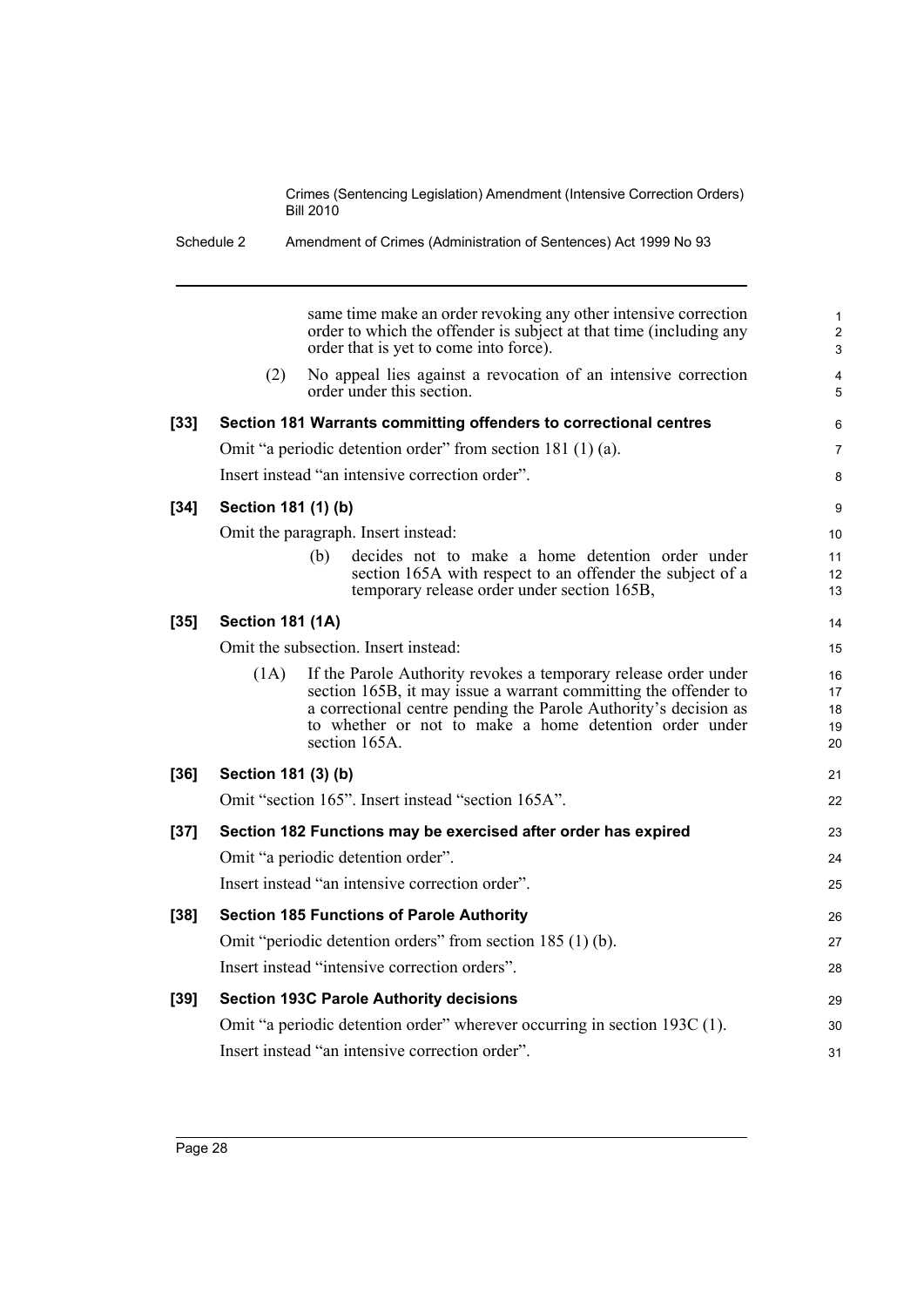| Amendment of Crimes (Administration of Sentences) Act 1999 No 93<br>Schedule 2 |  |
|--------------------------------------------------------------------------------|--|
|--------------------------------------------------------------------------------|--|

| $[40]$ | <b>Part 11 Administration</b>        |                                                                                | $\mathbf{1}$        |
|--------|--------------------------------------|--------------------------------------------------------------------------------|---------------------|
|        |                                      | Omit paragraph (a) of the introductory note to the Part. Insert instead:       | 2                   |
|        | (a)                                  | the establishment of correctional complexes, correctional                      | 3                   |
|        |                                      | centres and juvenile correctional centres (Division 1),                        | $\overline{4}$      |
| $[41]$ | Part 11, Division 1, heading         |                                                                                | 5                   |
|        | Omit the heading. Insert instead:    |                                                                                | 6                   |
|        | <b>Division 1</b>                    | <b>Correctional complexes and correctional</b><br>centres                      | $\overline{7}$<br>8 |
| $[42]$ |                                      | <b>Section 226 Periodic detention centres</b>                                  | 9                   |
|        | Omit the section.                    |                                                                                | 10                  |
| $[43]$ |                                      | <b>Section 227 Visiting Magistrates</b>                                        | 11                  |
|        | centre" from section 227 (1).        | Omit "each correctional complex, correctional centre and periodic detention    | 12<br>13            |
|        |                                      | Insert instead "each correctional complex and correctional centre".            | 14                  |
| $[44]$ | <b>Section 227 (3)</b>               |                                                                                | 15                  |
|        |                                      | Omit "correctional complex, correctional centre or periodic detention centre". | 16                  |
|        |                                      | Insert instead "correctional complex or correctional centre".                  | 17                  |
| $[45]$ | <b>Section 228 Official Visitors</b> |                                                                                | 18                  |
|        |                                      | Omit "or periodic detention centre" from section 228 (3) (b).                  | 19                  |
| [46]   | <b>Section 228 (4)</b>               |                                                                                | 20                  |
|        | centres".                            | Omit "correctional complexes, correctional centres and periodic detention      | 21<br>22            |
|        |                                      | Insert instead "correctional complexes and correctional centres".              | 23                  |
| $[47]$ | <b>Section 228 (4)</b>               |                                                                                | 24                  |
|        | centre".                             | Omit "correctional complex, correctional centre and periodic detention         | 25<br>26            |
|        |                                      | Insert instead "correctional complex and correctional centre".                 | 27                  |
| $[48]$ | <b>Section 228 (5)</b>               |                                                                                | 28                  |
|        |                                      | Omit "correctional complex, correctional centre or periodic detention centre". | 29                  |
|        |                                      | Insert instead "correctional complex or correctional centre".                  | 30                  |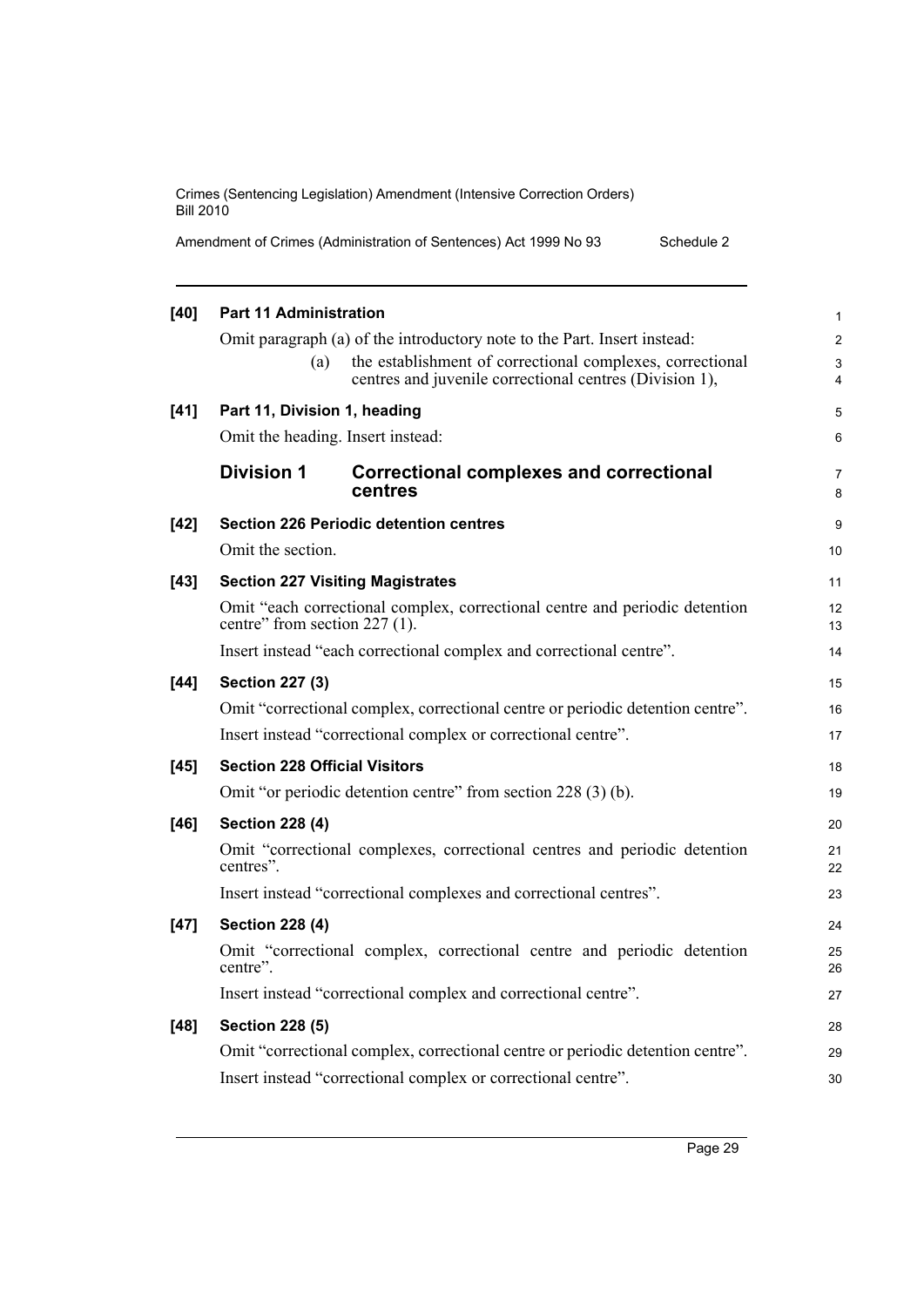Schedule 2 Amendment of Crimes (Administration of Sentences) Act 1999 No 93

| $[49]$ | Section 229 Powers of Judges and Magistrates to visit and examine                                                        | $\mathbf{1}$   |
|--------|--------------------------------------------------------------------------------------------------------------------------|----------------|
|        | Omit "correctional complex, correctional centre or periodic detention centre".                                           | $\overline{2}$ |
|        | Insert instead "correctional complex or correctional centre".                                                            | $\mathfrak{S}$ |
| [50]   | <b>Section 230 Special inquiries</b>                                                                                     | $\overline{4}$ |
|        | Omit "correctional complex, correctional centre or periodic detention centre"<br>wherever occurring.                     | 5<br>6         |
|        | Insert instead "correctional complex or correctional centre".                                                            | $\overline{7}$ |
| [51]   | <b>Section 232 The Commissioner</b>                                                                                      | 8              |
|        | Omit ", periodic detention centres" from section 232 (1) (a).                                                            | 9              |
| $[52]$ | Section 233 General managers of correctional centres                                                                     | 10             |
|        | Omit section 233 (1) (a). Insert instead:                                                                                | 11             |
|        | has the care, direction, control and management of the<br>(a)<br>correctional centre, and                                | 12<br>13       |
| $[53]$ | <b>Section 235 Functions of correctional officers</b>                                                                    | 14             |
|        | Omit "correctional complexes, correctional centres and periodic detention<br>centres" from section $23\overline{5}$ (2). | 15<br>16       |
|        | Insert instead "correctional complexes and correctional centres".                                                        | 17             |
| $[54]$ | Section 235D Functions of periodic detention field officers                                                              | 18             |
|        | Omit the section.                                                                                                        | 19             |
| $[55]$ | <b>Section 235F Common work sites</b>                                                                                    | 20             |
|        | Omit the section.                                                                                                        | 21             |
| [56]   | Section 235G Functions of Departmental compliance and monitoring<br>officers                                             | 22<br>23       |
|        | Insert after section $235G(2)$ (f):                                                                                      | 24             |
|        | functions associated with the administration of an<br>(f1)<br>intensive correction order under Part 3,                   | 25<br>26       |
| $[57]$ | Section 236B CEO, Justice Health, to have access to correctional<br>centres, offenders and medical records               | 27<br>28       |
|        | Omit "(including a periodic detention centre)".                                                                          | 29             |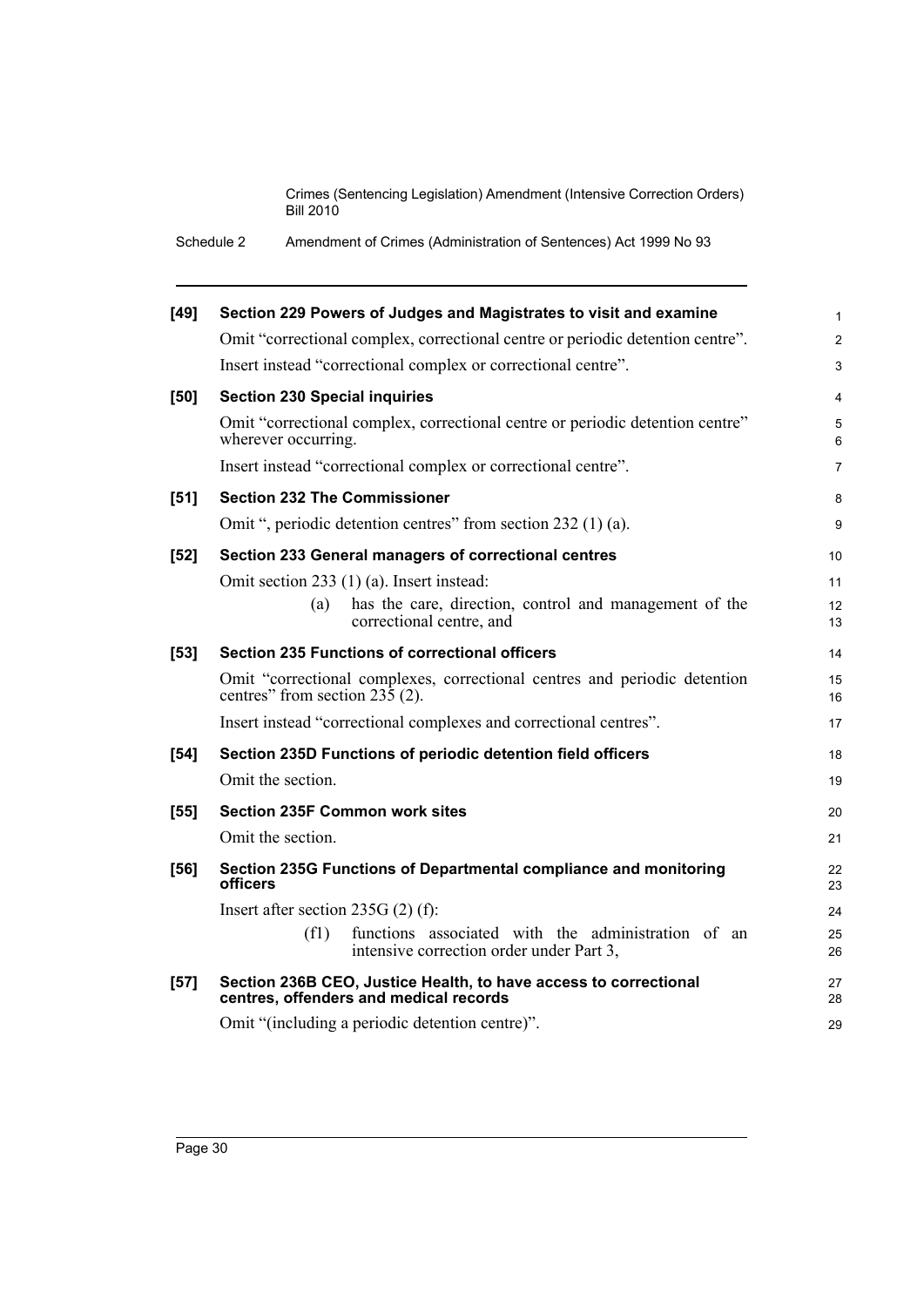| Amendment of Crimes (Administration of Sentences) Act 1999 No 93 | Schedule 2 |
|------------------------------------------------------------------|------------|
|------------------------------------------------------------------|------------|

| [58]   | <b>Section 249 Definitions</b>                                                                                                                                             | 1              |
|--------|----------------------------------------------------------------------------------------------------------------------------------------------------------------------------|----------------|
|        | Omit paragraph (g) of the definition of <i>person in custody</i> in section 249 (1).                                                                                       | $\overline{c}$ |
|        | Insert instead:                                                                                                                                                            | 3              |
|        | during any period after an intensive correction order is<br>(g)<br>made in relation to the person and before an intensive<br>correction notice is served on the person, or | 4<br>5<br>6    |
| $[59]$ | Section 254 Extension of sentence following unlawful absence from<br>custody                                                                                               | 7<br>8         |
|        | Omit "a periodic detention order" from section 254 (2) (a).                                                                                                                | 9              |
|        | Insert instead "an intensive correction order".                                                                                                                            | 10             |
| [60]   | Section 255 Effect of extension of sentence                                                                                                                                | 11             |
|        | Omit section $255(3)$ (b).                                                                                                                                                 | 12             |
| [61]   | Section 255A Approvals for the purposes of the Mutual Assistance in<br><b>Criminal Matters Act 1987 of the Commonwealth</b>                                                | 13<br>14       |
|        | Omit "101" from the note to subsection (3). Insert instead "93".                                                                                                           | 15             |
| [62]   | <b>Section 259 Service of notices</b>                                                                                                                                      | 16             |
|        | Omit "a periodic detention order" from section 259 (1).                                                                                                                    | 17             |
|        | Insert instead "an intensive correction order".                                                                                                                            | 18             |
| [63]   | <b>Section 260 Evidentiary certificates</b>                                                                                                                                | 19             |
|        | Omit "or periodic detention centre" from section 260 (a).                                                                                                                  | 20             |
| [64]   | <b>Section 260</b>                                                                                                                                                         | 21             |
|        | Omit "periodic detention order" wherever occurring.                                                                                                                        | 22             |
|        | Insert instead "intensive correction order".                                                                                                                               | 23             |
| [65]   | <b>Section 261 Address of warrant</b>                                                                                                                                      | 24             |
|        | Omit section $261(2)$ .                                                                                                                                                    | 25             |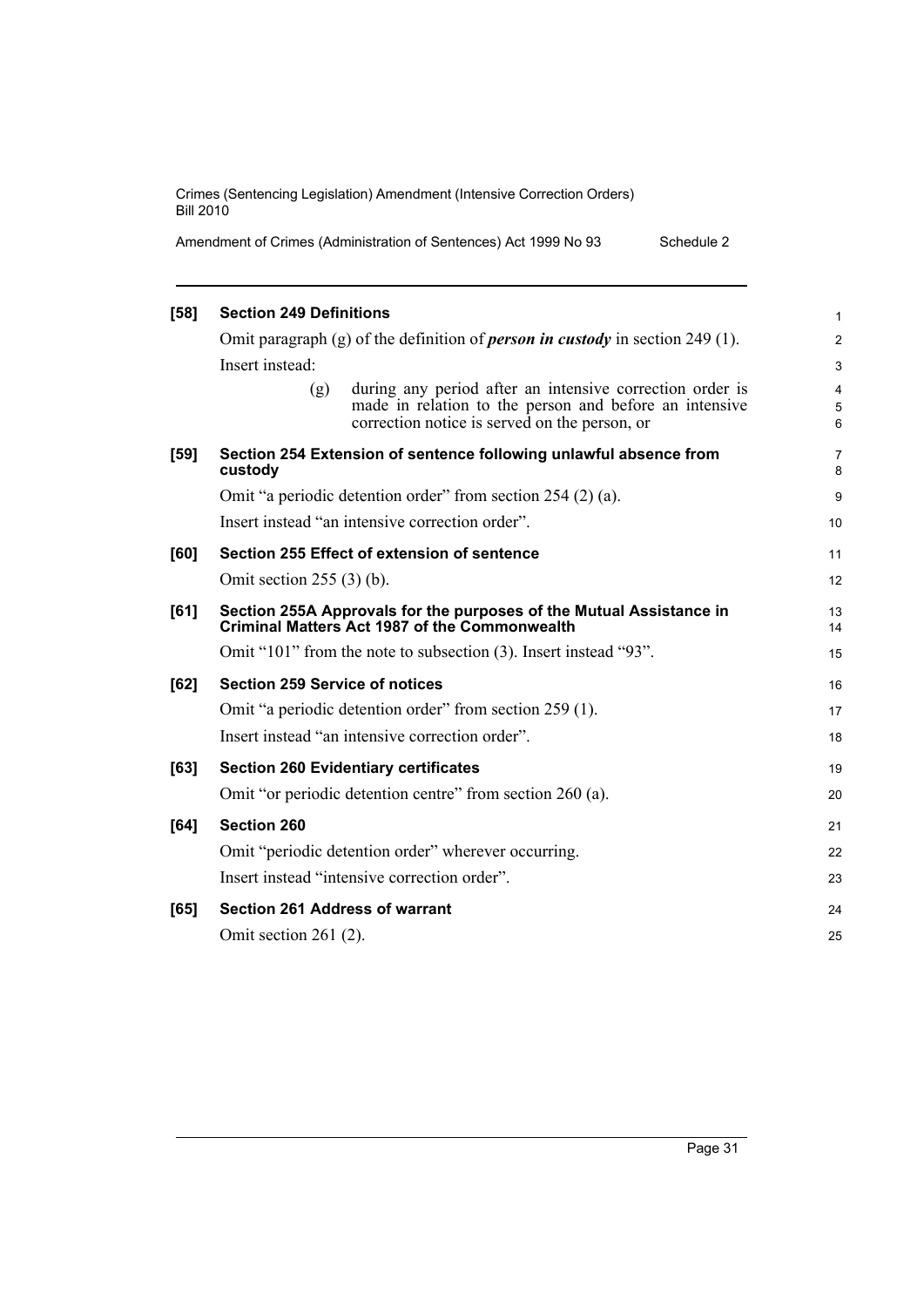Schedule 2 Amendment of Crimes (Administration of Sentences) Act 1999 No 93

#### **[66] Schedule 3** Insert after Schedule 2: **Schedule 3 Intensive Correction Orders Management Committee** (Section 92) **1 Definitions** In this Schedule: *Chairperson* means the Chairperson of the ICO Management Committee. *member* means a member of the ICO Management Committee. **2 Deputies of members** (1) The Commissioner may establish a list of officers of Corrective Services NSW eligible to be nominated as the deputy of a member. (2) A member may from time to time nominate an eligible officer to be the deputy of the member. (3) The nomination of a deputy of a member under this clause may be revoked at any time by the Commissioner or the member that nominated the deputy. (4) The nomination of a deputy under this clause may be for a specified period or an indefinite period and, in respect of the period the nomination is in force, has effect according to its terms. (5) In the absence of a member, the member's deputy: (a) may, if available, act in the place of the member, and (b) while so acting, has all the functions of the member and is taken to be a member. **3 General procedure** (1) Meetings of the ICO Management Committee are to be held at such times and places as are fixed by the Chairperson. (2) The procedure for the convening of meetings of the ICO Management Committee and for the conduct of business at those meetings is to be as determined by the Chairperson. 1  $\mathfrak{p}$ 3 4 5 6 7 8 9  $10$ 11 12 13 14 15 16 17 18 19 20 21 22 23 24 25 26 27 28 29 30 31 32 33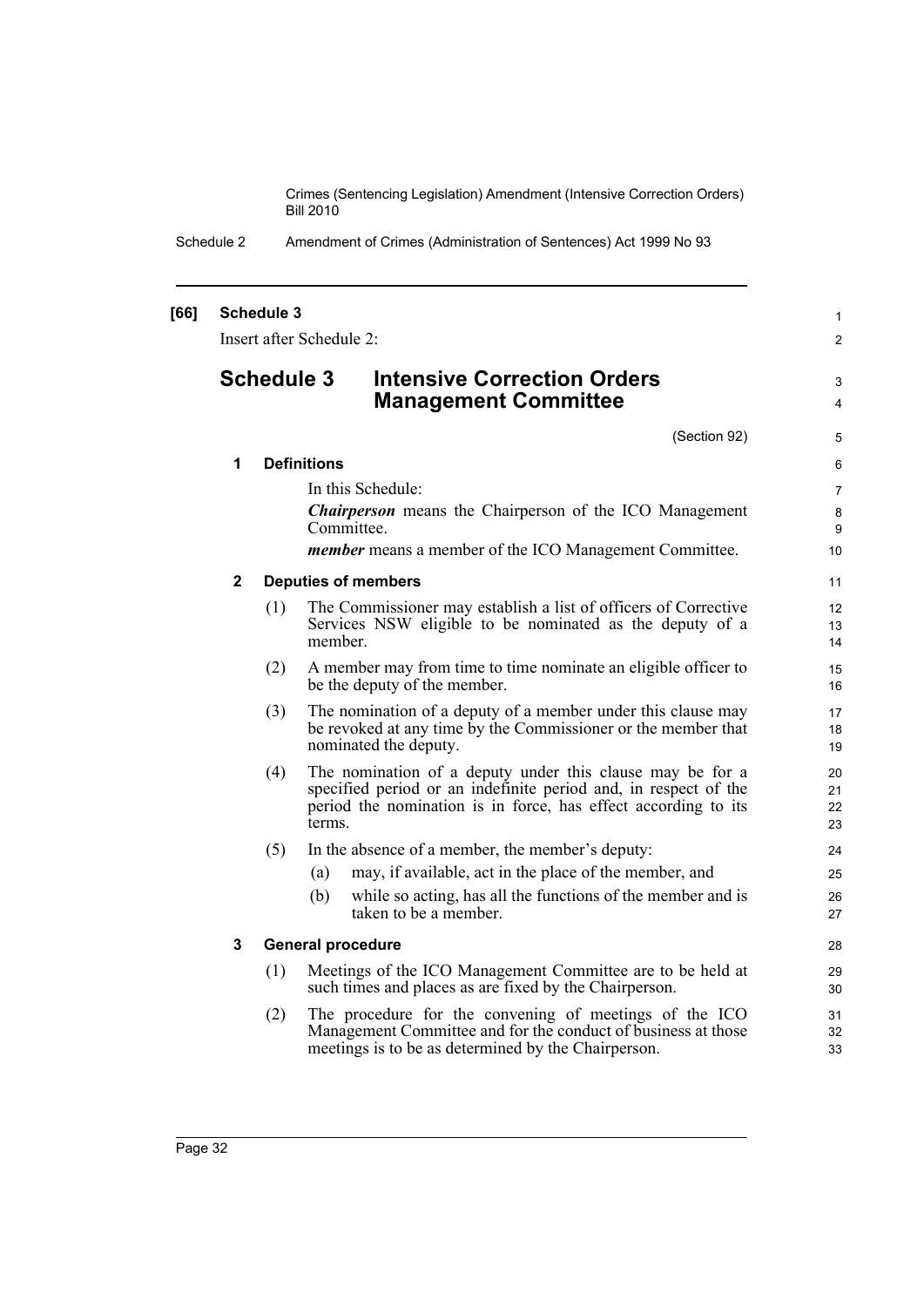| Amendment of Crimes (Administration of Sentences) Act 1999 No 93<br>Schedule 2 |  |
|--------------------------------------------------------------------------------|--|
|--------------------------------------------------------------------------------|--|

|      |   | (3)    | The ICO Management Committee may, if it thinks fit, hold a<br>meeting at which some members participate by telephone,<br>closed-circuit television or other means, but only if any member<br>who speaks on a matter before the meeting can be heard by the<br>other members. | $\mathbf{1}$<br>$\overline{2}$<br>3<br>4<br>5 |
|------|---|--------|------------------------------------------------------------------------------------------------------------------------------------------------------------------------------------------------------------------------------------------------------------------------------|-----------------------------------------------|
|      | 4 | Quorum |                                                                                                                                                                                                                                                                              | 6                                             |
|      |   |        | The quorum for a meeting of the ICO Management Committee is<br>a majority of its members for the time being.                                                                                                                                                                 | $\overline{7}$<br>8                           |
|      | 5 |        | <b>Presiding member</b>                                                                                                                                                                                                                                                      | 9                                             |
|      |   |        | The Chairperson is to preside at a meeting of the ICO<br>Management Committee.                                                                                                                                                                                               | 10 <sup>°</sup><br>11                         |
|      | 6 |        | <b>Decisions</b>                                                                                                                                                                                                                                                             | 12                                            |
|      |   | (1)    | A decision supported by a majority of the votes cast at a meeting<br>of the ICO Management Committee at which a quorum is present<br>is the decision of the ICO Management Committee.                                                                                        | 13<br>14<br>15                                |
|      |   | (2)    | In the case of an equality of votes, the Chairperson is to have the<br>casting vote.                                                                                                                                                                                         | 16<br>17                                      |
|      | 7 |        | <b>Record of proceedings</b>                                                                                                                                                                                                                                                 | 18                                            |
|      |   |        | The Chairperson is to cause a record to be made of the<br>proceedings at a meeting of the ICO Management Committee.                                                                                                                                                          | 19<br>20                                      |
| [67] |   |        | Schedule 5 Savings, transitional and other provisions                                                                                                                                                                                                                        | 21                                            |
|      |   |        | Insert at the end of clause $1(1)$ :                                                                                                                                                                                                                                         | 22                                            |
|      |   |        | (Sentencing Legislation) Amendment<br><i>Crimes</i><br>( <i>Intensive</i> )<br>Correction Orders) Act 2010 (but only to the extent that it<br>amends this Act)                                                                                                               | 23<br>24<br>25                                |
|      |   |        |                                                                                                                                                                                                                                                                              |                                               |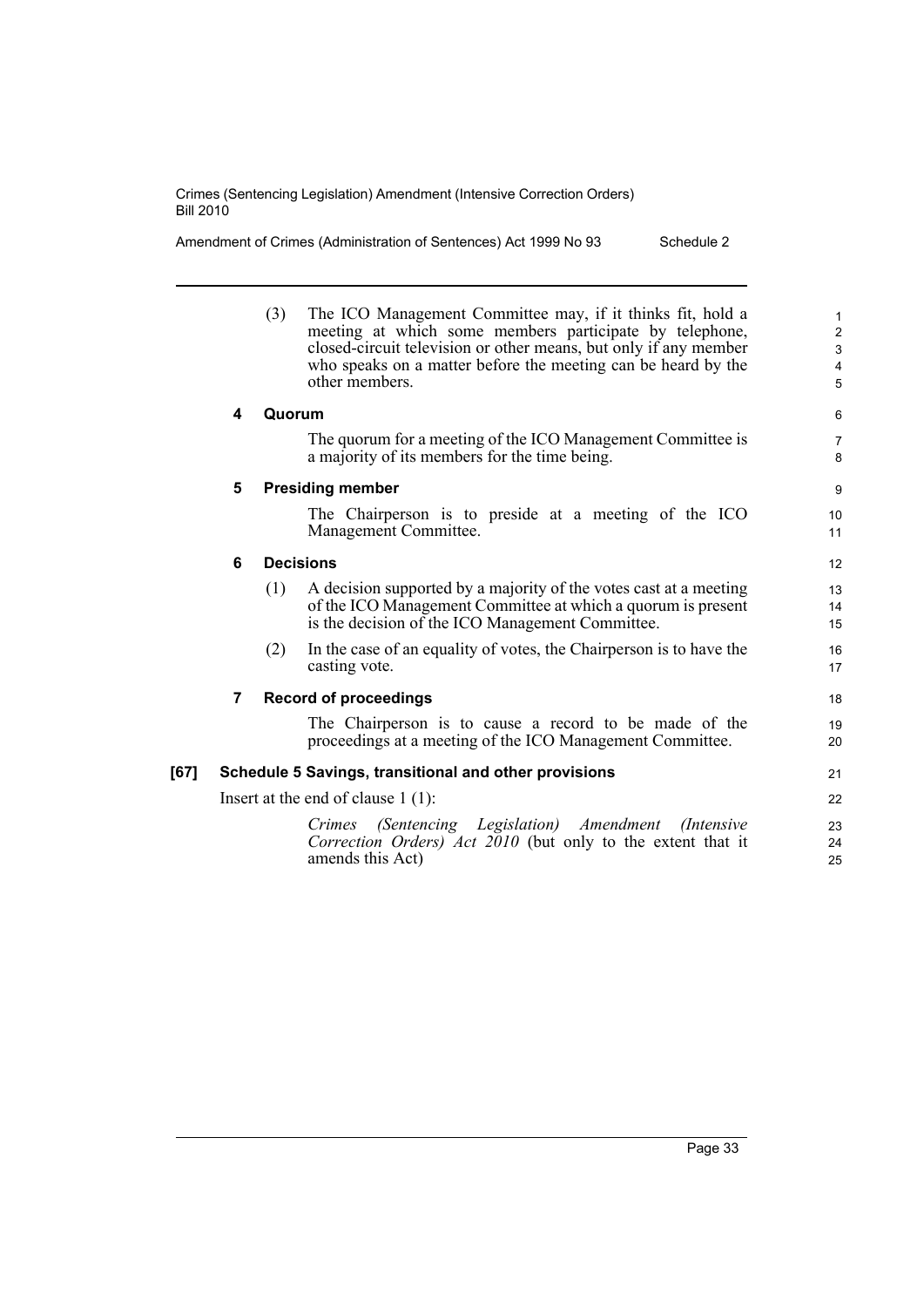> 1 2

Schedule 2 Amendment of Crimes (Administration of Sentences) Act 1999 No 93

#### **[68] Schedule 5, Part 17**

Insert after Part 16 of Schedule 5:

# **Part 17 Provisions consequent on enactment of Crimes (Sentencing Legislation) Amendment (Intensive Correction Orders) Act 2010**

#### **108 Savings for periodic detention**

- (1) This Act (and the regulations under this Act) continue to apply to and in respect of the following as if the *Crimes (Sentencing Legislation) Amendment (Intensive Correction Orders) Act 2010* had not been enacted:
	- (a) a periodic detention order made before the repeal of section 6 (Periodic detention) of the *Crimes (Sentencing Procedure) Act 1999*,
	- (b) a person subject to such an order,
	- (c) the revocation or reinstatement of such an order,
	- (d) a correctional centre that was a periodic detention centre immediately before the repeal of section 6 of the *Crimes (Sentencing Procedure) Act 1999*.
- (2) Section 226 (Periodic detention centres) continues to apply (despite its repeal) for the purposes of the application of this Act and the regulations under this Act pursuant to this clause.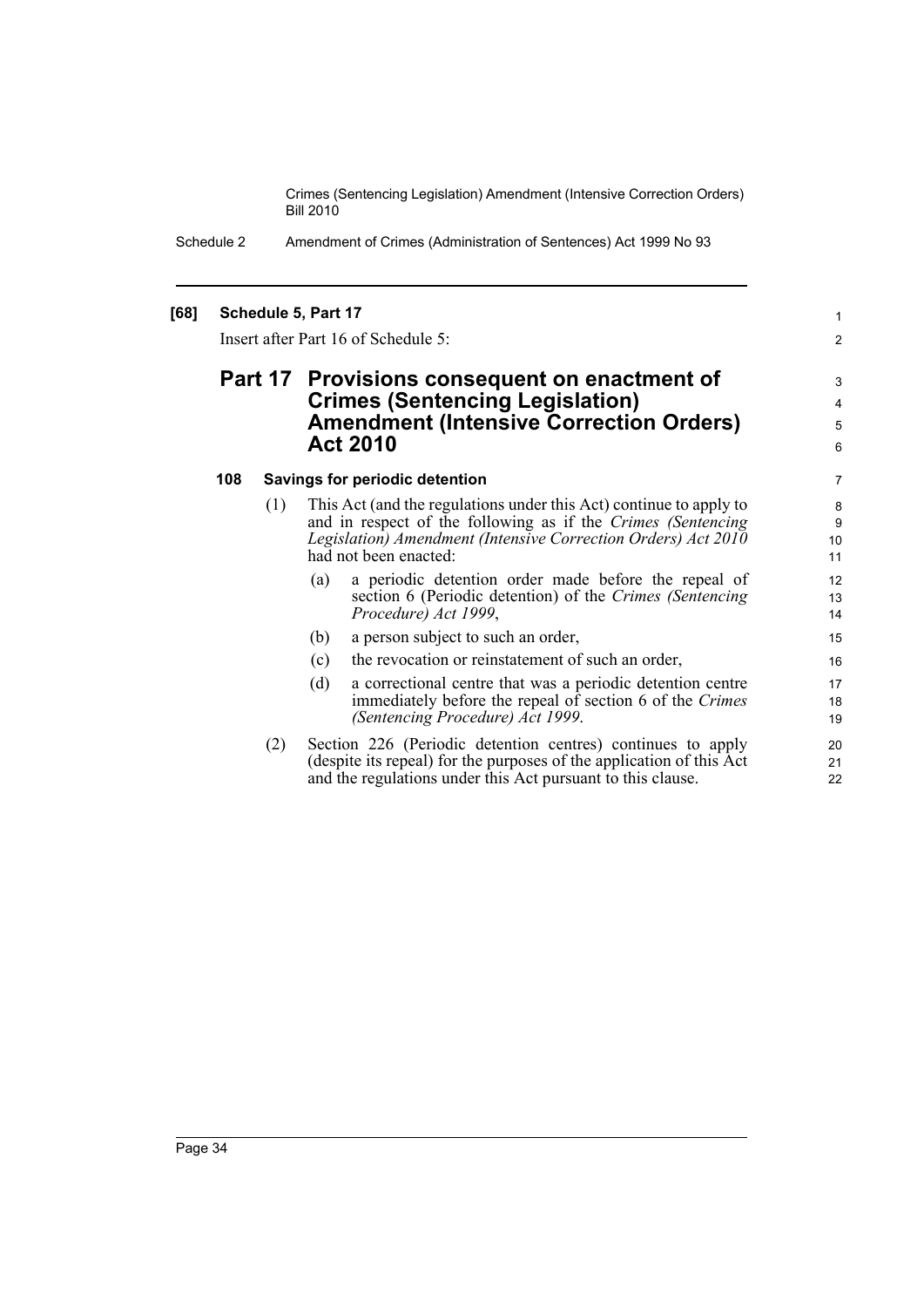Amendment of Crimes (Sentencing Procedure) Regulation 2005 Schedule 3

<span id="page-44-0"></span>

| <b>Schedule 3</b> |        |     | <b>Amendment of Crimes (Sentencing</b><br><b>Procedure) Regulation 2005</b> |                                                                                                                                                                                                                                                                    | $\mathbf{1}$<br>$\overline{2}$ |  |  |
|-------------------|--------|-----|-----------------------------------------------------------------------------|--------------------------------------------------------------------------------------------------------------------------------------------------------------------------------------------------------------------------------------------------------------------|--------------------------------|--|--|
|                   | Part 3 |     |                                                                             |                                                                                                                                                                                                                                                                    |                                |  |  |
|                   |        |     |                                                                             | Omit the Part. Insert instead:                                                                                                                                                                                                                                     | 4                              |  |  |
|                   | Part 3 |     |                                                                             | <b>Sentencing procedures for intensive</b><br>correction orders                                                                                                                                                                                                    |                                |  |  |
|                   | 12     |     |                                                                             | Intensive correction orders: section 7                                                                                                                                                                                                                             | $\overline{7}$                 |  |  |
|                   |        | (1) |                                                                             | An intensive correction order is to be in the approved form.                                                                                                                                                                                                       | 8                              |  |  |
|                   |        | (2) |                                                                             | A copy of the order must be given to the offender, and a further<br>copy is to be sent to the Commissioner of Corrective Services.                                                                                                                                 | 9<br>10                        |  |  |
|                   | 13     |     | section 67                                                                  | Undertakings to comply with intensive correction order:                                                                                                                                                                                                            | 11<br>12                       |  |  |
|                   |        |     |                                                                             | An undertaking referred to in section $67(1)(d)$ of the Act is to be<br>in the approved form.                                                                                                                                                                      | 13<br>14                       |  |  |
|                   | 14     |     |                                                                             | <b>Assessment reports: section 70</b>                                                                                                                                                                                                                              | 15                             |  |  |
|                   |        | (1) |                                                                             | An offender's assessment report must take into account, and<br>specifically address, the following matters:                                                                                                                                                        | 16<br>17                       |  |  |
|                   |        |     | (a)                                                                         | any criminal record of the offender, and the likelihood that<br>the offender will re-offend,                                                                                                                                                                       | 18<br>19                       |  |  |
|                   |        |     | (b)                                                                         | any risks associated with managing the offender in the<br>community (taking into account the offender's response to<br>supervision in the community on previous occasions),                                                                                        | 20<br>21<br>22                 |  |  |
|                   |        |     | (c)                                                                         | the likelihood that the offender will commit a domestic<br>violence offence,                                                                                                                                                                                       | 23<br>24                       |  |  |
|                   |        |     | (d)                                                                         | whether the offender will have suitable residential<br>accommodation for the duration of an intensive correction<br>order,                                                                                                                                         | 25<br>26<br>27                 |  |  |
|                   |        |     | (e)                                                                         | whether any circumstances of the offender's residence,<br>employment, study or other activities would inhibit<br>effective implementation of an intensive correction order,                                                                                        | 28<br>29<br>30                 |  |  |
|                   |        |     | (f)                                                                         | whether the persons with whom it is likely the offender<br>would reside, or continue or resume a relationship,<br>understand the requirements of an intensive correction<br>order and are prepared to live in conformity with them, so<br>far as may be necessary, | 31<br>32<br>33<br>34<br>35     |  |  |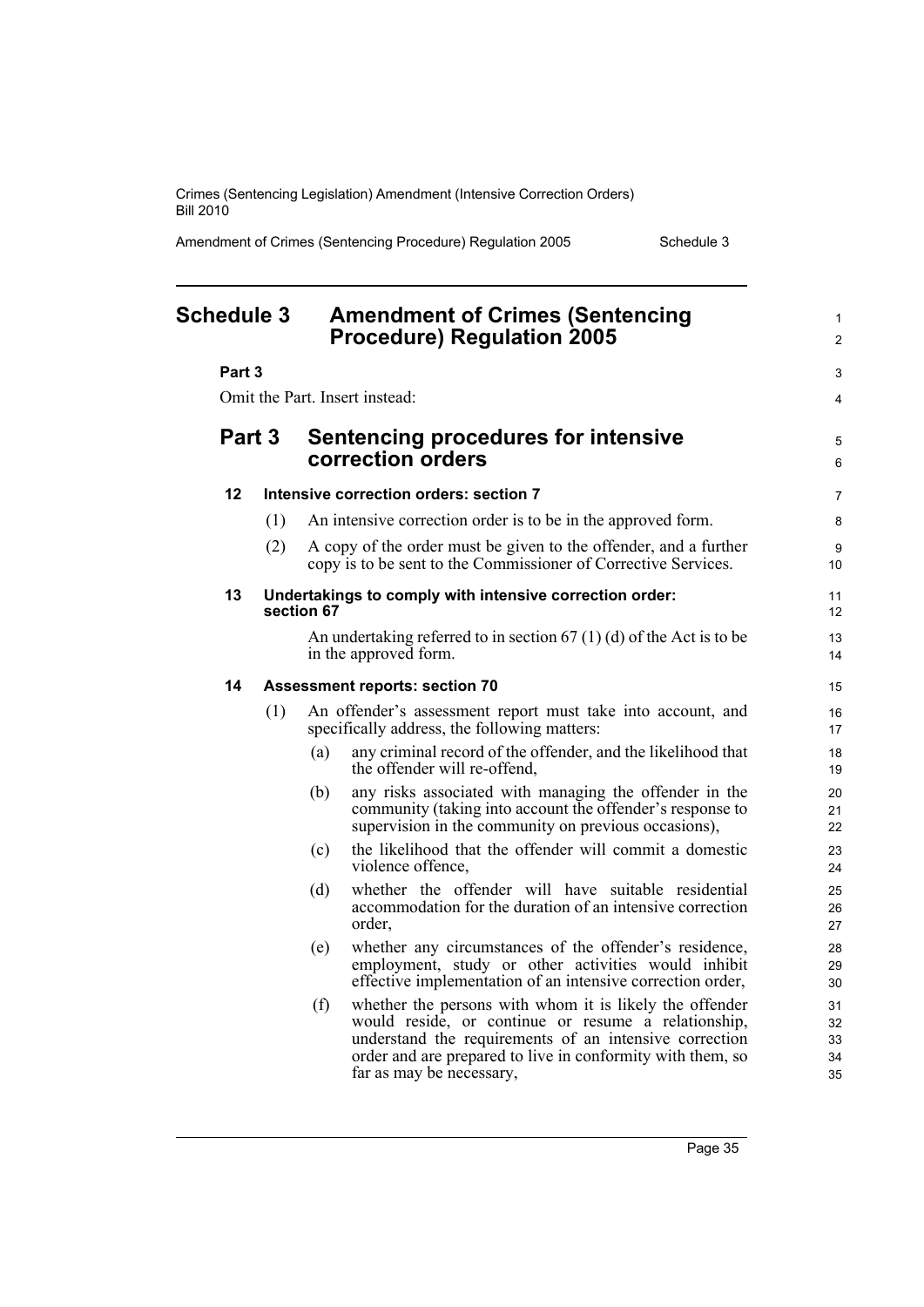Schedule 3 Amendment of Crimes (Sentencing Procedure) Regulation 2005

|    |     | (g) | whether the making of an intensive correction order would<br>place at risk of harm any person who would be living with<br>or in the vicinity of the offender,                                                                                                   | $\mathbf{1}$<br>2<br>3 |
|----|-----|-----|-----------------------------------------------------------------------------------------------------------------------------------------------------------------------------------------------------------------------------------------------------------------|------------------------|
|    |     | (h) | any dependency of the offender on alcohol or drugs, or<br>other substance abuse, that would affect the offender's<br>ability to comply with the offender's obligations under an<br>intensive correction order,                                                  | 4<br>5<br>6<br>7       |
|    |     | (i) | any physical or mental health conditions of the offender<br>that would affect the offender's ability to comply with the<br>offender's obligations under an intensive correction order,                                                                          | $\bf 8$<br>9<br>10     |
|    |     | (j) | the existence and extent of any self-harm risk, including<br>the likely impact of an intensive correction order on that<br>risk, and the availability in the community of the support<br>and treatment services necessary to manage the risk.                   | 11<br>12<br>13<br>14   |
|    | (2) |     | If a child under the age of 18 years would be living with an<br>offender serving a sentence of imprisonment by way of intensive<br>correction, the assessment report must take into account, and<br>specifically address, the effect on the child of that fact. | 15<br>16<br>17<br>18   |
|    | (3) |     | If it appears to the officer preparing the assessment report that the<br>offender is homeless:                                                                                                                                                                  | 19<br>20               |
|    |     | (a) | all reasonable efforts must be made by the Commissioner<br>of Corrective Services, in consultation with the offender,<br>to find suitable accommodation for the offender, and                                                                                   | 21<br>22<br>23         |
|    |     | (b) | the report is not to be finalised until those efforts have been<br>made.                                                                                                                                                                                        | 24<br>25               |
|    | (4) | of: | An offender's assessment report must also include an assessment                                                                                                                                                                                                 | 26<br>27               |
|    |     | (a) | factors associated with his or her offending that would be<br>able to be addressed by targeted interventions under an<br>intensive correction order, and                                                                                                        | 28<br>29<br>30         |
|    |     | (b) | the availability of resources to address those factors by<br>targeted interventions under an intensive correction order,<br>and                                                                                                                                 | 31<br>32<br>33         |
|    |     | (c) | any issues relevant to the administration of an intensive<br>correction order in respect of the offender that may be<br>relevant to the court's determination of an appropriate date<br>to be fixed for the commencement of the sentence.                       | 34<br>35<br>36<br>37   |
| 15 |     |     | Notice of intensive correction order: section 73                                                                                                                                                                                                                | 38                     |
|    |     |     | A notice referred to in section $73$ (1) of the Act is to be in the<br>approved form.                                                                                                                                                                           | 39<br>40               |
|    |     |     |                                                                                                                                                                                                                                                                 |                        |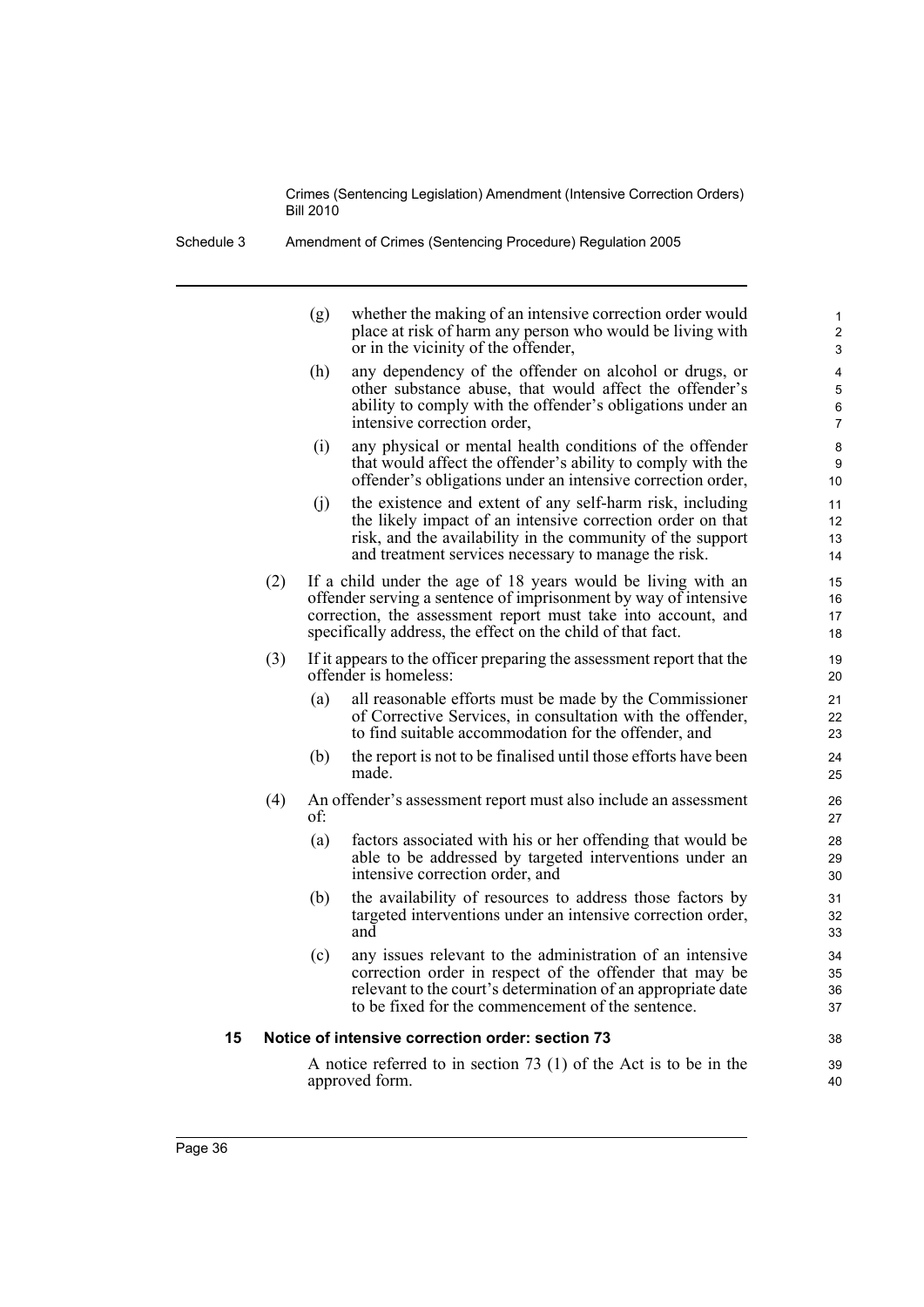Amendment of Crimes (Administration of Sentences) Regulation 2008 Schedule 4

<span id="page-46-0"></span>

|     | <b>Schedule 4</b> |                  |      | <b>Amendment of Crimes (Administration</b><br>of Sentences) Regulation 2008                                                                                                                                                                                                                       | 1<br>$\overline{c}$        |
|-----|-------------------|------------------|------|---------------------------------------------------------------------------------------------------------------------------------------------------------------------------------------------------------------------------------------------------------------------------------------------------|----------------------------|
| [1] | <b>Chapter 3</b>  |                  |      |                                                                                                                                                                                                                                                                                                   | 3                          |
|     |                   |                  |      | Omit the Chapter. Insert instead:                                                                                                                                                                                                                                                                 | 4                          |
|     |                   | <b>Chapter 3</b> |      | Intensive correction                                                                                                                                                                                                                                                                              | 5                          |
|     | 174               |                  |      | <b>Supervisor for offenders</b>                                                                                                                                                                                                                                                                   | 6                          |
|     |                   |                  |      | In this Chapter:                                                                                                                                                                                                                                                                                  | 7                          |
|     |                   |                  |      | <i>offender</i> means an offender who is the subject of an intensive<br>correction order.                                                                                                                                                                                                         | 8<br>9                     |
|     |                   |                  |      | <i>supervisor</i> , in relation to an offender, means each of the<br>following persons:                                                                                                                                                                                                           | 10<br>11                   |
|     |                   |                  | (a)  | an officer of Corrective Services NSW for the time being<br>assigned by the Commissioner to administer the offender's<br>intensive correction order,                                                                                                                                              | 12<br>13<br>14             |
|     |                   |                  | (b)  | a compliance and monitoring officer who has functions<br>associated with the administration of the offender's<br>intensive correction order,                                                                                                                                                      | 15<br>16<br>17             |
|     |                   |                  | (c)  | the Commissioner.                                                                                                                                                                                                                                                                                 | 18                         |
|     | 175               |                  |      | Mandatory conditions for intensive correction orders                                                                                                                                                                                                                                              | 19                         |
|     |                   |                  | Act: | The following are the mandatory conditions of an intensive<br>correction order to be imposed by a court under section 81 of the                                                                                                                                                                   | 20<br>21<br>22             |
|     |                   |                  | (a)  | a condition that requires the offender to be of good<br>behaviour and not commit any offence,                                                                                                                                                                                                     | 23<br>24                   |
|     |                   |                  | (b)  | a condition that requires the offender to report, on the date<br>fixed as the date of commencement of the sentence or on<br>such later date as may be advised by the Commissioner, to<br>such local office of Corrective Services NSW or other<br>location as may be advised by the Commissioner, | 25<br>26<br>27<br>28<br>29 |
|     |                   |                  | (c)  | a condition that requires the offender to reside only at<br>premises approved by a supervisor,                                                                                                                                                                                                    | 30<br>31                   |
|     |                   |                  | (d)  | a condition that prohibits the offender leaving or remaining<br>out of New South Wales without the permission of the<br>Commissioner,                                                                                                                                                             | 32<br>33<br>34             |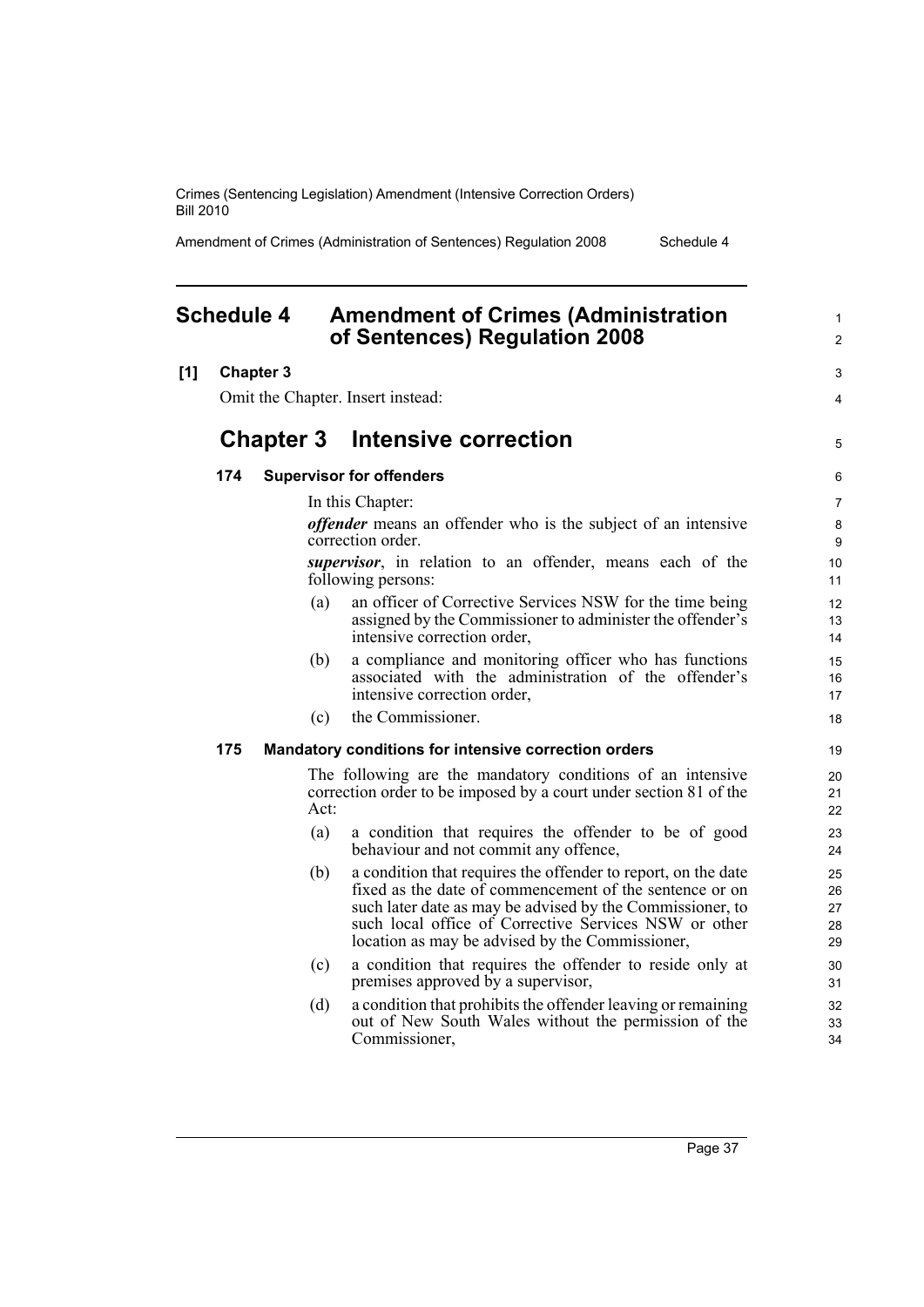Schedule 4 Amendment of Crimes (Administration of Sentences) Regulation 2008

(e) a condition that prohibits the offender leaving or remaining out of Australia without the permission of the Parole Authority,

- (f) a condition that requires the offender to receive visits by a supervisor at the offender's home at any time for any purpose connected with the administration of the order,
- (g) a condition that requires the offender to authorise his or her medical practitioner, therapist or counsellor to provide to a supervisor information about the offender that is relevant to the administration of the order,
- (h) a condition that requires the offender to submit to searches of places or things under his or her immediate control, as directed by a supervisor,
- (i) a condition that prohibits the offender using prohibited drugs, obtaining drugs unlawfully or abusing drugs lawfully obtained,
- (j) a condition that requires the offender to submit to breath testing, urinalysis or other medically approved test procedures for detecting alcohol or drug use, as directed by a supervisor,
- (k) a condition that prohibits the offender possessing or having in his or her control any firearm or other offensive weapon,
- (l) a condition that requires the offender to submit to such surveillance or monitoring (including electronic surveillance or monitoring) as a supervisor may direct, and comply with all instructions given by a supervisor in relation to the operation of surveillance or monitoring systems,
- (m) a condition that prohibits the offender tampering with, damaging or disabling surveillance or monitoring equipment,
- (n) a condition that requires the offender to comply with any direction given by a supervisor that requires the offender to remain at a specified place during specified hours or that otherwise restricts the movements of the offender during specified hours,
- (o) a condition that requires the offender to undertake a minimum of 32 hours of community service work per month, as directed by a supervisor from time to time,
- (p) a condition that requires the offender to engage in activities to address the factors associated with his or her offending as identified in the offender's assessment report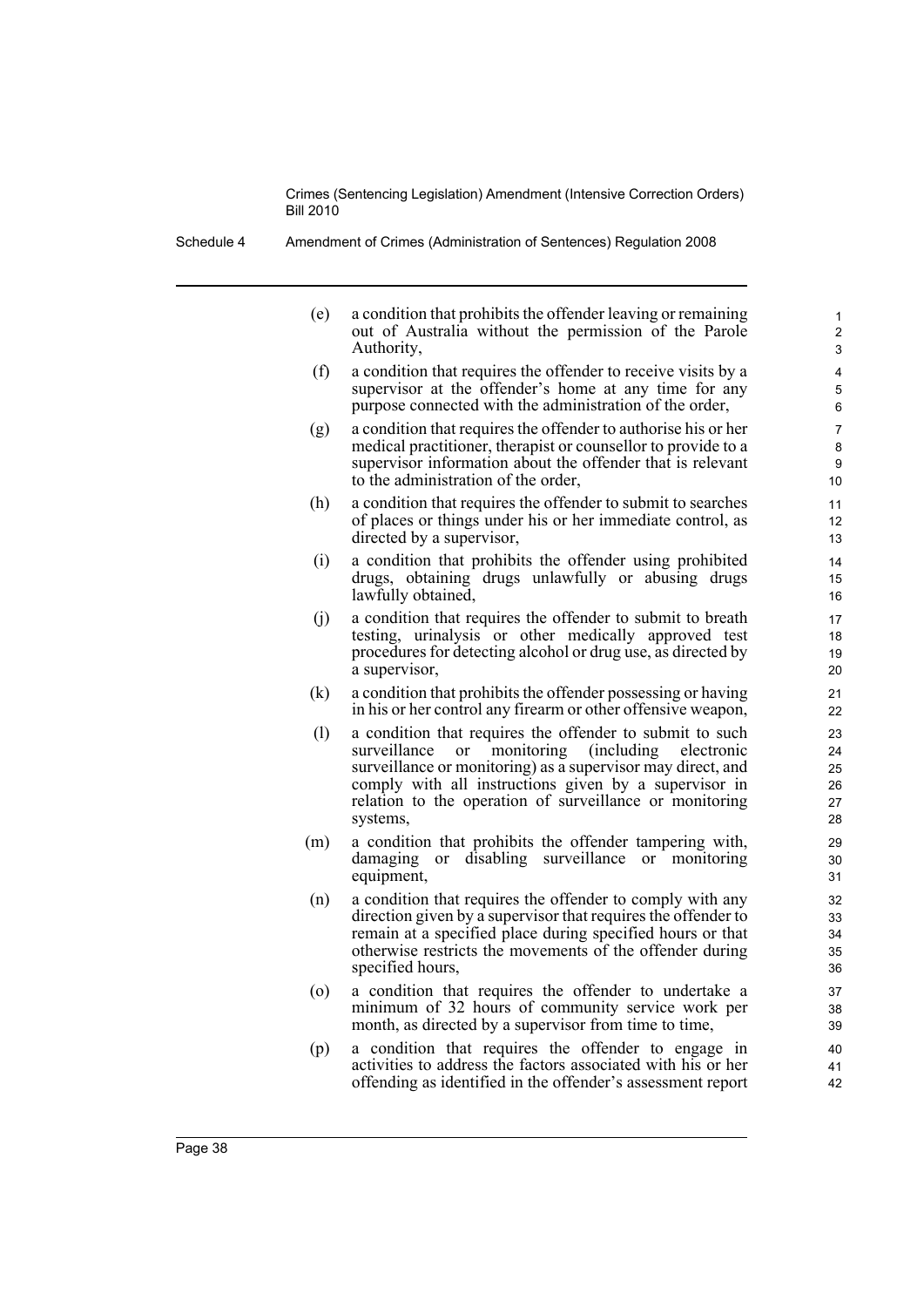or that become apparent during the term of the order, as directed by a supervisor from time to time,

(q) a condition that requires the offender to comply with all reasonable directions of a supervisor.

#### **176 Additional conditions that may be imposed by sentencing court**

The following are the additional conditions that may be imposed on an intensive correction order by the sentencing court under section 81 of the Act:

- (a) a condition that requires the offender to accept any direction of a supervisor in relation to the maintenance of or obtaining of employment,
- (b) a condition that requires the offender to authorise contact between any employer of the offender and a supervisor,
- (c) a condition that requires the offender to comply with any direction of a supervisor as to the kinds of occupation or employment in which the offender may or may not engage,
- (d) a condition that requires the offender to comply with any direction of a supervisor that the offender not associate with specified persons or persons of a specified description,
- (e) a condition that prohibits the offender consuming alcohol,
- (f) a condition that requires the offender to comply with any direction of a supervisor that the offender must not go to specified places or districts or places or districts of a specified kind.

**Note.** Section 81 of the Act provides that the sentencing court may also impose any other condition that the court considers necessary or desirable for reducing the likelihood of the offender re-offending.

#### **177 Information to be recorded in relation to offenders**

- (1) As soon as practicable after an offender becomes subject to an intensive correction order, there must be recorded in relation to the offender:
	- (a) such of the information referred to in Schedule 1 as is relevant to the offender, and
	- (b) such other information as the Commissioner considers appropriate to be recorded.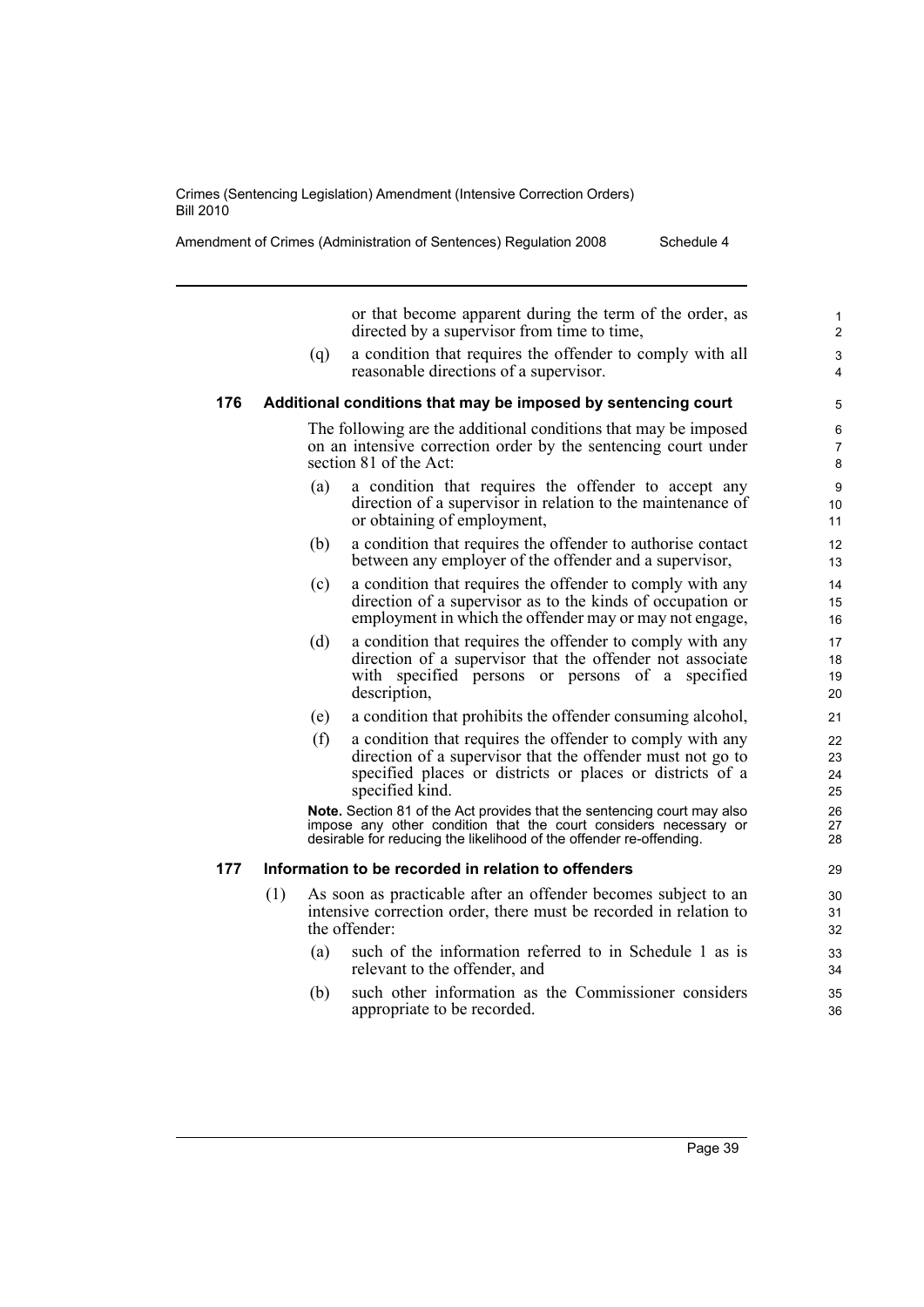Schedule 4 Amendment of Crimes (Administration of Sentences) Regulation 2008

|     |     | (2) | An offender must not furnish any information for the purposes of<br>this clause knowing it to be false or misleading in a material<br>particular.<br>Maximum penalty: 5 penalty units.                         | $\mathbf{1}$<br>$\overline{c}$<br>3<br>$\overline{4}$ |
|-----|-----|-----|----------------------------------------------------------------------------------------------------------------------------------------------------------------------------------------------------------------|-------------------------------------------------------|
|     | 178 |     | Preparation and adoption of case plans                                                                                                                                                                         | 5                                                     |
|     |     | (1) | The Commissioner may require a case plan to be prepared in<br>relation to any offender or class of offenders, and may adopt any<br>case plan so prepared.                                                      | 6<br>$\overline{7}$<br>8                              |
|     |     | (2) | A case plan is to be prepared in accordance with such guidelines<br>as may be established from time to time by the Commissioner.                                                                               | 9<br>10                                               |
|     |     | (3) | Subject to subclause (4), any decision under this Chapter that is<br>made in relation to an offender for whom a case plan has been<br>adopted under this clause is to be made in accordance with that<br>plan. | 11<br>12<br>13<br>14                                  |
|     |     | (4) | Nothing in this clause authorises any such decision to limit any<br>conditions that apply to an offender's intensive correction order.                                                                         | 15<br>16                                              |
| [2] |     |     | <b>Clause 226 Parole orders</b>                                                                                                                                                                                | 17                                                    |
|     |     |     | Omit ", or the general manager responsible for the periodic detention centre,"<br>from clause $226(2)$ .                                                                                                       | 18<br>19                                              |
| [3] |     |     | Clause 227 Parole orders to be explained to offenders                                                                                                                                                          | 20                                                    |
|     |     |     | Omit "or periodic detention centre" from clause 227 (1).                                                                                                                                                       | 21                                                    |
| [4] |     |     | Clause 232 Revocation of parole orders before release                                                                                                                                                          | 22                                                    |
|     |     |     | Omit ", or the general manager responsible for the periodic detention centre,"<br>from clause $232(2)$ .                                                                                                       | 23<br>24                                              |
| [5] |     |     | <b>Clause 233 Circumstances constituting manifest injustice</b>                                                                                                                                                | 25                                                    |
|     |     |     | Omit "periodic detention order" from clause 233 (3).                                                                                                                                                           | 26                                                    |
|     |     |     | Insert instead "intensive correction order".                                                                                                                                                                   | 27                                                    |
| [6] |     |     | Clause 234 Notice of initial intention to refuse release on parole                                                                                                                                             | 28                                                    |
|     |     |     | Omit ", or the general manager responsible for the periodic detention centre,"<br>from clause $234(1)$ .                                                                                                       | 29<br>30                                              |
| [7] |     |     | Clause 235 Decision on review of parole refusal                                                                                                                                                                | 31                                                    |
|     |     |     | Omit ", or the general manager responsible for the periodic detention centre,"<br>from clause $235(1)$ .                                                                                                       | 32<br>33                                              |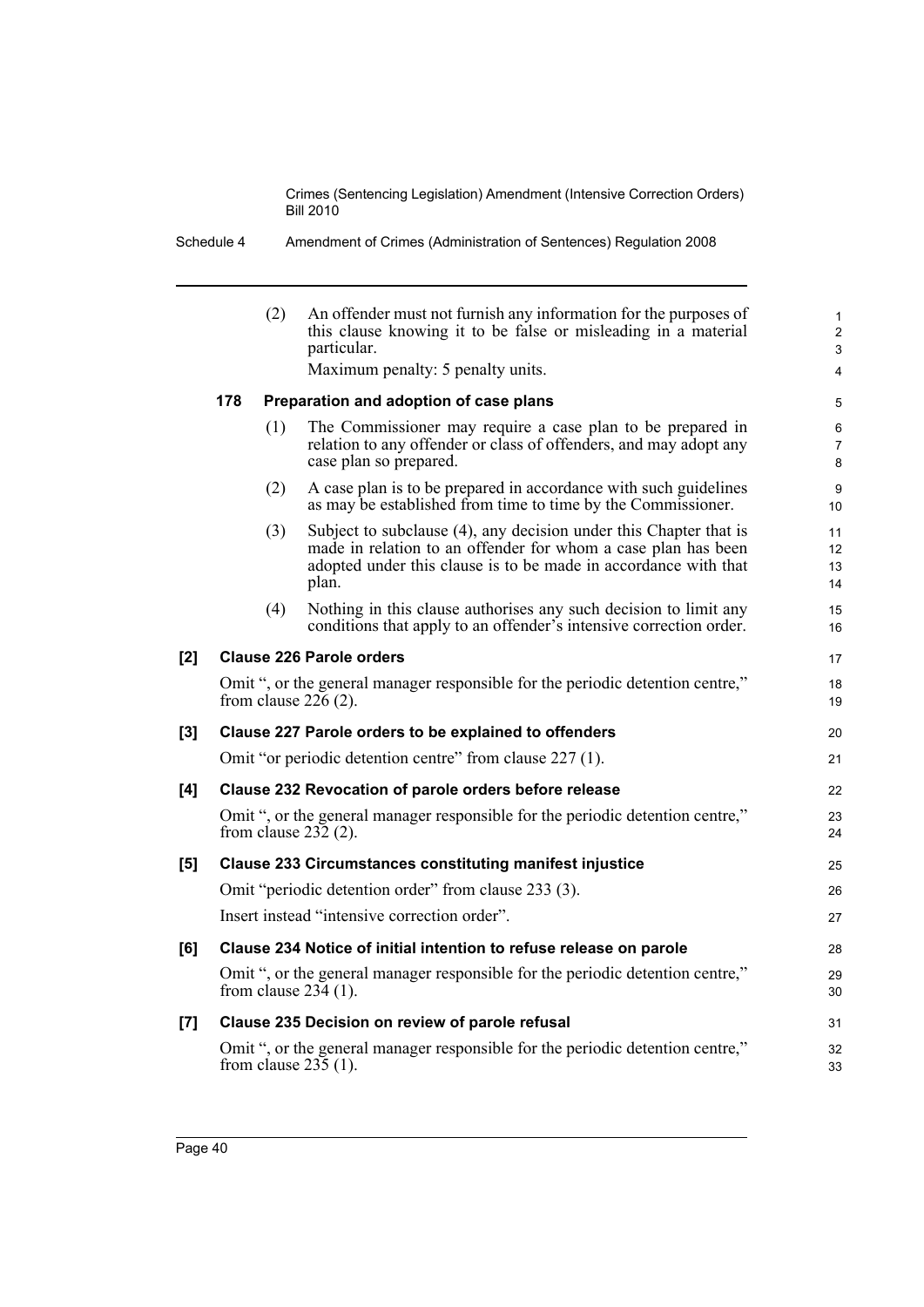Amendment of Crimes (Administration of Sentences) Regulation 2008 Schedule 4

| [8]    | <b>Clause 242 Supervision during home detention assessment</b>                              | $\mathbf{1}$   |
|--------|---------------------------------------------------------------------------------------------|----------------|
|        | Omit "section 165AA (1)" wherever occurring.                                                | $\overline{c}$ |
|        | Insert instead "section 165B (1)".                                                          | 3              |
| [9]    | Clause 244 Revocation of order and review of revocation                                     | 4              |
|        | Omit "a periodic detention order" from clause 244 (1).                                      | 5              |
|        | Insert instead "an intensive correction order".                                             | $\,6$          |
| $[10]$ | Clause 244 (4) (a)                                                                          | $\overline{7}$ |
|        | Omit ", or the general manager responsible for the periodic detention centre,".             | 8              |
| $[11]$ | <b>Clause 246 Notice of revocation of order</b>                                             | 9              |
|        | Omit "a periodic detention order," from clause 246 (1).                                     | 10             |
|        | Insert instead "an intensive correction order".                                             | 11             |
| $[12]$ | <b>Clause 252 Declaration about associations with inmates</b>                               | 12             |
|        | Omit "periodic detainee" from clause 252 (6).                                               | 13             |
|        | Insert instead "intensive correction offender".                                             | 14             |
| $[13]$ | Schedule 3 Offences against periodic detention discipline                                   | 15             |
|        | Omit the Schedule.                                                                          | 16             |
| $[14]$ | <b>Schedule 4 Forms</b>                                                                     | 17             |
|        | Omit "periodic detention order" from Form 2 wherever occurring.                             | 18             |
|        | Insert instead "intensive correction order".                                                | 19             |
| $[15]$ | <b>Dictionary</b>                                                                           | 20             |
|        | Omit paragraph (a) of the definition of <i>attendance site</i> .                            | 21             |
| $[16]$ | <b>Dictionary</b>                                                                           | 22             |
|        | Insert in alphabetical order:                                                               | 23             |
|        | intensive correction offender has the same meaning as offender<br>has in Part 3 of the Act. | 24<br>25       |
| $[17]$ | <b>Dictionary</b>                                                                           | 26             |
|        | Omit the definitions of <i>offence against discipline</i> and <i>periodic detainee</i> .    | 27             |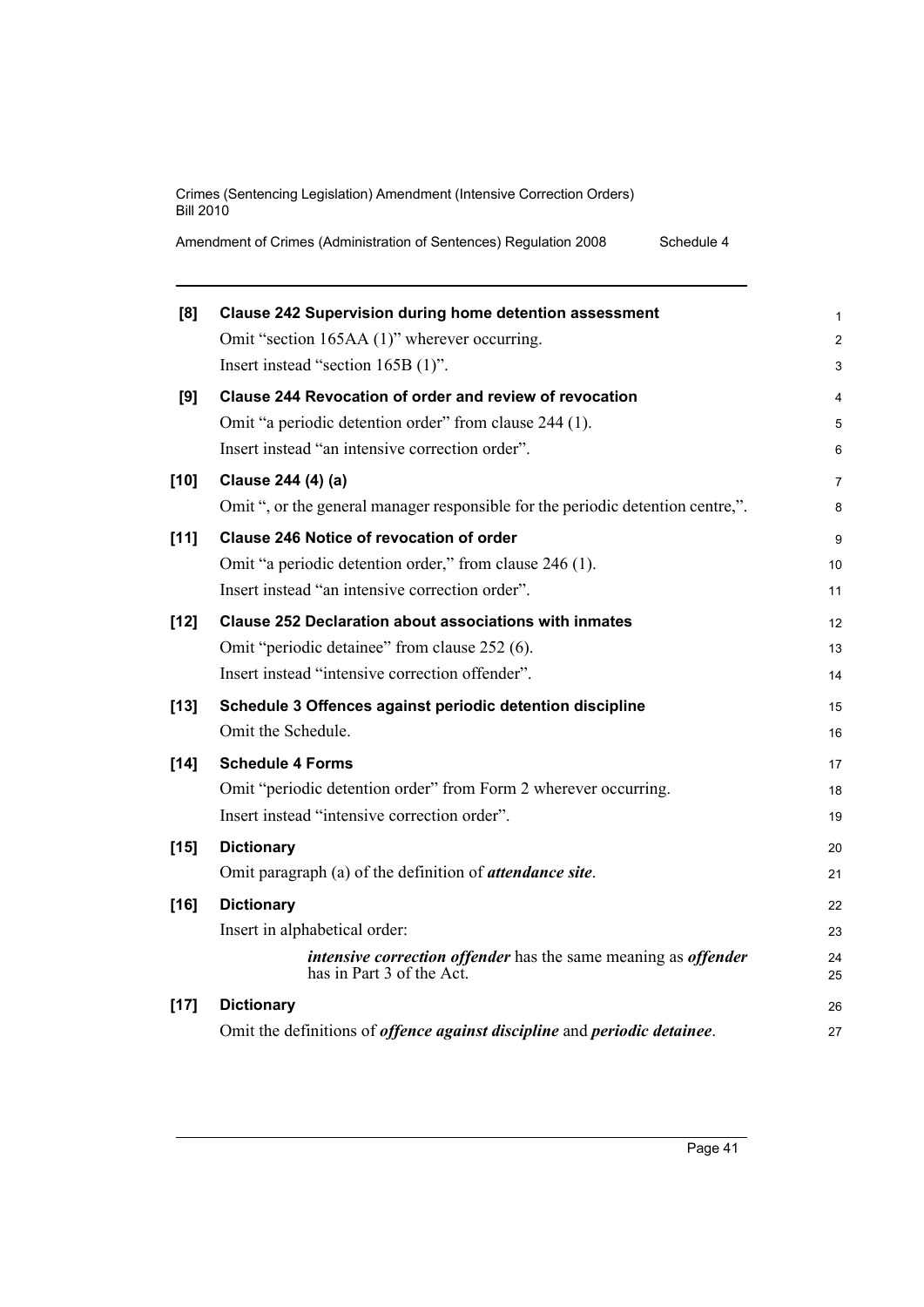Schedule 4 Amendment of Crimes (Administration of Sentences) Regulation 2008

| [18] | <b>Dictionary</b> |                                                                                        |                     |
|------|-------------------|----------------------------------------------------------------------------------------|---------------------|
|      |                   | Omit paragraph (a) of the definition of <i>supervisor</i> . Insert instead:            | 2                   |
|      | (a)               | in relation to an intensive correction offender, a supervisor<br>under clause 174, and | 3<br>$\overline{4}$ |
| [19] | <b>Dictionary</b> |                                                                                        | 5                   |
|      |                   | Omit paragraph (a) of the definition of <i>work site</i> .                             | 6                   |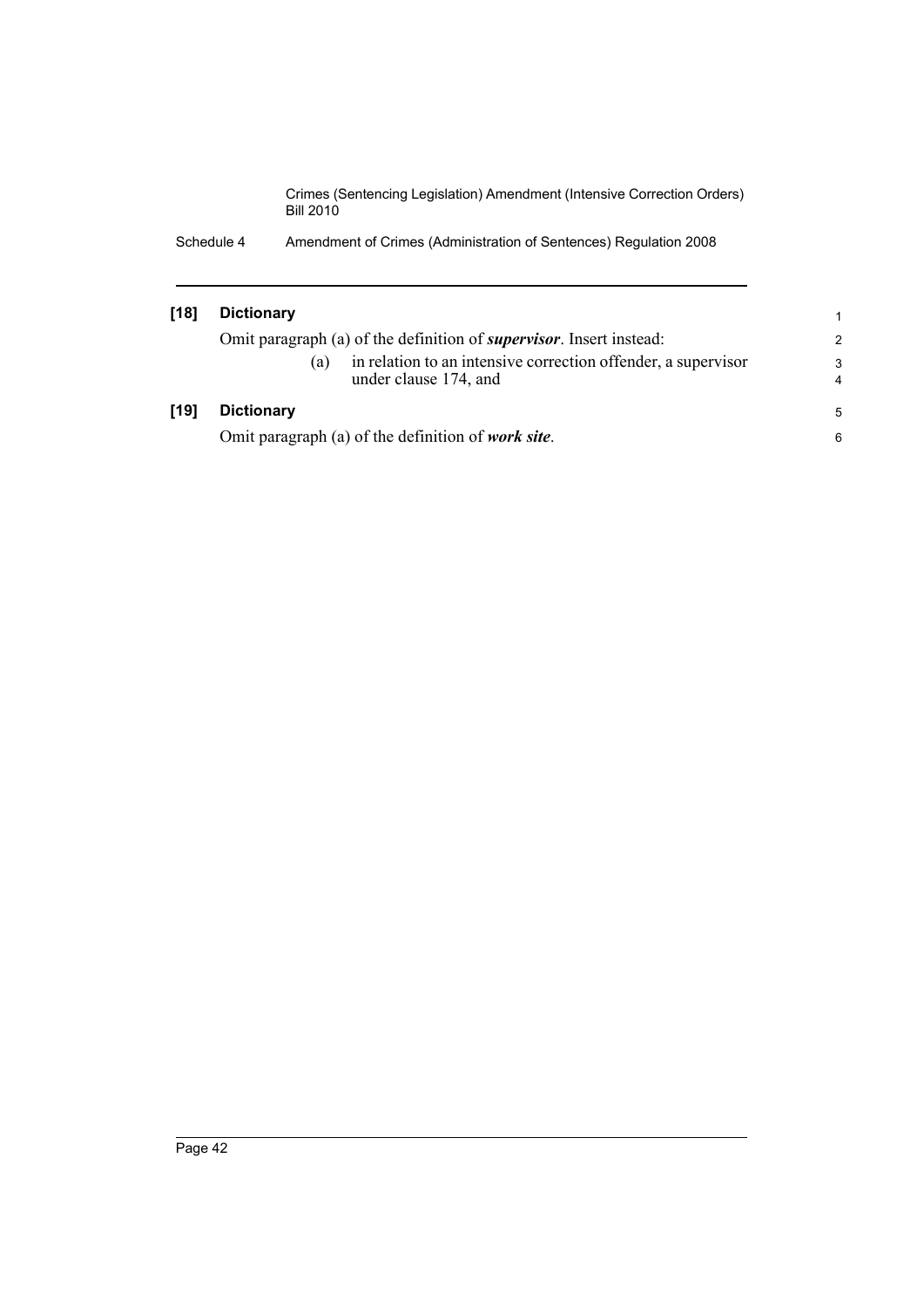Amendment of other Acts Schedule 5

<span id="page-52-0"></span>

|     | <b>Amendment of other Acts</b><br><b>Schedule 5</b>                                                                                                   | 1              |
|-----|-------------------------------------------------------------------------------------------------------------------------------------------------------|----------------|
| 5.1 | <b>Child Protection (Offenders Registration) Act 2000 No 42</b>                                                                                       | $\overline{2}$ |
| [1] | <b>Section 3 Definitions</b>                                                                                                                          | 3              |
|     | Omit "a periodic detention order" from paragraph (a) (i) of the definition of<br><i>existing controlled person</i> in section $3(1)$ .                | 4<br>5         |
|     | Insert instead "an intensive correction order".                                                                                                       | 6              |
| [2] | Section 3 (1)                                                                                                                                         | 7              |
|     | Insert in alphabetical order:                                                                                                                         | 8              |
|     | <i>intensive correction order</i> means an order referred to in section 7<br>of the Crimes (Sentencing Procedure) Act 1999.                           | 9<br>10        |
| [3] | Section 3 (1), definition of "periodic detention order"                                                                                               | 11             |
|     | Omit the definition.                                                                                                                                  | 12             |
| [4] | Section 5 Notices to be given when registrable person commences<br>supervised sentence for registrable offence                                        | 13<br>14       |
|     | Omit "a periodic detention order" from section 5 (3) (a).                                                                                             | 15             |
|     | Insert instead "an intensive correction order".                                                                                                       | 16             |
| 5.2 | <b>Children (Detention Centres) Act 1987 No 57</b>                                                                                                    | 17             |
|     | Section 24 Persons subject to control may be granted leave, discharged<br>etc                                                                         | 18<br>19       |
|     | Omit "periodic detention" from section 24 (1) (c).                                                                                                    | 20             |
|     | Insert instead "an intensive correction order".                                                                                                       | 21             |
| 5.3 | Civil Liability Act 2002 No 22                                                                                                                        | 22             |
|     | <b>Section 26A Definitions</b>                                                                                                                        | 23             |
|     | Omit "periodic detention" from paragraph (b) of the definition of <i>offender in</i><br><i>custody</i> or <i>offender</i> in section $2\hat{6}A(1)$ . | 24<br>25       |
|     | Insert instead "intensive correction in the community".                                                                                               | 26             |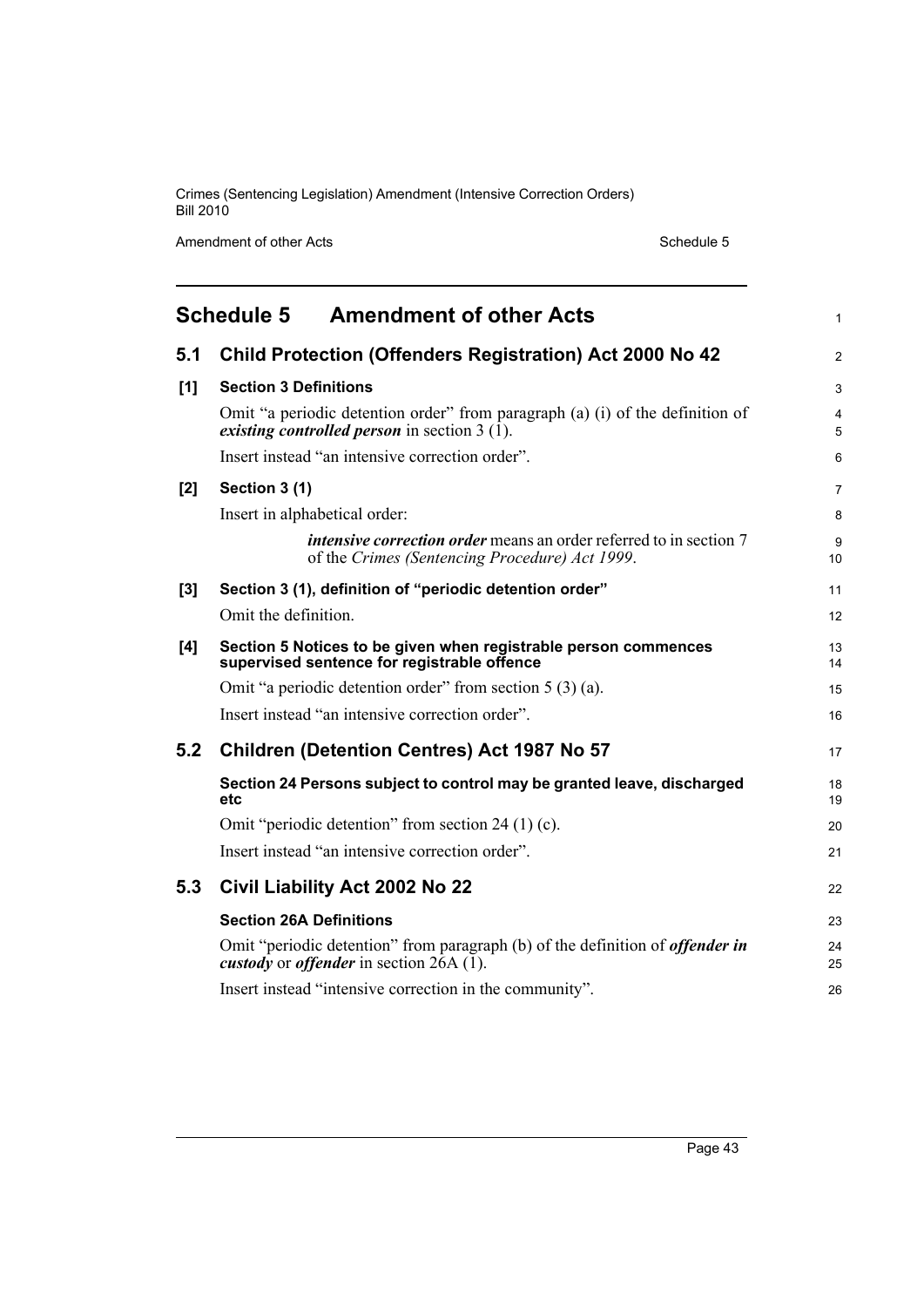Schedule 5 Amendment of other Acts

|     | 5.4 Crimes Act 1900 No 40               |       |                                                                                                                                                                                               | 1                        |
|-----|-----------------------------------------|-------|-----------------------------------------------------------------------------------------------------------------------------------------------------------------------------------------------|--------------------------|
|     | <b>Section 310H Application of Part</b> |       | Omit "a periodic detention order" from section 310H (a).<br>Insert instead "an intensive correction order".                                                                                   | $\overline{2}$<br>3<br>4 |
| 5.5 |                                         |       | Crimes (Appeal and Review) Act 2001 No 120                                                                                                                                                    | 5                        |
| [1] | <b>Section 3 Definitions</b>            |       |                                                                                                                                                                                               | 6                        |
|     | sentence in section $3(1)$ .            |       | Omit "a periodic detention order" from paragraph (a) (i) of the definition of                                                                                                                 | $\overline{7}$<br>8      |
|     |                                         |       | Insert instead "an intensive correction order".                                                                                                                                               | 9                        |
| [2] | appeal                                  |       | Section 63 Stay of execution of sentence pending determination of                                                                                                                             | 10<br>11                 |
|     |                                         |       | Omit "a periodic detention order" from section 63 (5).                                                                                                                                        | 12                       |
|     |                                         |       | Insert instead "an intensive correction order".                                                                                                                                               | 13                       |
| 5.6 | <b>Act 2004 No 72</b>                   |       | <b>Crimes (Interstate Transfer of Community Based Sentences)</b>                                                                                                                              | 14<br>15                 |
| [1] |                                         |       | Section 7 What is a "community based sentence"?                                                                                                                                               | 16                       |
|     |                                         |       | Omit section $7(1)(a)(i)$ -(iii). Insert instead:                                                                                                                                             | 17                       |
|     |                                         | (i)   | a home detention order under section 6 of the<br>Crimes (Sentencing Procedure) Act 1999 and the<br>sentence of imprisonment in relation to which the<br>order is made,                        | 18<br>19<br>20<br>21     |
|     |                                         | (ii)  | an intensive correction order under section 7 of the<br>Crimes (Sentencing Procedure) Act 1999 and the<br>sentence of imprisonment in relation to which the<br>order is made,                 | 22<br>23<br>24<br>25     |
|     |                                         | (iii) | a home detention order under section 165A of the<br>Crimes (Administration of Sentences) Act 1999 and<br>the remainder of the term of the sentence in relation<br>to which the order is made, | 26<br>27<br>28<br>29     |
| [2] | Section 7 (2) (a)-(c)                   |       |                                                                                                                                                                                               | 30                       |
|     | Omit the paragraphs. Insert instead:    |       |                                                                                                                                                                                               | 31                       |
|     | (a)                                     |       | a home detention order under section 6 of the Crimes<br>(Sentencing Procedure) Act 1999 and the sentence of<br>imprisonment in relation to which the order is made,                           | 32<br>33<br>34           |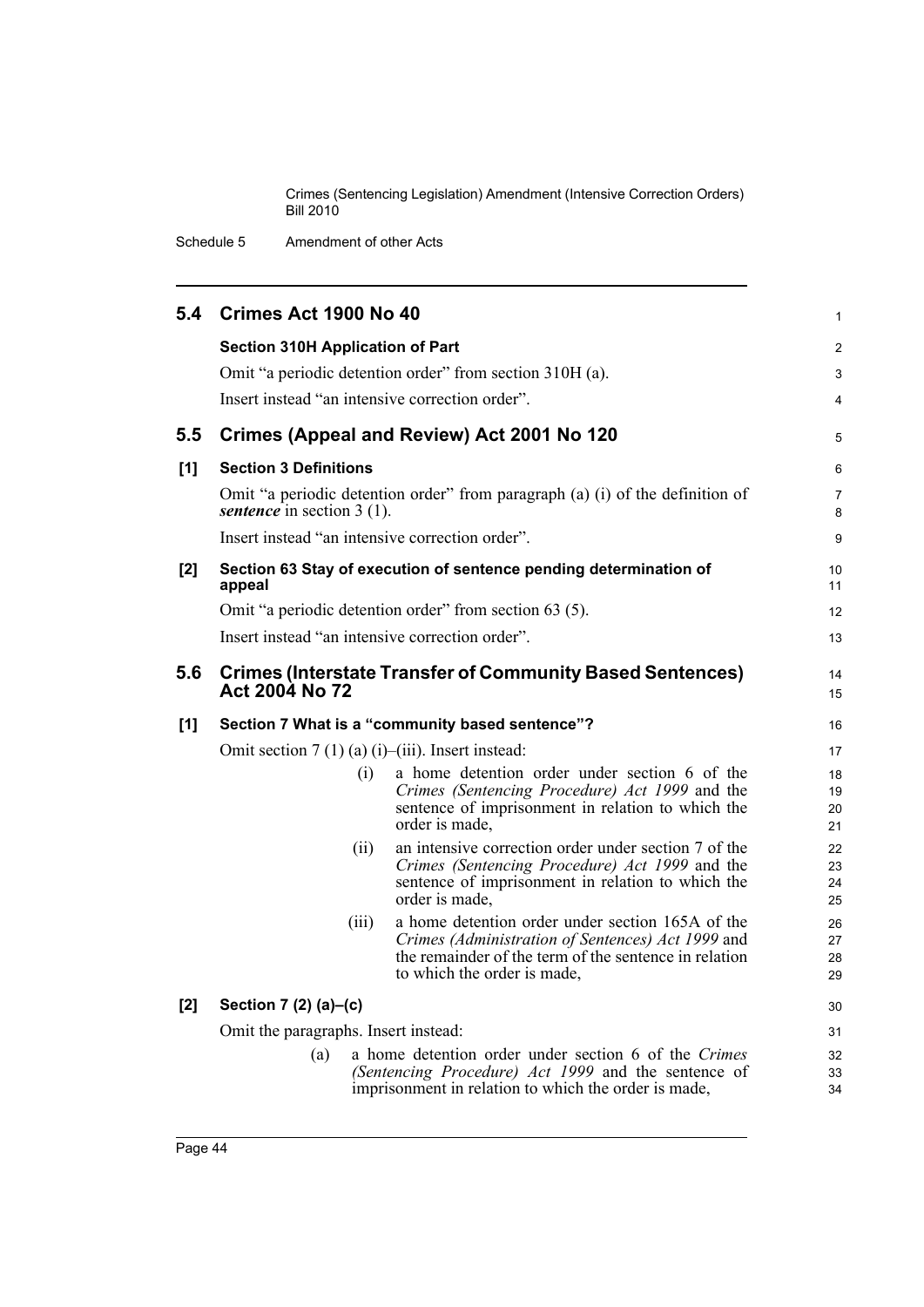Amendment of other Acts Schedule 5

|     | (b)                               | an intensive correction order under section 7 of the Crimes<br>(Sentencing Procedure) Act 1999 and the sentence of<br>imprisonment in relation to which the order is made,                    | 1<br>$\overline{c}$<br>3 |
|-----|-----------------------------------|-----------------------------------------------------------------------------------------------------------------------------------------------------------------------------------------------|--------------------------|
|     | (c)                               | a home detention order under section 165A of the Crimes<br>(Administration of Sentences) Act 1999 and the remainder<br>of the term of the sentence in relation to which the order is<br>made, | 4<br>5<br>6<br>7         |
| 5.7 |                                   | Crimes (Serious Sex Offenders) Act 2006 No 7                                                                                                                                                  | 8                        |
|     |                                   | Section 6 Application for extended supervision order                                                                                                                                          | 9                        |
|     |                                   | Omit "full-time, periodic or home detention" from section $6(1)(a)$ .                                                                                                                         | 10                       |
|     | home detention".                  | Insert instead "full-time detention, intensive correction in the community or                                                                                                                 | 11<br>12                 |
| 5.8 |                                   | <b>Criminal Appeal Act 1912 No 16</b>                                                                                                                                                         | 13                       |
|     | <b>Section 2 Definitions</b>      |                                                                                                                                                                                               | 14                       |
|     | <b>Sentence</b> in section 2 (1). | Omit "a periodic detention order" from paragraph (a) (i) of the definition of                                                                                                                 | 15<br>16                 |
|     |                                   | Insert instead "an intensive correction order".                                                                                                                                               | 17                       |
| 5.9 |                                   | Criminal Records Act 1991 No 8                                                                                                                                                                | 18                       |
|     |                                   | Section 7 Which convictions are capable of becoming spent?                                                                                                                                    | 19                       |
|     | section $\overline{7}(4)$ .       | Omit "by way of periodic detention" from the definition of <b>prison sentence</b> in                                                                                                          | 20<br>21                 |
|     |                                   | Insert instead "the subject of an intensive correction order".                                                                                                                                | 22                       |
|     | 5.10 Fines Act 1996 No 99         |                                                                                                                                                                                               | 23                       |
| [1] |                                   | Section 58 Summary of enforcement procedure                                                                                                                                                   | 24                       |
|     |                                   | Omit "The fine defaulter may apply to serve that period of imprisonment by<br>way of periodic detention (see Division 6)." from section 58 (1) (e).                                           | 25<br>26                 |
| [2] |                                   | Section 84 Suspension of orders during imprisonment or detention                                                                                                                              | 27                       |
|     | from section $84(2)$ .            | Omit ", but not if the fine defaulter is serving a sentence of periodic detention"                                                                                                            | 28<br>29                 |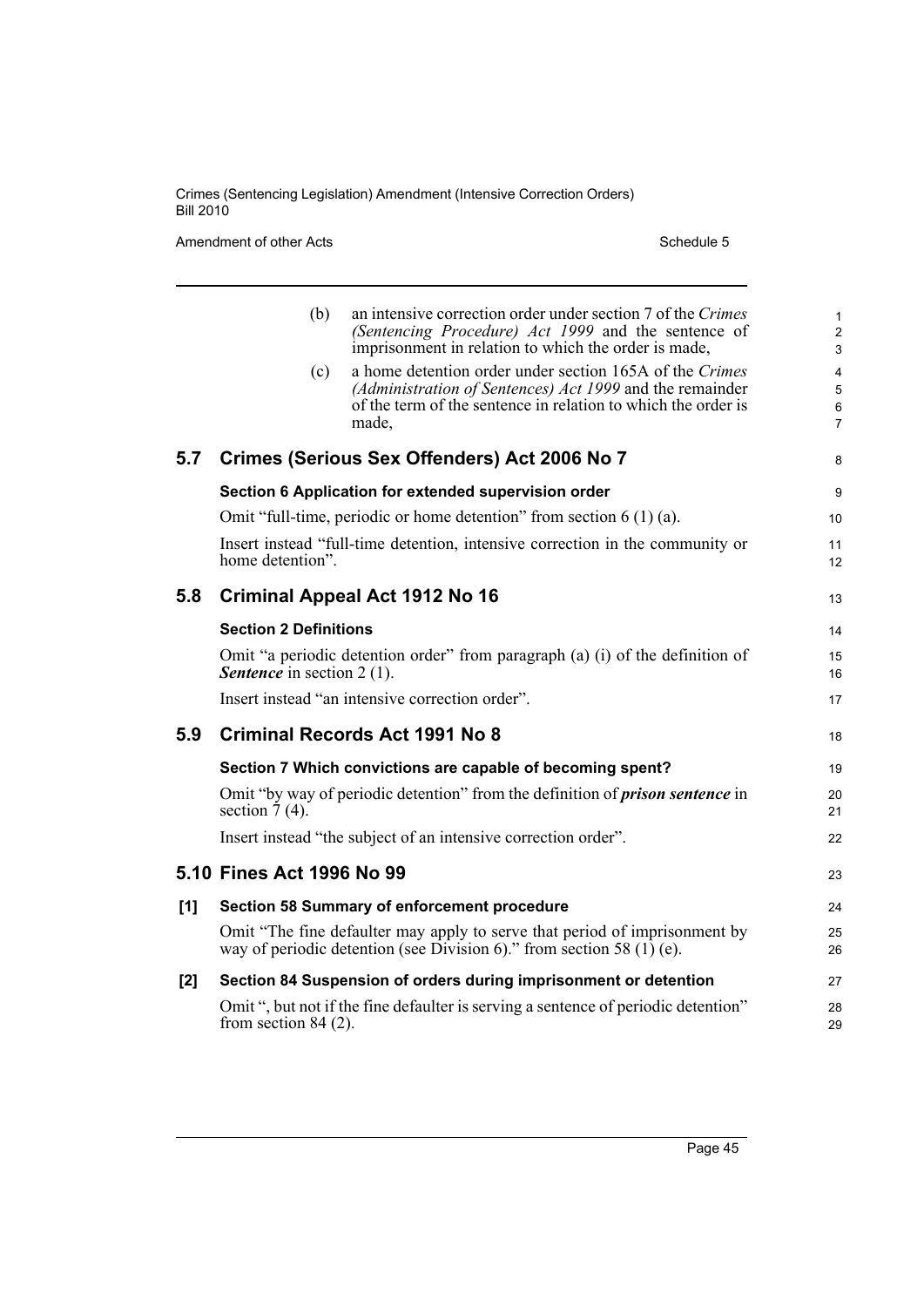Schedule 5 Amendment of other Acts

#### **[3] Sections 89–89B** Omit the sections. Insert instead: **89 Intensive correction order** (1) A fine defaulter who is committed to a correctional centre by warrant under this Division may apply to the Commissioner of Corrective Services for an order that the fine defaulter's period of imprisonment be served under an intensive correction order. An application may be made in anticipation of the issue of a warrant. (2) The Commissioner of Corrective Services may, on an application under this section, order that the fine defaulter serve the period of imprisonment under a warrant under this Division as imprisonment under an intensive correction order. (3) A fine defaulter is not eligible to serve a period of imprisonment under an intensive correction order: (a) if the period of imprisonment is less than the minimum period determined in the guidelines under section 120 as appropriate to be served under an intensive correction order, or (b) if the fine defaulter is remanded to or imprisoned in a correctional centre (including as a periodic detainee), or (c) if the fine payable by the fine defaulter is for an offence committed while serving a period of imprisonment under an intensive correction order, or (d) if an earlier intensive correction order (whether under this Act or the *Crimes (Sentencing Procedure) Act 1999*) has been revoked because the fine defaulter has failed to serve a sentence of imprisonment in accordance with the requirements of the order, or (e) in any other circumstances prescribed by the regulations. (4) On making an order under this section, the warrant committing the fine defaulter to a correctional centre is subject to the terms of the order. (5) The decision whether or not to grant an application under this section is at the discretion of the Commissioner of Corrective Services, and no appeal lies against a decision not to grant an application in a particular case. (6) The Commissioner of Corrective Services is to serve notice on the State Debt Recovery Office of the making or revocation of an order under this section. 1  $\mathfrak{p}$ 3 4 5 6 7 8 9 10 11 12 13 14 15 16 17 18 19 20 21  $22$ 23 24 25 26 27 28 29 30 31 32 33 34 35 36 37 38 39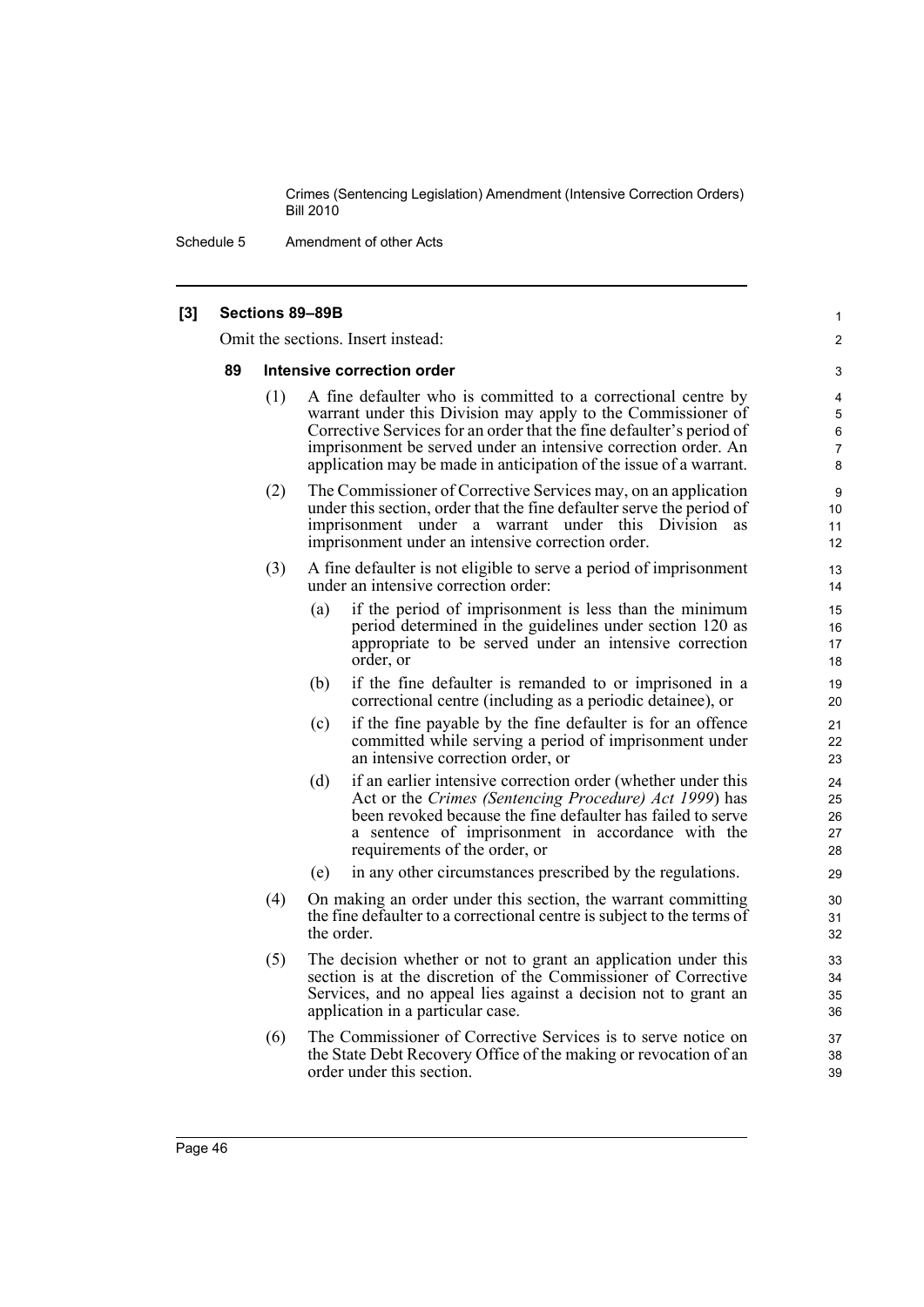Amendment of other Acts Schedule 5

|     | (7)  | The State Debt Recovery Office may replace the original warrant<br>in respect of which the order was made with a fresh warrant in<br>connection with the outstanding fine at the time.                                                                                                                                     | $\mathbf{1}$<br>$\overline{c}$<br>3 |
|-----|------|----------------------------------------------------------------------------------------------------------------------------------------------------------------------------------------------------------------------------------------------------------------------------------------------------------------------------|-------------------------------------|
|     | (8)  | Subject to this section:                                                                                                                                                                                                                                                                                                   | 4                                   |
|     |      | Division 1 of Part 5, section 67 and Divisions 3 and 4<br>(a)<br>(other than sections 72 and 73) of Part 5 of the Crimes<br>(Sentencing Procedure) Act 1999, and                                                                                                                                                           | 5<br>6<br>$\overline{7}$            |
|     |      | Parts 3 and 7 of the Crimes (Administration of Sentences)<br>(b)<br>Act 1999, and regulations made under those Parts,                                                                                                                                                                                                      | 8<br>9                              |
|     |      | apply to an intensive correction order under this Division in the<br>same way as they apply to an intensive correction order under<br>section 7 of the Crimes (Sentencing Procedure) Act 1999.                                                                                                                             | 10<br>11<br>12                      |
|     | (9)  | In the application of those provisions to an intensive correction<br>order under this section, a reference in those provisions to a court<br>is taken to be a reference to the Commissioner of Corrective<br>Services.                                                                                                     | 13<br>14<br>15<br>16                |
|     | (10) | The functions of the State Parole Authority under Part 7 of the<br>Crimes (Administration of Sentences) Act 1999 with respect to<br>the revocation of intensive correction orders are, in relation to an<br>intensive correction order under this Division, to be exercised by<br>the Commissioner of Corrective Services. | 17<br>18<br>19<br>20<br>21          |
| 89A |      | Service and notice of intensive correction order                                                                                                                                                                                                                                                                           | 22                                  |
|     | (1)  | As soon as practicable after making an intensive correction order<br>under this Division, the Commissioner of Corrective Services<br>must cause a copy of the order and written notice of the order to<br>be served on the fine defaulter and the State Debt Recovery<br>Office.                                           | 23<br>24<br>25<br>26<br>27          |
|     | (2)  | The notice must be in the form prescribed by the regulations and<br>must include the following information:                                                                                                                                                                                                                | 28<br>29                            |
|     |      | the office of Corrective Services NSW to which the fine<br>(a)<br>defaulter must report,                                                                                                                                                                                                                                   | 30<br>31                            |
|     |      | the date on which, and the time at which, the fine defaulter<br>(b)<br>is first to report to that office of Corrective Services NSW.                                                                                                                                                                                       | 32<br>33                            |
|     | (3)  | Two copies of the notice must be served on the fine defaulter.                                                                                                                                                                                                                                                             | 34                                  |
|     | (4)  | The fine defaulter must sign 2 copies of the notice in the presence<br>of the person by whom it was served. Of the copies:                                                                                                                                                                                                 | 35<br>36                            |
|     |      | (a)<br>one is to be kept by the fine defaulter, and                                                                                                                                                                                                                                                                        | 37                                  |
|     |      | one is to be served by that person on, and kept by, the<br>(b)<br>Commissioner of Corrective Services.                                                                                                                                                                                                                     | 38<br>39                            |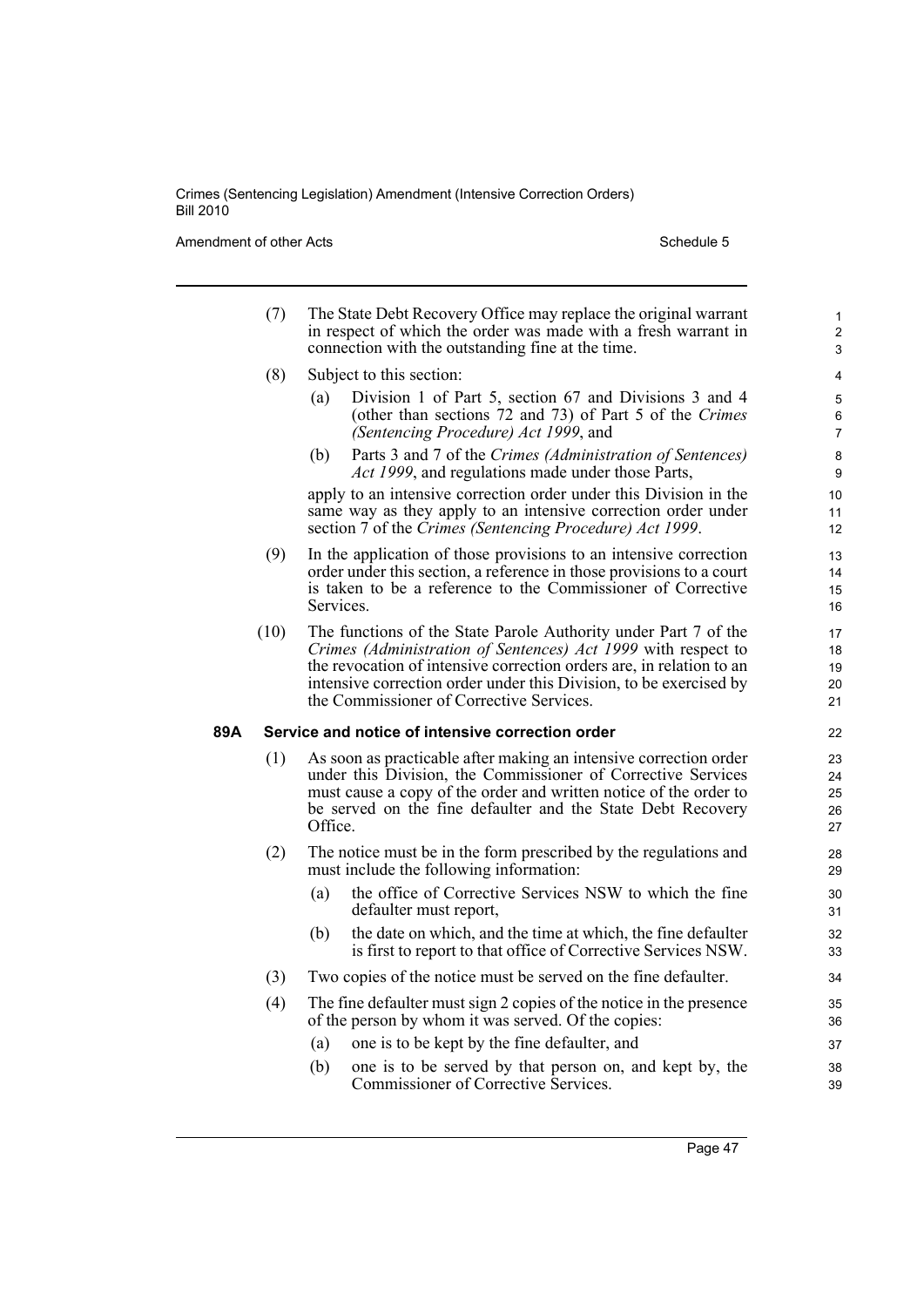Schedule 5 Amendment of other Acts

|     |     | (5) | An order under section 89 is not invalidated by a failure to<br>comply with this section or section 89B.                                                                               | $\mathbf{1}$<br>2        |
|-----|-----|-----|----------------------------------------------------------------------------------------------------------------------------------------------------------------------------------------|--------------------------|
|     | 89B |     | Provisions relating to service                                                                                                                                                         | 3                        |
|     |     | (1) | The intensive correction order and notice may be served on the<br>fine defaulter only in accordance with the directions of the<br>Commissioner of Corrective Services.                 | 4<br>5<br>6              |
|     |     | (2) | The order and 2 copies of the notice are to be served personally<br>on the fine defaulter by the Sheriff or the Sheriff's officers or by<br>a court bailiff authorised by the Sheriff. | $\overline{7}$<br>8<br>9 |
|     |     | (3) | The person who serves an intensive correction order under this<br>Division is required to explain the order to the fine defaulter on<br>whom it is served.                             | 10<br>11<br>12           |
|     |     | (4) | The explanation is to be given in a language likely to be<br>understood by the fine defaulter and is to include information as<br>to the following matters:                            | 13<br>14<br>15           |
|     |     |     | the requirements to be complied with by the fine defaulter<br>(a)<br>under the order.                                                                                                  | 16<br>17                 |
|     |     |     | the consequences that may follow if the fine defaulter fails<br>(b)<br>to comply with those requirements,                                                                              | 18<br>19                 |
|     |     |     | the fact that the order may be satisfied by payment of such<br>(c)<br>part of the fine as has not been satisfied by the period of<br>imprisonment served under the order.              | 20<br>21<br>22           |
| [4] |     |     | Section 90 Calculation of period of imprisonment under warrant                                                                                                                         | 23                       |
|     |     |     | Omit section 90 (2).                                                                                                                                                                   | 24                       |
| [5] |     |     | Section 91 Satisfaction of fine by imprisonment                                                                                                                                        | 25                       |
|     |     |     | Omit "or twice that amount for each detention period served by way of<br>periodic detention, as the case requires" from section 91 (2).                                                | 26<br>27                 |
| [6] |     |     | Section 93 Terms under warrants to be served consecutively                                                                                                                             | 28                       |
|     |     |     | Omit section 93 (2).                                                                                                                                                                   | 29                       |
| [7] |     |     | Section 94 Terms under warrants to be served concurrently with other<br>non-fine default imprisonment                                                                                  | 30<br>31                 |
|     |     |     | Omit section 94 (2).                                                                                                                                                                   | 32                       |
| [8] |     |     | Section 120 Guidelines on exercise of functions under this Act                                                                                                                         | 33                       |
|     |     |     | Omit "by way of periodic detention" from section $120(1)(d)$ .                                                                                                                         | 34                       |
|     |     |     | Insert instead "under an intensive correction order".                                                                                                                                  | 35                       |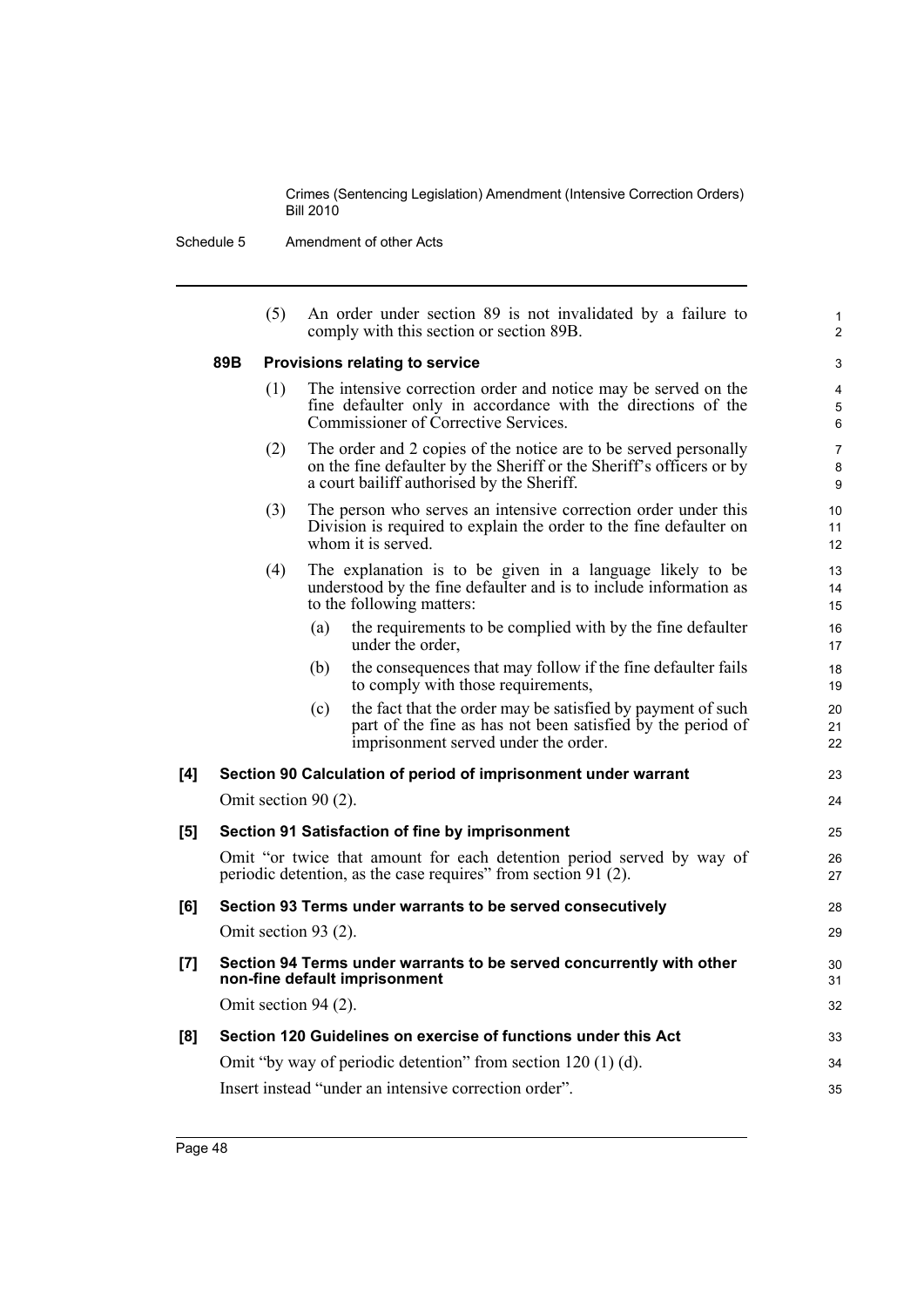Amendment of other Acts Schedule 5

| [9]    |        |     |                    | Schedule 3 Savings, transitional and other provisions                                                                                                                                                                                                                                                                                                                                                                                                                                                | $\mathbf{1}$                                 |
|--------|--------|-----|--------------------|------------------------------------------------------------------------------------------------------------------------------------------------------------------------------------------------------------------------------------------------------------------------------------------------------------------------------------------------------------------------------------------------------------------------------------------------------------------------------------------------------|----------------------------------------------|
|        |        |     |                    | Insert at the end of clause $1(1)$ :                                                                                                                                                                                                                                                                                                                                                                                                                                                                 | $\overline{\mathbf{c}}$                      |
|        |        |     | Crimes<br>Act)     | (Sentencing Legislation) Amendment<br>( <i>Intensive</i> )<br>Correction Orders) Act 2010 (to the extent that it amends this                                                                                                                                                                                                                                                                                                                                                                         | 3<br>$\overline{\mathbf{4}}$<br>5            |
| $[10]$ |        |     | Schedule 3, Part 7 |                                                                                                                                                                                                                                                                                                                                                                                                                                                                                                      | 6                                            |
|        |        |     |                    | Insert after Part 6 of Schedule 3:                                                                                                                                                                                                                                                                                                                                                                                                                                                                   | 7                                            |
|        | Part 7 |     |                    | Provisions consequent on enactment of<br><b>Crimes (Sentencing Legislation)</b><br><b>Amendment (Intensive Correction Orders)</b><br><b>Act 2010</b>                                                                                                                                                                                                                                                                                                                                                 | 8<br>9<br>10<br>11                           |
|        | 23     |     |                    | Savings for periodic detention orders                                                                                                                                                                                                                                                                                                                                                                                                                                                                | 12                                           |
|        |        | (1) |                    | This Act (and the regulations under this Act) as in force<br>immediately before the enactment of the Crimes (Sentencing)<br>Legislation) Amendment (Intensive Correction Orders) Act 2010<br>continue to apply to and in respect of:                                                                                                                                                                                                                                                                 | 13<br>14<br>15<br>16                         |
|        |        |     | (a)                | a periodic detention order made under Division 6 of Part 4<br>and in force immediately before the substitution of<br>section 89 by that Act,                                                                                                                                                                                                                                                                                                                                                         | 17<br>18<br>19                               |
|        |        |     | (b)                | a periodic detention order made under Division 6 of Part 4<br>after the substitution of section 89 by that Act and pursuant<br>to subclause $(2)$ .                                                                                                                                                                                                                                                                                                                                                  | 20<br>21<br>22                               |
|        |        | (2) |                    | An application by a fine defaulter under section 89 that is pending<br>immediately before the substitution of that section by the Crimes<br>(Sentencing Legislation) Amendment (Intensive Correction<br><i>Orders</i> ) <i>Act 2010</i> is to be dealt with and determined as if that Act<br>had not been enacted.                                                                                                                                                                                   | 23<br>24<br>25<br>26<br>27                   |
|        |        | (3) | Crimes             | A reference in a section of this Act to any provision of the Crimes<br>(Sentencing Procedure) Act 1999 or the Crimes (Administration<br>of Sentences) Act 1999 is, for the purposes of the continued<br>application of that section under subclause $(1)$ , to be read as a<br>reference to the provision as in force immediately before the<br>commencement of any amendment of the provision by the<br>(Sentencing Legislation)<br>Amendment<br><i>(Intensive)</i><br>Correction Orders) Act 2010. | 28<br>29<br>30<br>31<br>32<br>33<br>34<br>35 |